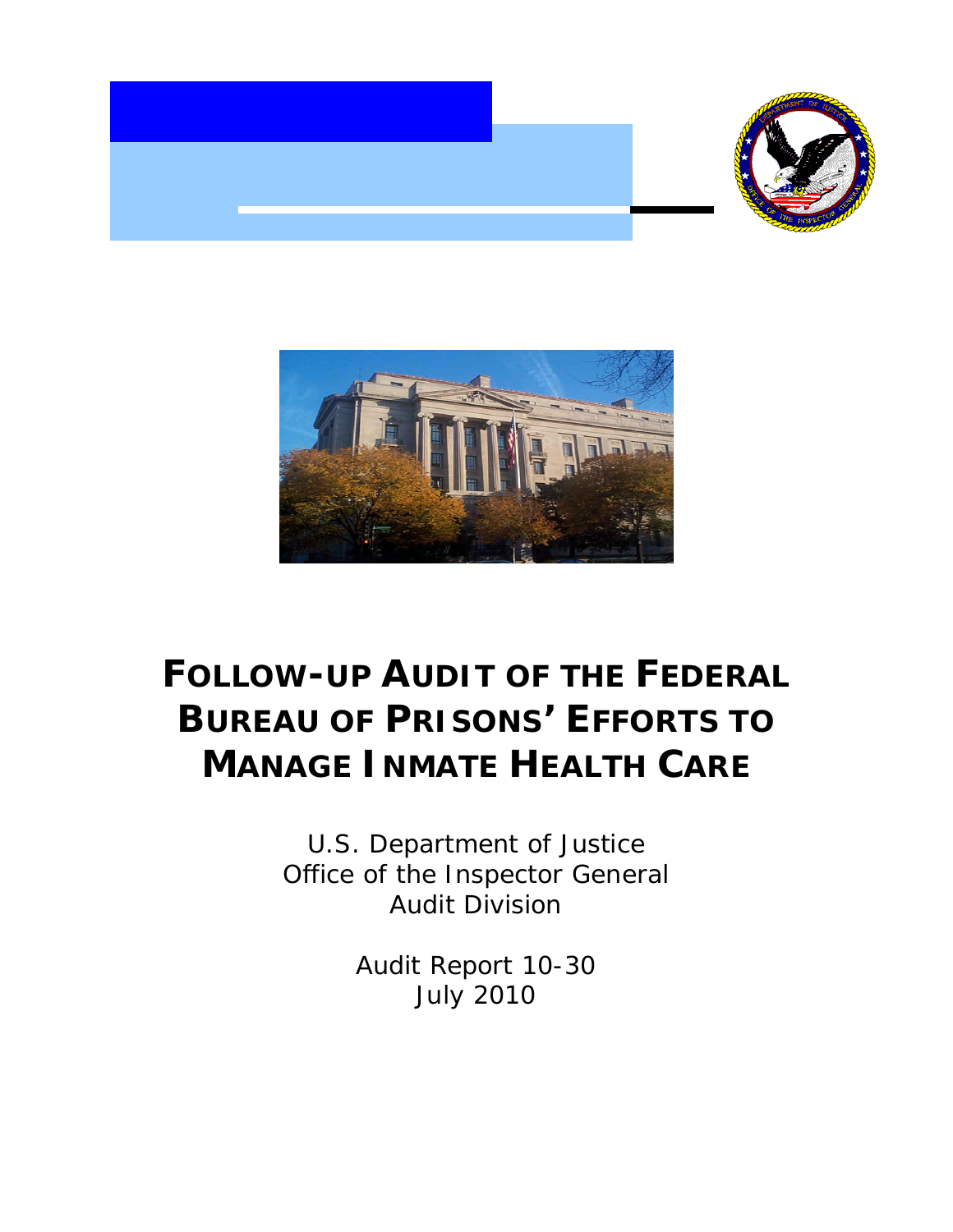# **FOLLOW-UP AUDIT OF THE FEDERAL BUREAU OF PRISONS' EFFORTS TO MANAGE INMATE HEALTH CARE**

# **EXECUTIVE SUMMARY**

The Federal Bureau of Prisons (BOP) is responsible for delivering medically necessary health care to inmates in accordance with proven standards of care. To accomplish this task, the BOP has established policy to hire appropriately trained, skilled, and credentialed staff. The policy identifies lines of authority and accountability to provide for appropriate supervision of health care practitioners. To verify and monitor its health care practitioners' knowledge and skills in providing health care, the BOP implemented its policy for Health Care Provider Credential Verification, Privileges, and Practice Agreement Program. During fiscal year (FY) 2009, the BOP obligated about \$865 million for inmate health care.

In February 2008, the Office of the Inspector General (OIG) completed an audit of the BOP's efforts to manage inmate health care. Among other issues, our 2008 audit found that the BOP allowed health care providers to practice medicine without valid authorizations such as privileges, practice agreements, or protocols.<sup>1</sup> In addition, some providers had not had their medical practices evaluated by a peer as required by BOP policy. Allowing practitioners to provide medical care to inmates absent current privileges, practice agreements, or protocols increases the risk that the practitioners may provide medical services without having the qualifications, knowledge, skills, and experience necessary to correctly perform the services. Absent a current peer review, the BOP has a higher risk of providers giving inadequate professional care to inmates. Also, if inadequate professional care goes undetected, the providers may not receive the training or supervision needed to improve the delivery of medical care.

# **OIG Audit Approach**

 $\overline{a}$ 

We initiated this audit to follow up on the BOP's corrective actions on the recommendations in our 2008 audit report related to maintaining current privileges, practice agreements, protocols, and peer reviews. While performing the follow-up audit, we also assessed the BOP's use of National Practitioner Data Bank (NPDB) reports to ensure health care providers have

<sup>&</sup>lt;sup>1</sup> Privileges and practice agreements authorize the specific clinical or dental services that health care providers may provide to BOP inmates. Protocols contain guidance approved by licensed independent practitioners that must be followed by practitioners other than physicians; dentists; and mid-level practitioners such as graduate physician assistants, nurse practitioners, and unlicensed medical graduates.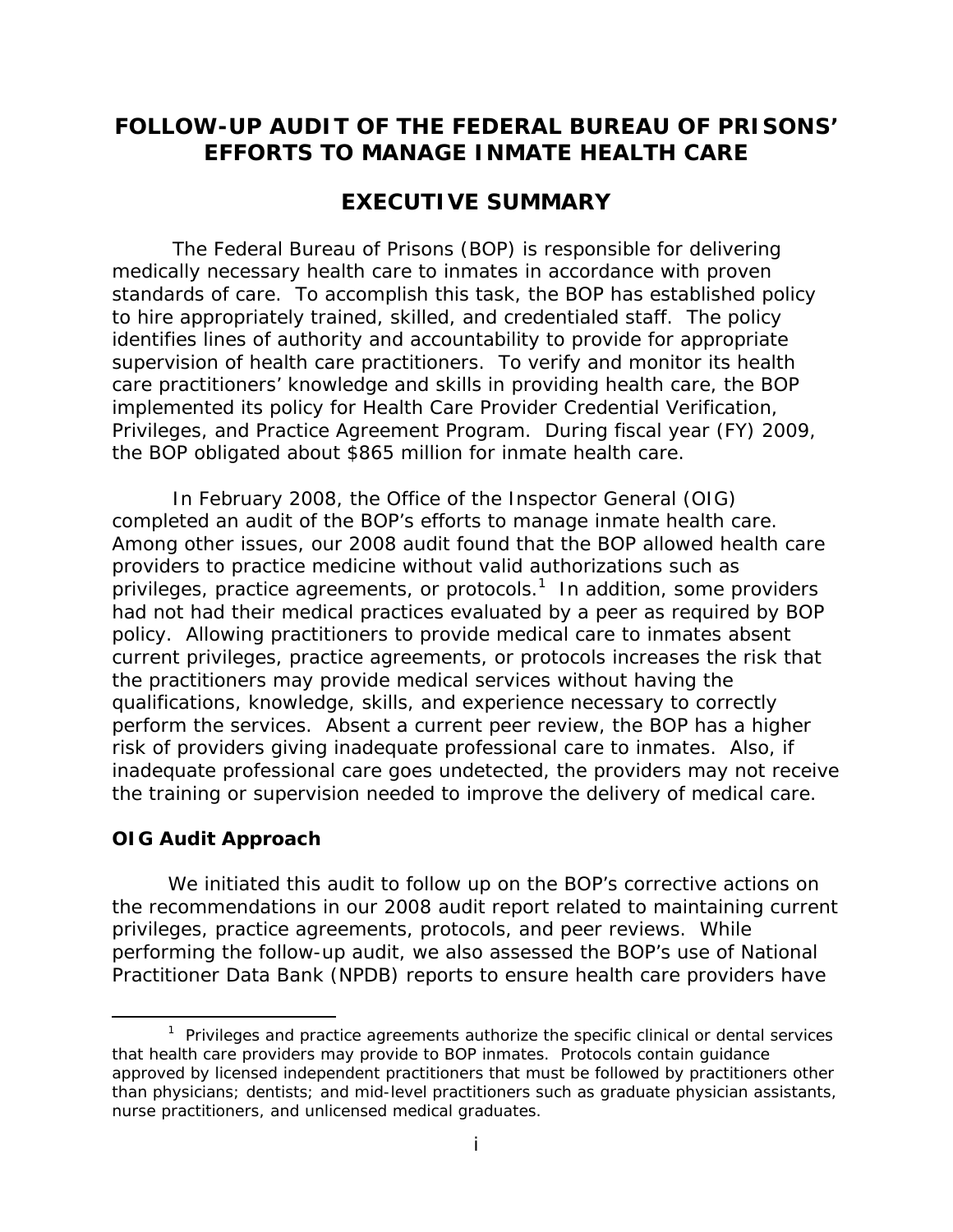not been involved in unethical or incompetent practices. The NPDB is maintained by the Department of Health and Human Services and is a central repository of information about: (1) malpractice payments made for the benefit of physicians, dentists, and other health care practitioners; (2) licensure actions taken by state medical boards and state boards of dentistry against physicians and dentists; (3) professional review actions primarily taken against physicians and dentists by hospitals and other health care entities, including health maintenance organizations, group practices, and professional societies; (4) actions taken by the Drug Enforcement Administration; and (5) Medicare and Medicaid Exclusions. The BOP requires its institutions to query the NPDB at the initial appointment of health care providers, and no less than once every 2 years thereafter to identify adverse actions by the providers.

We performed audit work at BOP headquarters, where we interviewed key officials including the BOP Medical Director, the Chief of the BOP's Office of Quality Management, and Program Review Division officials. We obtained the BOP's updated guidance on its credentialing and peer review processes, as well as updated information on the number of BOP institutions, locations, and inmates served.

survey questionnaires to all 115 BOP institutions at 93 BOP locations.<sup>2</sup> To determine the status of privileges, practice agreements, protocols, peer reviews, and NPDB reports for BOP health care practitioners, we sent Appendix I contains a more detailed description of our audit objectives, scope, and methodology. Appendix III contains the survey questionnaire that we sent to BOP institutions.

#### **Results in Brief**

 $\overline{a}$ 

Our 2008 audit found that the BOP needed to ensure its practitioners were properly authorized to provide medical care to inmates, and that peer reviews were performed to ensure medical staff had adequate knowledge and skill to perform medical tasks. We determined that, in response to recommendations in our 2008 audit which related to BOP's monitoring of its medical staff, the BOP has: (1) conducted program reviews that included verifying health care provider credentials; (2) directed each institution to verify and assure its providers' credentials and peer reviews were current; and (3) provided additional training to its staff on the requirements for credentialing health care providers and performing peer reviews.

BOP has two facilities at its Ashland, Kentucky, location – Ashland FCI and Ashland-CAMP.<br>ii  $2$  Some BOP locations incorporate more than one BOP institution. For instance, the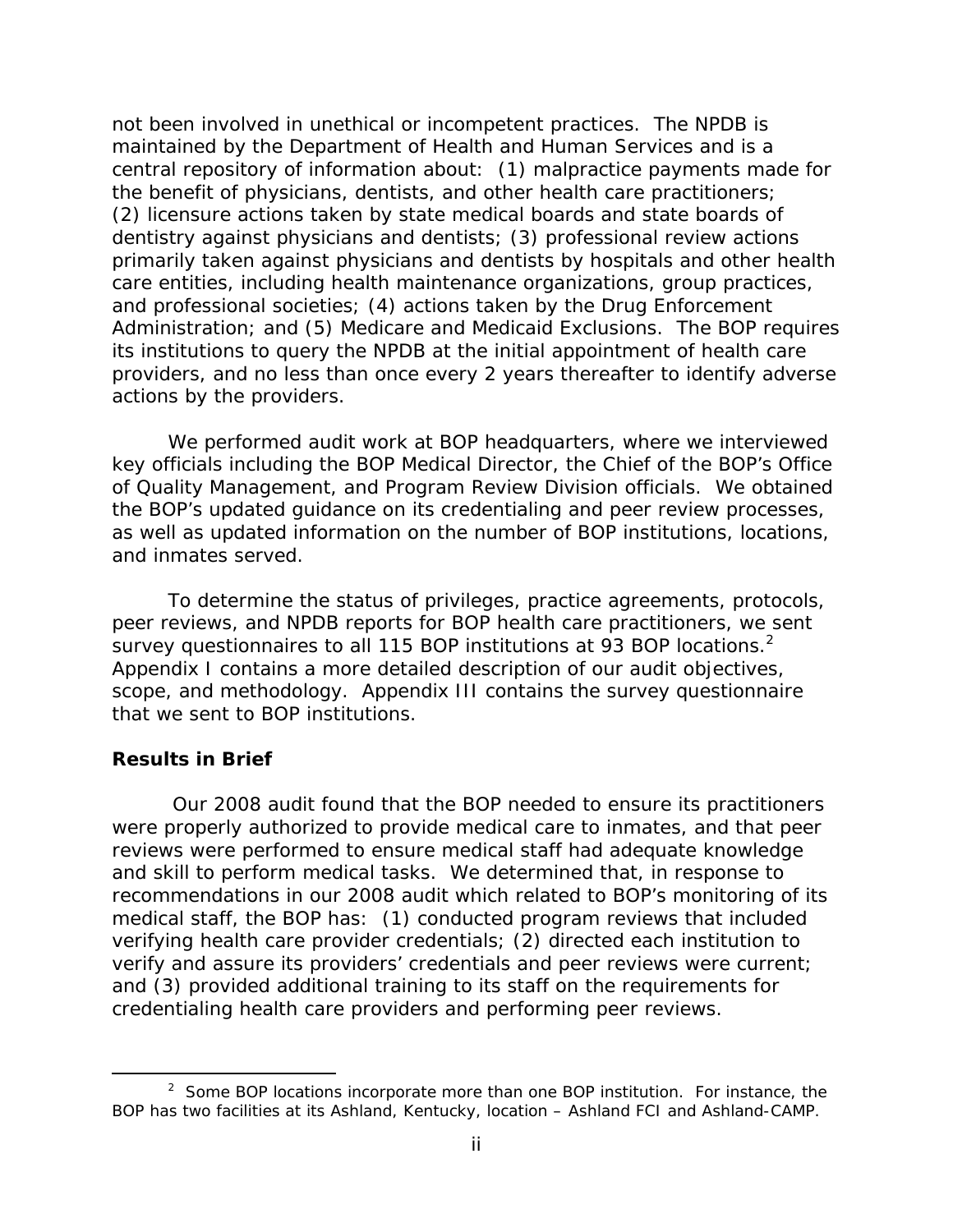In this follow-up audit, we also tested whether the BOP's corrective actions improved the BOP's efforts to maintain current privileges, practice agreements, protocols, and peer reviews for its health care providers. As shown in Exhibit 1, we found that since our 2008 audit, the BOP had significantly reduced the percentage of practitioners without current privileges, practice agreements, and peer reviews.

However, the percentage of practitioners without current protocols had increased. This increase occurred because nurses at the Butner, North Carolina, Federal Medical Center did not have protocols as required by the BOP's guidelines. BOP officials told us the nurses did not need protocols because those nurses were under 24-hour supervision by licensed independent practitioners.

When the nurses at Butner are excluded, the BOP's percentage of practitioners without current protocols decreased from 5 percent to 4 percent.

|                           |                | 2010 Audit<br><b>Results</b> | Percentage<br>Change | 2010 Audit<br><b>Results</b> | Percentage<br>Change |
|---------------------------|----------------|------------------------------|----------------------|------------------------------|----------------------|
| <b>Type of</b>            | 2008           | <b>Including</b>             | <b>Including</b>     | <b>Excluding</b>             | <b>Excluding</b>     |
| <b>Authorizing</b>        | <b>Audit</b>   | <b>Butner's</b>              | <b>Butner's</b>      | <b>Butner's</b>              | <b>Butner's</b>      |
| <b>Document</b>           | <b>Results</b> | <b>Nurses</b>                | <b>Nurses</b>        | <b>Nurses</b>                | <b>Nurses</b>        |
| <b>Practitioners</b>      |                |                              |                      |                              |                      |
| without Current           |                |                              |                      |                              |                      |
| <b>Privileges</b>         | 11%            | 4%                           | -64%                 | 4%                           | $-64%$               |
| <b>Practitioners</b>      |                |                              |                      |                              |                      |
| without a Current         |                |                              |                      |                              |                      |
| <b>Practice Agreement</b> | 9%             | $< 1\%$                      | -89%                 | $< 1\%$                      | $-89\%$              |
| <b>Practitioners</b>      |                |                              |                      |                              |                      |
| without a Current         |                |                              |                      |                              |                      |
| <b>Protocol</b>           | 5%             | 7%                           | $+40%$               | 4%                           | $-20%$               |
| <b>Practitioners</b>      |                |                              |                      |                              |                      |
| without a Current         |                |                              |                      |                              |                      |
| <b>Peer Review</b>        | 48%            | 13%                          | $-73%$               | 13%                          | $-73%$               |

**Exhibit 1: 2008 and 2010 Audit Results**<sup>3</sup>

**Source:** Responses by BOP institution officials to OIG survey questionnaire

 $\overline{a}$ 

While the BOP's corrective actions resulted in significant improvements in its credentialing and peer review processes, additional improvements are needed to ensure that all of the BOP's heath care providers are operating with current authorization documents and peer reviews. Allowing any practitioners to provide medical care to inmates

 $3$  During the 2008 audit, the BOP institutions reported fewer practitioners that required privileges, practice agreements, protocols, and peer reviews than reported during the 2010 audit.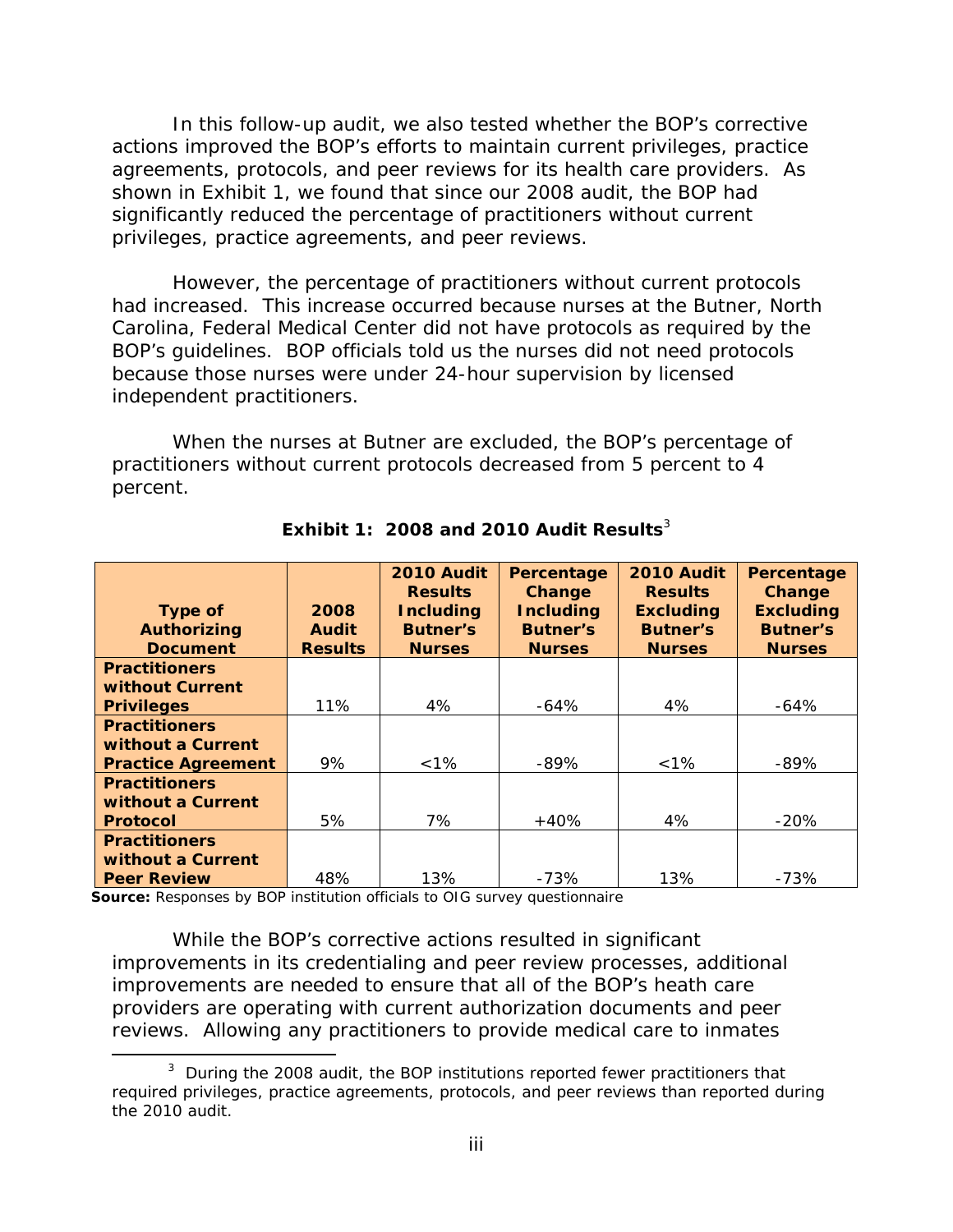without current privileges, practice agreements, or protocols increases the risk that the practitioners may provide medical services without having the qualifications, knowledge, skills, and experience necessary to correctly perform the services.

We also found that the BOP institutions maintained current NPDB reports for 96 percent of its health care practitioners. We concluded that BOP needs to take additional steps to ensure NPDB reports are obtained for all practitioners. Without current NPDB reports for all its practitioners, the BOP risks not identifying adverse actions against practitioners and employing practitioners who are not suitable for providing proper health care for BOP inmates.

In this report, we make seven recommendations to assist the BOP in ensuring that all health care providers have current privileges, practice agreements, protocols, peer reviews, and NPDB reports, as applicable.

The remaining sections of this Executive Summary provide a further description of our audit findings.

### **Results of Our 2008 Audit**

Our 2008 audit found 134 practitioners who did not have current privileges, practice agreements, or protocols as shown in the following exhibit.

| <b>Type of</b><br><b>Authorizing</b><br><b>Document</b> | <b>Practitioners</b><br><b>Requiring</b><br><b>Authorizing</b><br><b>Document</b> | <b>Practitioners</b><br><b>Without</b><br><b>Authorizing</b><br><b>Document</b> | <b>Percent</b><br><b>Without</b><br><b>Authorizing</b><br><b>Document</b> |
|---------------------------------------------------------|-----------------------------------------------------------------------------------|---------------------------------------------------------------------------------|---------------------------------------------------------------------------|
| <b>Privileges</b>                                       | 680                                                                               | 72                                                                              | 11%                                                                       |
| <b>Practice Agreement</b>                               | 466                                                                               | 42                                                                              | 9%                                                                        |
| <b>Protocol</b>                                         | 390                                                                               | 20                                                                              | 5%                                                                        |
| <b>Totals</b>                                           | 1,536                                                                             | 134                                                                             | 9%                                                                        |

#### **Exhibit 2: BOP Medical Practitioners without Current Privileges, Practice Agreements, or Protocols**

**Source:** Responses by BOP institution officials to OIG survey questionnaire

In our 2008 audit, we attributed the absence of current privileges, practice agreements, or protocols to confusion that existed among BOP officials as to which type of authorization health care providers should have.

Our 2008 audit also found that 430 (48 percent) of the 891 practitioners who required peer reviews had not received a peer review within the previous 2 years, as required by the BOP's Program Statement on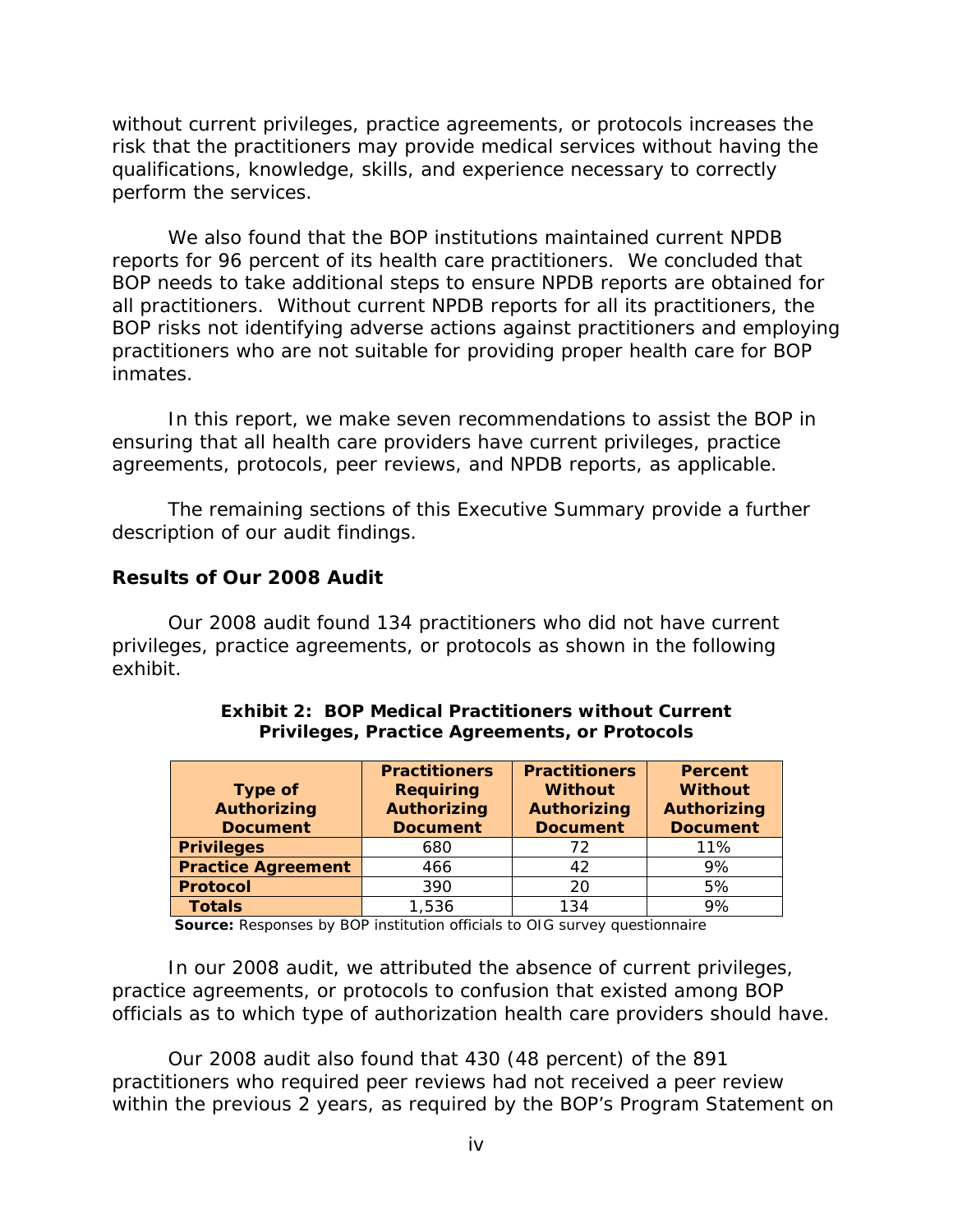Health Care Provider Credential Verification, Privileges, and Practice Agreement Program. The BOP officials responsible for more than half of the non-current peer reviews did not provide an explanation for the lack of current peer reviews. However, the officials responsible for the remaining non-current peer reviews cited the following reasons.

- The officials rely on peer reviewers from the contract providers' non-BOP hospital or medical facility to conduct the peer reviews.
- The officials believed that the peer review requirement did not apply to dental assistants, dental hygienists, or mid-level practitioners such as physician assistants and nurse practitioners.
- The officials relied on other types of performance reviews instead of doing the required peer reviews.

# **The BOP's Actions in Response to our 2008 Audit**

In our 2008 audit, we made 11 recommendations regarding the BOP's provision of medical care for inmates, including the following 4 recommendations related to privileges, practice agreements, protocols, and peer reviews.

- Ensure initial privileges, practice agreements, or protocols are established for all practitioners, as applicable.
- Ensure privileges, practice agreements, and protocols are revaluated and renewed in a timely manner.
- Ensure that practitioners are not allowed to practice medicine in BOP institutions without current privileges, practice agreements, or protocols.
- Ensure that peer reviews of all providers are performed within the prescribed time frames.

To address these four recommendations, in June 2008 the BOP issued guidance to its institutions reiterating policy requirements that all health care providers have privileges, practice agreements, protocols, and peer reviews. The BOP also planned to verify privileges, practice agreements, and protocols on site through health services program reviews, Regional Medical Director and Regional Health Service Administrator visits, and Clinical Director peer reviews. The BOP required all clinical directors to provide assurance to their respective Regional Medical Director by June 30,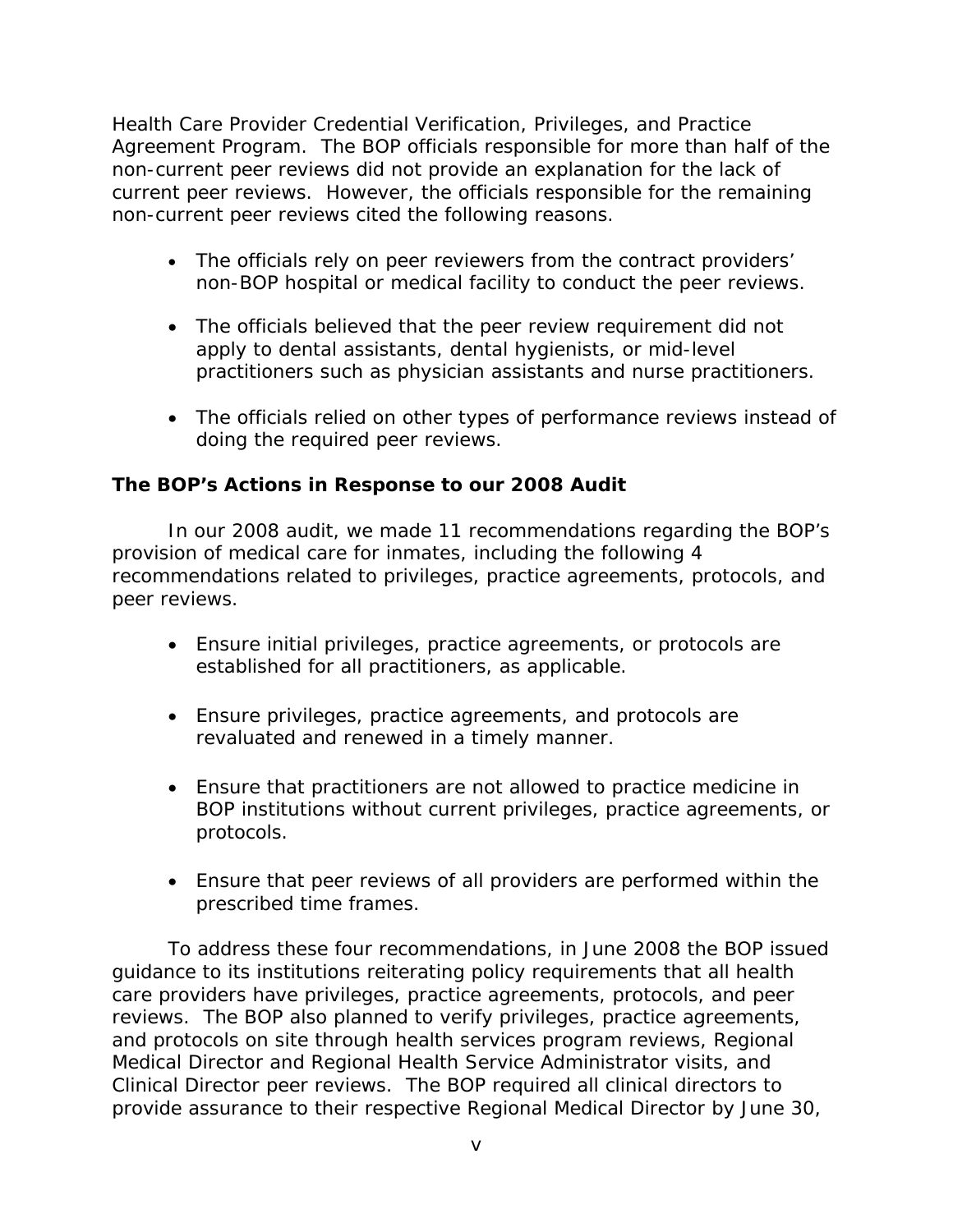2008, that current privileges, practice agreements, or protocols were in place for all practitioners, as applicable. In addition, the BOP provided additional training to its institution staff to increase their awareness of the credentialing and peer review requirements. Based on the BOP's corrective actions, we closed the four recommendations in July 2008.

# **Effect of the BOP's Corrective Actions**

During this follow-up audit, we evaluated whether the BOP's corrective actions were effective in ensuring that all health care providers were operating under current privileges, practice agreements, or protocols and had received a current peer review, as applicable. We surveyed BOP officials at all 115 BOP institutions to obtain the date of the latest privilege, practice agreement, protocol, and peer review, as appropriate, for each health care practitioner. We also asked BOP officials to provide documentation to support the dates provided for the applicable authorizing documents and peer reviews. In Exhibits 3 through 7, we compare the results of our analyses of privileges, practice agreements, protocols, and peer reviews from our 2008 audit and our 2010 follow-up audit.

As illustrated in Exhibit 3, we found that the BOP significantly reduced the percentage of practitioners without current privileges from 11 percent in our 2008 audit to 4 percent in our current audit.



**Exhibit 3: Status of Privileges for BOP Practitioners** 

**Source:** Responses by BOP institution officials to OIG survey questionnaire

We found that the BOP also significantly reduced the percentage of practitioners without current practice agreements from 9 percent in our 2008 audit to less than 1 percent in our current audit as shown in Exhibit 4.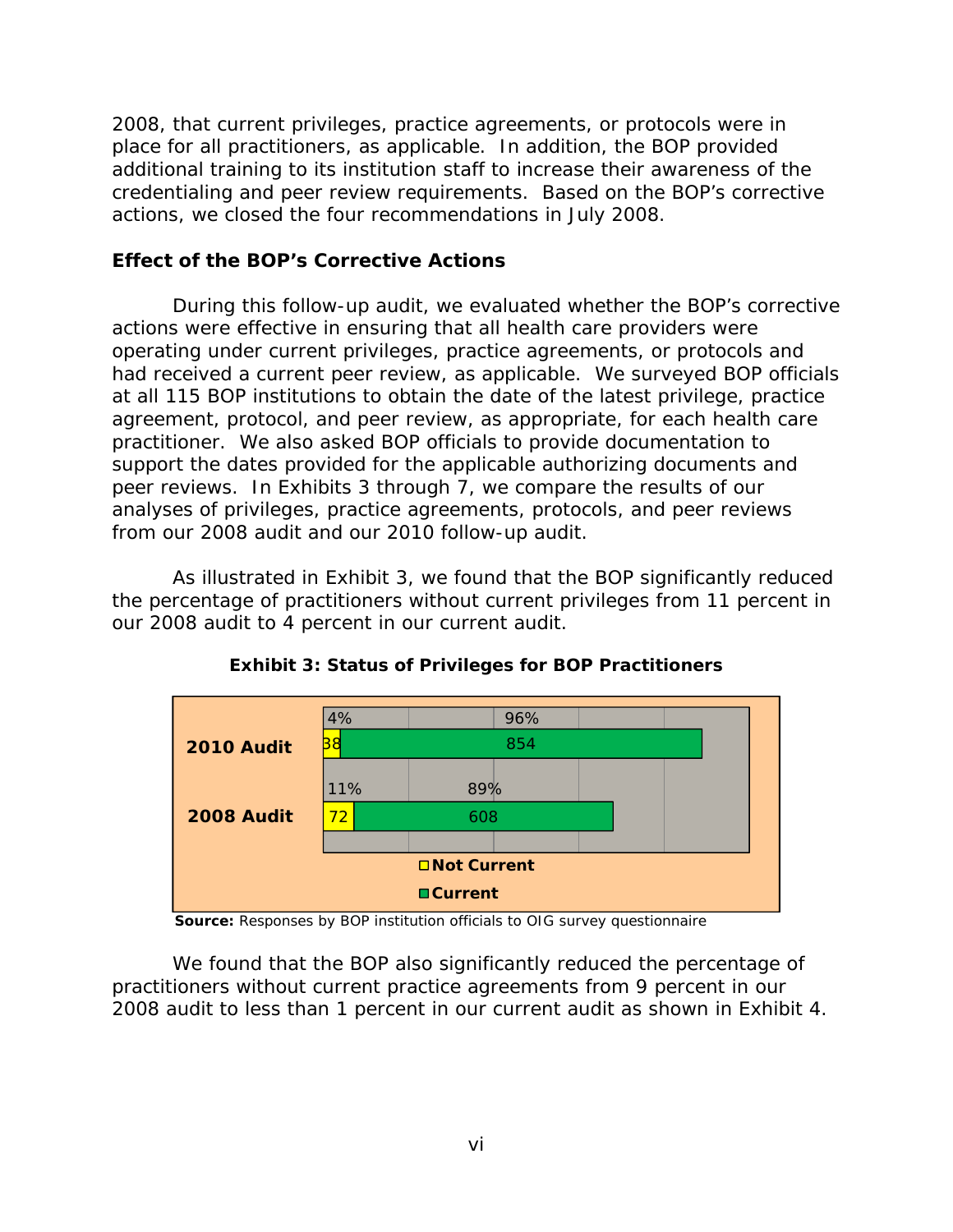

**Exhibit 4: Status of Practice Agreements for BOP Practitioners** 

**Source:** Responses by BOP institution officials to OIG survey questionnaire

The BOP's percentage of practitioners without current protocols increased from 5 percent in our 2008 audit to 7 percent in our current audit. This increase occurred because the BOP medical center at Butner had 13 nurses without protocols. BOP officials told us these nurses did not need protocols because supervision by licensed independent practitioners was available 24 hours a day at this facility. We agree with the BOP's explanation because the protocols are written to guide the non-independent practitioners on dealing with specific medical situations when independent practitioners are not available to provide such guidance.

However, the BOP's current guidelines for protocols do not indicate that protocols are not required for non-independent practitioners when supervision is available 24 hours a day from licensed independent practitioners. If the BOP changes its policy accordingly and the 13 nurses at Butner are not counted as needing protocols, then the percentage of practitioners without protocols would be 4 percent, or 1 percent less than we found during our 2008 audit.

The exhibit below demonstrates the status of protocols for BOP Practitioners using the current guidelines, including the 13 nurses at Butner as among the percentage of practitioners without required protocols.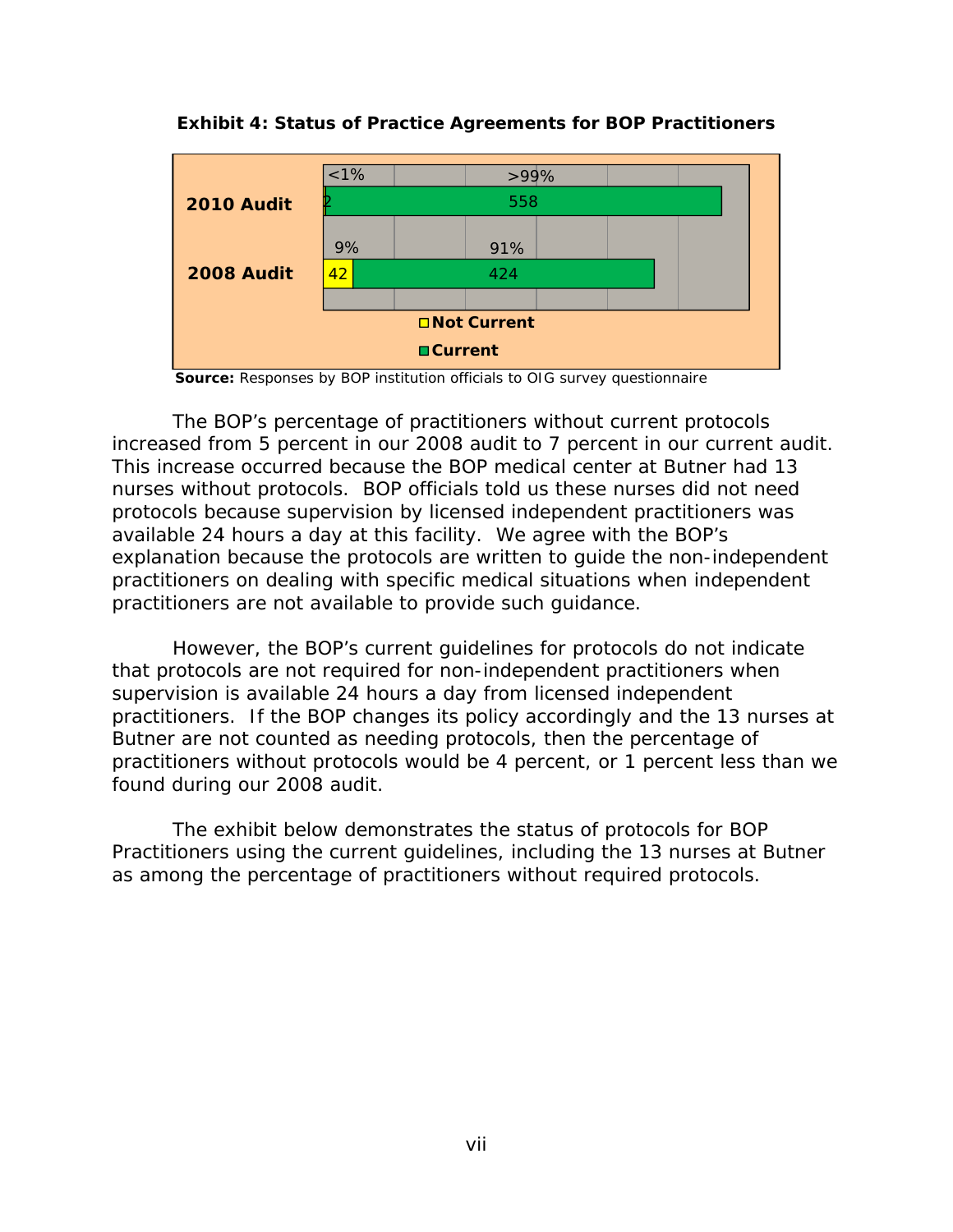

### **Exhibit 5: Status of Protocols for BOP Practitioners Including Butner's Nurses**

**Source:** Responses by BOP institution officials to OIG survey questionnaire

The following exhibit demonstrates the status of protocols for BOP Practitioners after excluding the 13 nurses at Butner from the requirement to have protocols.



#### **Exhibit 6: Status of Protocols for BOP Practitioners Excluding Butner's Nurses**

**Source:** Responses by BOP institution officials to OIG survey questionnaire

As illustrated in Exhibit 7, the most significant reduction of the areas we tested related to peer reviews. We found that the BOP significantly reduced the percentage of practitioners without current peer reviews from 48 percent in our 2008 audit to 13 percent in our current audit.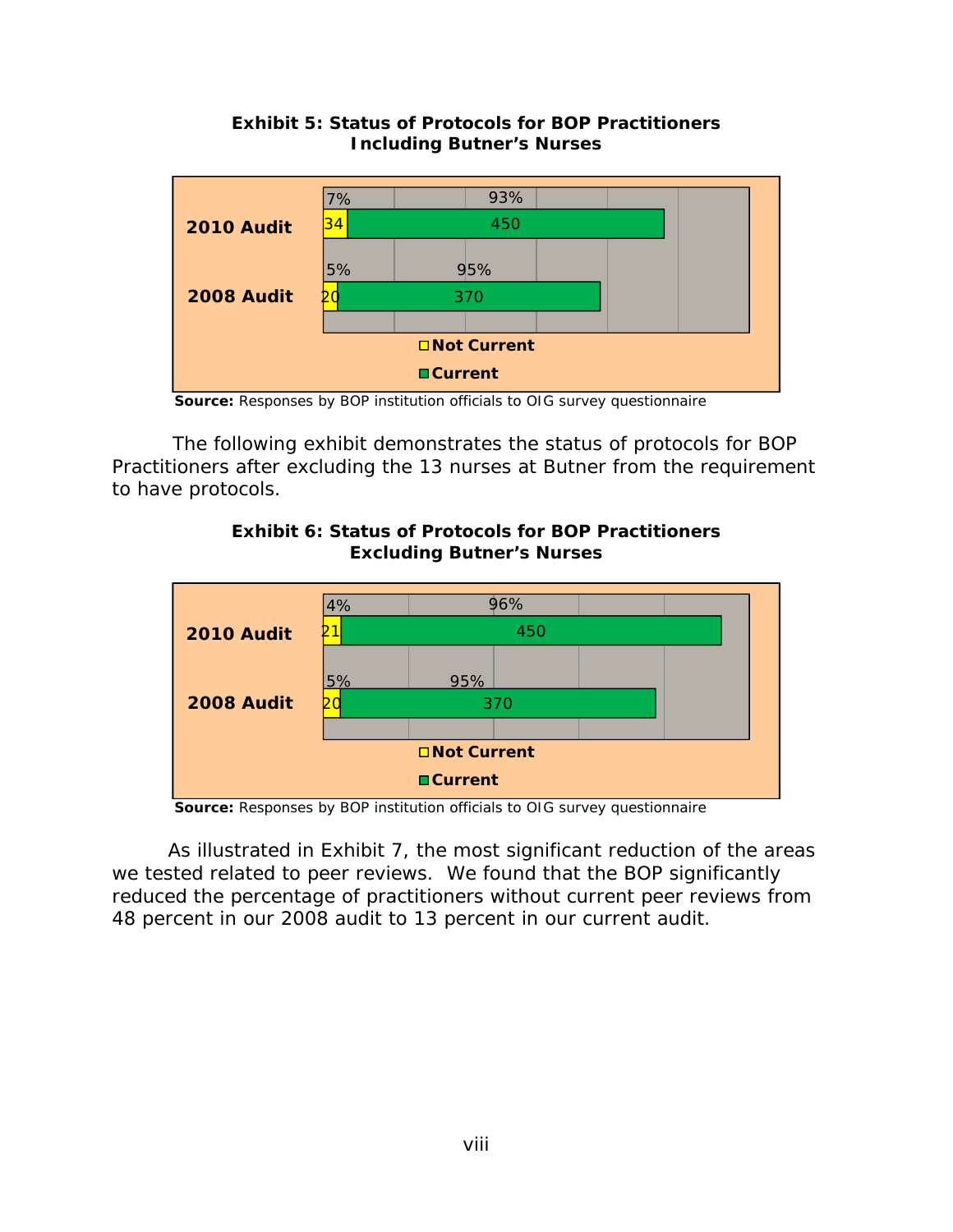

**Exhibit 7: Status of Peer Reviews for BOP Practitioners** 

**Source:** Responses by BOP institution officials to OIG survey questionnaire

Although not part of the 2008 audit, in the survey we also asked BOP officials to provide the date and supporting documentation for the latest NPDB report obtained for each practitioner. We found that the BOP had obtained current NPDB reports for 1,938 (96 percent) of the 2,010 practitioners who required one.

During this audit, BOP officials told us that they were in the process of revising the BOP's Program Statement on Health Care Provider Credential Verification, Privileges, and Practice Agreement Program to further clarify the requirements of the program. The officials stated that they expect to have a draft of the revised Program Statement completed by the end of FY 2010, and a new publication by FY 2012. We concluded that in the interim, the BOP should issue clarifying guidance to BOP institutions to further reduce the number of practitioners without current privileges, practice agreements, protocols, peer reviews, and NPDB reports.

#### **Conclusion and Recommendations**

We found that since the 2008 audit, the BOP generally increased its rate of compliance with the controls for monitoring its health care providers' credentials by: (1) conducting program reviews that included verifying health care provider credentials, (2) directing each institution to verify and assure its practitioners' credentials and peer reviews were current, and (3) providing training to its staff on credentialing health care practitioners. However, additional improvements are needed to help ensure that all practitioners have current authorizing documents and peer reviews. BOP officials recognize that their credentialing and peer review policy is not clear, and the BOP is in the process of revising its Program Statement on Health Care Provider Credential Verification, Privileges, and Practice Agreement Program to ensure the requirements of the program are understood by its staff.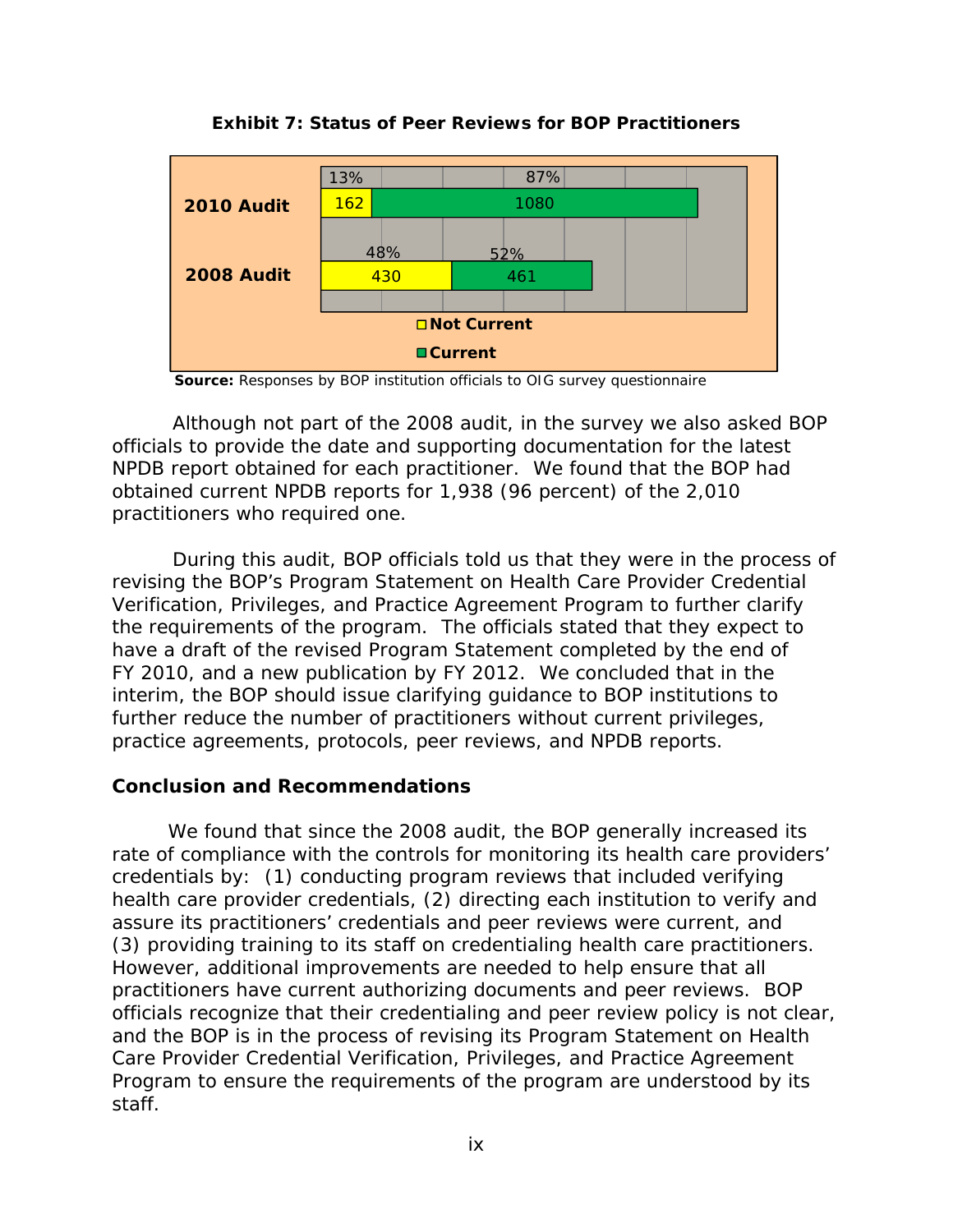Allowing practitioners without current privileges, practice agreements, or protocols to provide medical care to inmates increases the risk that the practitioners may provide medical services without having the qualifications, knowledge, skills, and experience necessary to correctly perform the services. In addition, the BOP could be subjected to liability claims by inmates if improper medical services are provided by these practitioners.

In this report, we make seven recommendations to help the BOP ensure that its health care practitioners have current privileges, practice agreements, protocols, peer reviews, and NPDB reports. Five of the recommendations relate to providing interim guidance to BOP institutions to clarify the requirements for each of the five areas above. One recommendation was made to ensure the BOP's revised Program Statement incorporates the requirements contained in the interim clarifying guidance. A final recommendation was primarily made to ensure the steps followed during the BOP's program reviews of institutions are effective in identifying practitioners without current privileges, practice agreements, protocols, peer reviews, and NPDB reports.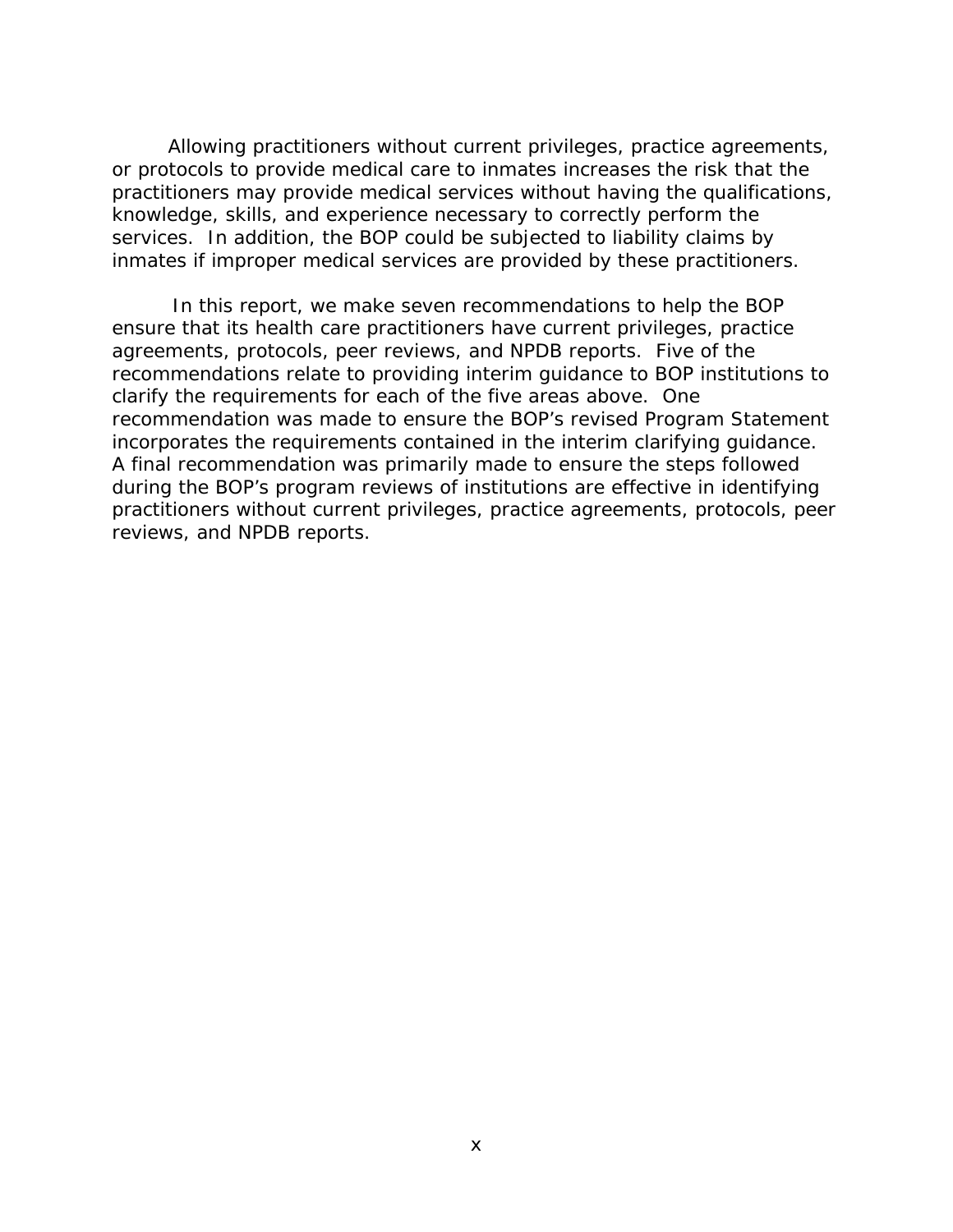# **TABLE OF CONTENTS**

# **Page**

|                                                                                                                                                                                                                                                         | $\mathbf{1}$<br>$\mathbf{1}$<br>$\overline{2}$<br>3<br>6 |
|---------------------------------------------------------------------------------------------------------------------------------------------------------------------------------------------------------------------------------------------------------|----------------------------------------------------------|
|                                                                                                                                                                                                                                                         | 8                                                        |
| <b>IMPROVEMENTS IN THE BOP'S CREDENTIALING AND PEER</b><br>The BOP's Response to Our 2008 Audit Recommendations 10<br>The Effects of the BOP's Corrective Actions on Improving the BOP's<br>Processes for Granting Privileges, Practice Agreements, and |                                                          |
| <b>STATEMENT ON COMPLIANCE WITH LAWS AND REGULATIONS  29</b>                                                                                                                                                                                            |                                                          |
|                                                                                                                                                                                                                                                         |                                                          |
|                                                                                                                                                                                                                                                         |                                                          |
| APPENDIX I - Audit Objectives, Scope, and Methodology 33                                                                                                                                                                                                |                                                          |
| APPENDIX II - BOP Institutions and Inmates Housed as of                                                                                                                                                                                                 |                                                          |
| APPENDIX III - OIG Survey Questionnaire Sent to BOP                                                                                                                                                                                                     |                                                          |
| APPENDIX IV - The BOP's Response to the Draft Audit Report  44                                                                                                                                                                                          |                                                          |
| APPENDIX V - Office of the Inspector General, Audit Division,<br>Analysis and Summary of Actions Necessary to Close the                                                                                                                                 |                                                          |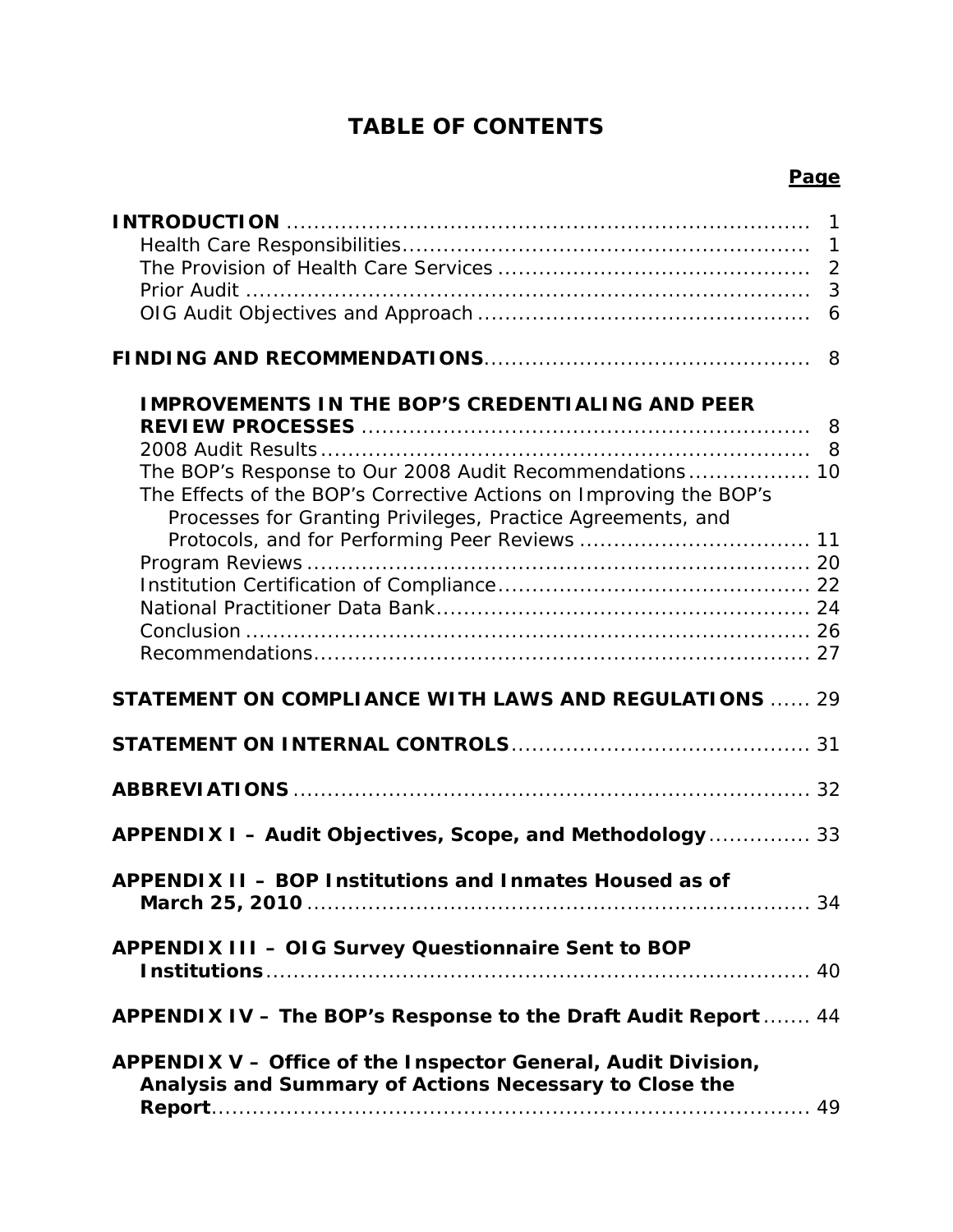# **INTRODUCTION**

<span id="page-12-0"></span>The Federal Bureau of Prisons (BOP) is responsible for confining federal offenders in prisons and community-based facilities. As of March 25, 2010, the BOP housed 172,105 inmates in 115 BOP managed institutions at 93 locations. In addition, the BOP housed 38,279 inmates in privately managed, contracted, or other facilities.<sup>4</sup>

The BOP institutions include Federal Correctional Institutions, United States Penitentiaries, Federal Prison Camps, Metropolitan Detention Centers, Federal Medical Centers, Metropolitan Correctional Centers, Federal Detention Centers, the United States Medical Center for Federal Prisoners, and the Federal Transfer Center. When multiple institutions are co-located, the group of institutions is referred to as a Federal Correctional Complex. Some institutions are located within federal correctional complexes that contain two or more institutions. Appendix II contains a list of the BOP institutions.

### **Health Care Responsibilities**

1

As part of the BOP's responsibility to house offenders in a safe and humane manner, it seeks to deliver to its inmates medical care with appropriately trained, skilled, and credentialed staff.

According to BOP's Program Statement on Health Services Administration, the BOP's responsibility for delivering health care to inmates is divided among the BOP headquarters, regional offices, and local institution officials  $5$ 

- **Director of BOP**: The Director has overall authority to provide for the care and treatment of persons within the BOP's custody. The Director has delegated this authority to the Assistant Director, Health Services Division.
- **Assistant Director, Health Services Division**: The Assistant Director, Health Services Division, is responsible for directing and administering all activities related to the physical and psychiatric care of inmates. The Assistant Director has delegated this authority

 in Bureau of Prison facilities. <sup>4</sup> This audit focused only on health care providers providing care to inmates housed

<sup>5</sup> BOP Program Statement P6010.02, *Health Services Administration*, January 15, 2005.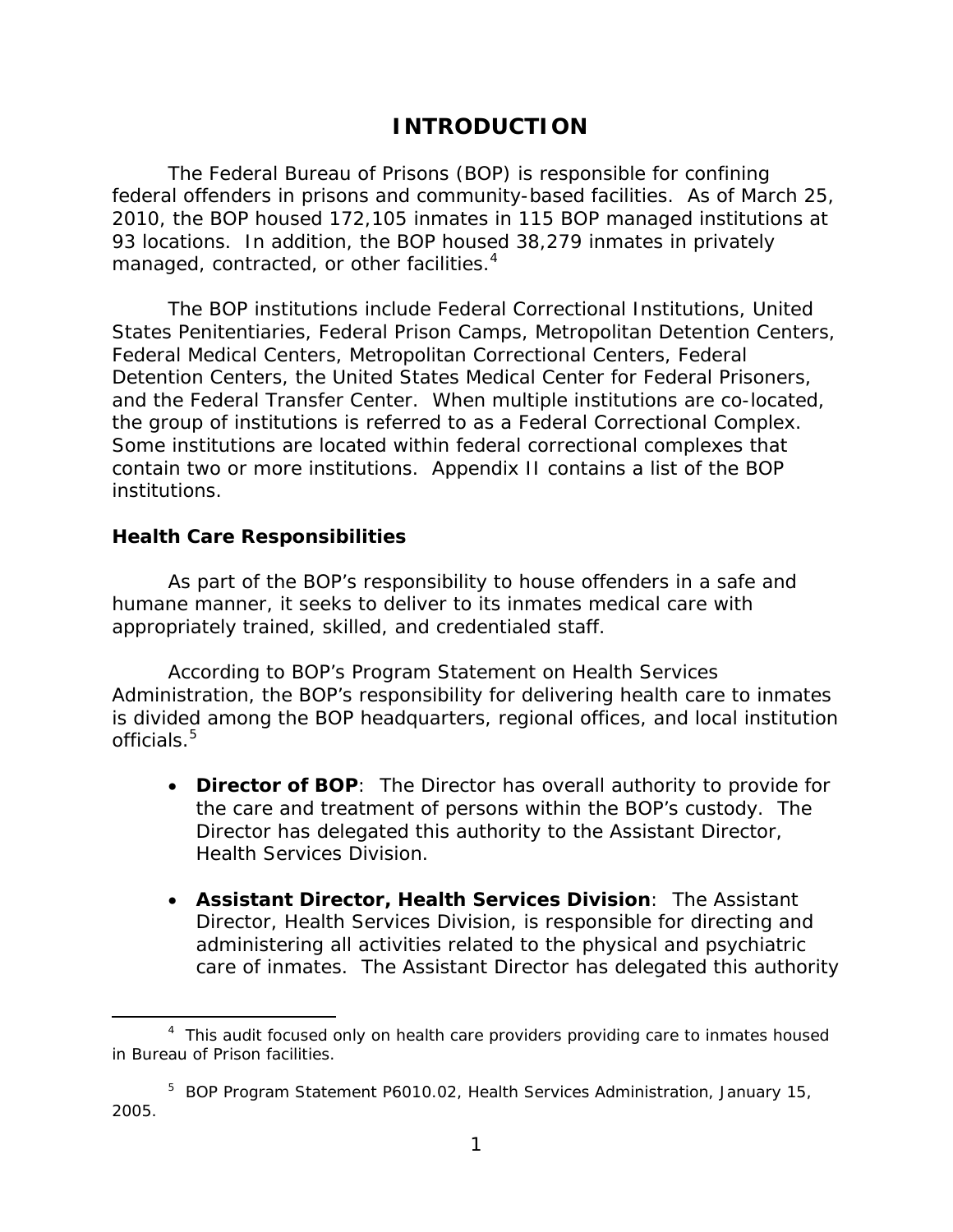<span id="page-13-0"></span>as it pertains to clinical direction and administration to the BOP Medical Director.

- **Medical Director**: The Medical Director is the final health care authority for all clinical issues and is responsible for all health care delivered by BOP health care practitioners.
- **Regional Health Services Administrators**: The Regional Health Services Administrators in the BOP's six regional offices are responsible for responding to health care problems at all institutions within their region. The Administrators also advise the Regional Director and Deputy Regional Director in all matters related to health care delivery.
- **Institution Officials**: The responsibility for the delivery of health care to inmates at the institution level is divided among various officials, staff, contractors, and others. Each institution has a Health Services Unit responsible for delivering health care to inmates. The organization of the unit varies among institutions depending upon security levels and missions, but each unit ordinarily has a Clinical Director and a Health Services Administrator who report to the Warden or Associate Warden. The Clinical Director is responsible for oversight of all clinical care provided at the institution. The Health Services Administrator implements and directs all administrative aspects of the Health Services Unit at the institution. Both the Clinical Director and the Health Services Administrator have responsibilities related to the supervision and direction of health services providers at the institution.

### **The Provision of Health Care Services**

The BOP provides health care services to inmates primarily through in-house medical providers employed by the BOP or assigned to the BOP from the Public Health Service and through contracted medical providers. Our audit covered both in-house and contracted medical providers.

### *In-house Medical Providers*

The Health Services Units at each of the BOP's 115 institutions provide routine, ambulatory medical care. These units provide care for patients with moderate and severe illnesses, including hypertension and diabetes, as well as care for patients with serious medical conditions, such as Human Immunodeficiency Virus infection and Acquired Immunodeficiency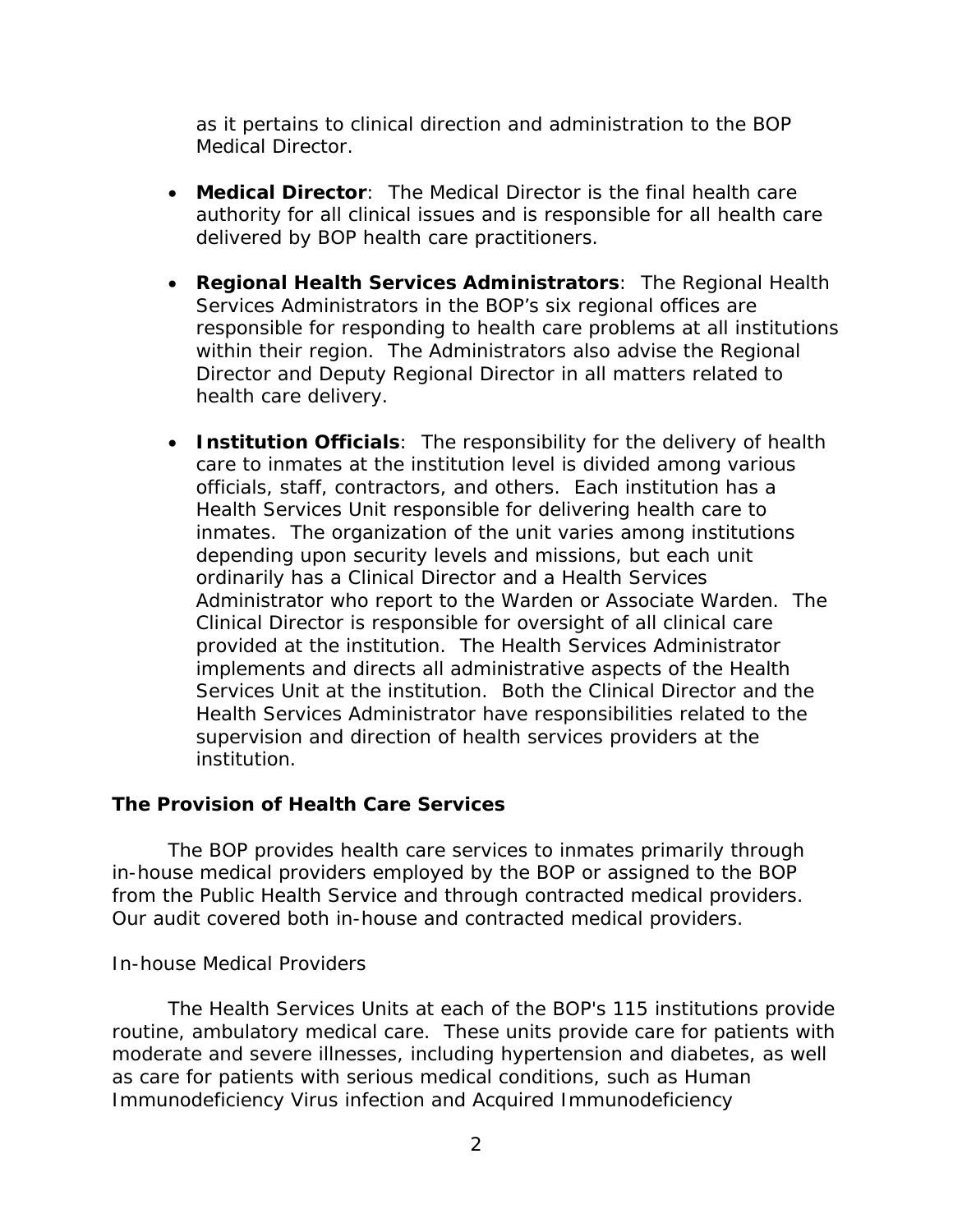<span id="page-14-0"></span>Syndrome. Health Services Unit outpatient clinics provide diagnostic and other medical support services for inmates needing urgent and ambulatory care. The units are equipped with examination and treatment rooms, radiology and laboratory areas, dental clinics, pharmacies, administrative offices, and waiting areas. The units are staffed by a combination of BOP health care employees and Public Health Service personnel consisting of physicians, dentists, physician assistants, mid-level practitioners, nurse practitioners, nurses, pharmacists, psychiatrists, laboratory technicians, x-ray technicians, and administrative personnel. At each institution, the Clinical Director directs the clinical care of inmates and is the privilege granting authority; however, in institutions with a Credential Committee, Primary Care Provider Teams, or more than one physician, the Clinical Director may delegate this authority to another licensed independent practitioner.

As part of its internal health care network, the BOP operates several medical referral centers that provide advanced care for inmates with chronic or acute medical conditions. The centers provide hospital and other specialized services to inmates, including full diagnostic and therapeutic services and inpatient specialty consultative services. Inpatient services are available only at medical referral centers. BOP medical personnel refer inmates to the centers or an outside community care provider when the inmates have health problems beyond the capability of the Health Services Unit.

#### *Contracted Medical Providers*

When the BOP's internal resources cannot fully meet inmates' health care needs, the BOP awards comprehensive and individual contracts to supplement its in-house medical services. Comprehensive contracts provide a wide range of services and providers, while individual contracts usually provide specific specialty services.

### **Prior Audit**

 $\overline{a}$ 

In February 2008, the Office of the Inspector General (OIG) completed an audit of the BOP's efforts to manage inmate health care.<sup>6</sup> Our 2008 audit examined the growth of inmate health care costs over the previous 7 years and found that the BOP had kept this growth at a reasonable level compared to national health care cost data reported by the Departments of Health and Human Services and Labor. However, while the BOP had implemented cost

<sup>6</sup> Department of Justice, Office of the Inspector General, *The Federal Bureau of Prisons Efforts to Manage Inmate Health Care,* Audit Report Number 08-08 (February 2008).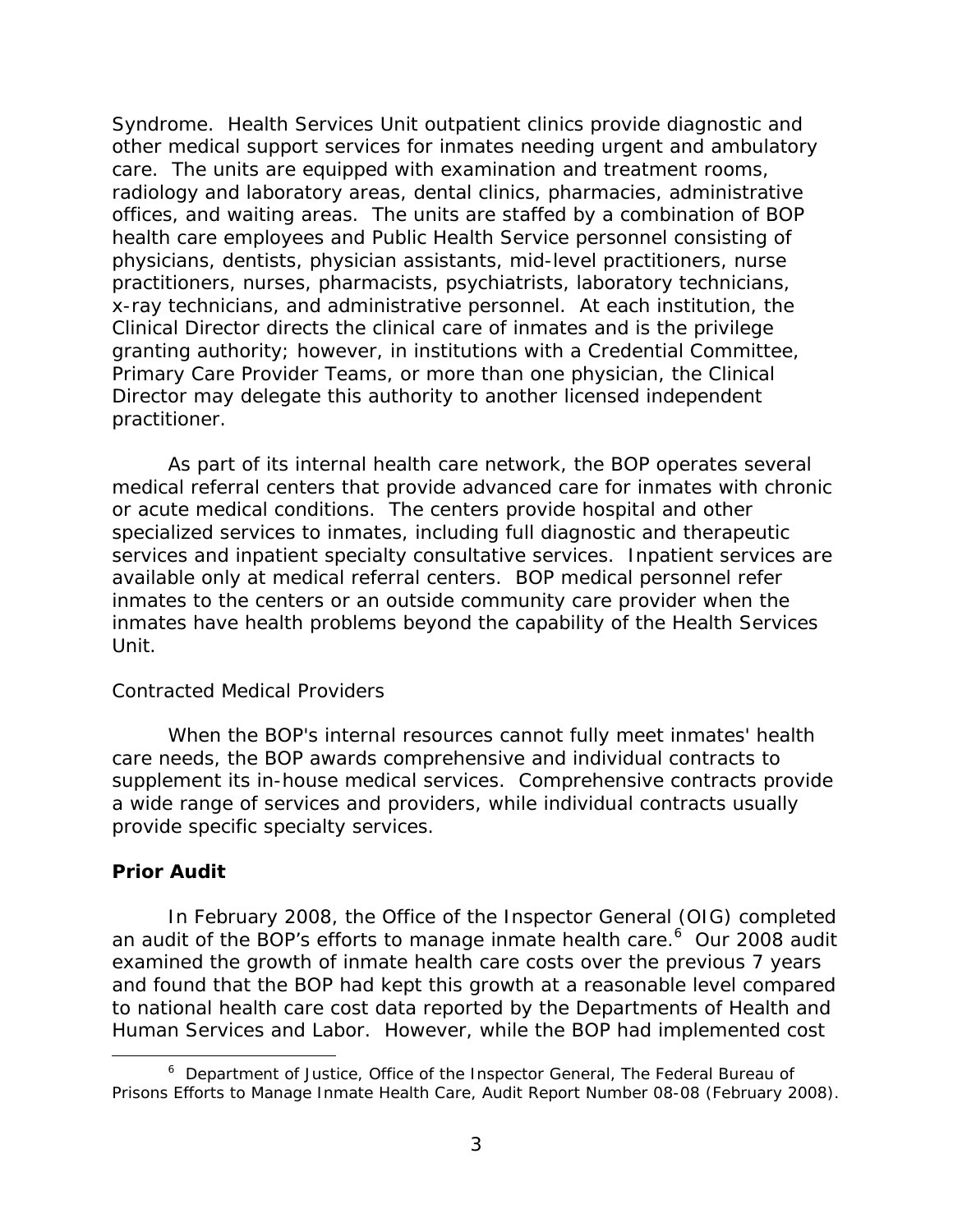containment strategies over the previous several years to provide health care to inmates in a more effective and efficient manner, it generally did not maintain analytical data to assess the impact that individual initiatives have had on health care costs.

Our audit also found that BOP institutions did not always provide recommended preventive medical services to inmates. The audit determined that BOP institutions did not consistently provide inmates with the medical services recommended by BOP guidelines. Not providing appropriate medical services could lead to exacerbation of inmate medical conditions, higher costs for health care, medical-related complaints and lawsuits from inmates, and BOP liability for lack of adequate medical care.

Additionally, we determined that the BOP allowed some health care providers to practice medicine without valid authorizations. Allowing practitioners to provide medical care to inmates without current privileges, practice agreements, or protocols increases the risk that they may provide medical services without having the qualifications, knowledge, skills, and experience necessary to correctly perform the services.

The OIG audit also found that 48 percent of health care providers did not have their practices peer-reviewed to ensure the quality of their medical care as required by BOP policy. Without a current peer review the BOP has a higher risk of providers giving inadequate professional care to inmates.

Prior OIG audits of BOP medical contracts had identified contractadministration deficiencies in the review of health care costs, such as inadequate review and verification of contractor invoices and inadequate supporting documentation for billings. Subsequent to these audits, the BOP took action to address individual deficiencies at the institutions audited. However, our 2008 audit found that other BOP institutions still lacked appropriate controls in these same areas, which indicated the existence of systemic weaknesses that were not being addressed by the BOP.

The BOP monitors its health care providers by performing program reviews of institution operations, reviewing medical provider skills and qualifications and providing authorization documents based on the review results, and requiring institutions to accumulate and submit data on health-related performance measures to BOP headquarters. In our 2008 audit, we determined that the BOP methods to accumulate and report health-related performance measures were inconsistent, and that the data was not analyzed to evaluate the performance of BOP institutions. While the BOP had corrected deficiencies at the specific institutions where its program reviews found weaknesses, it did not develop and issue guidance to correct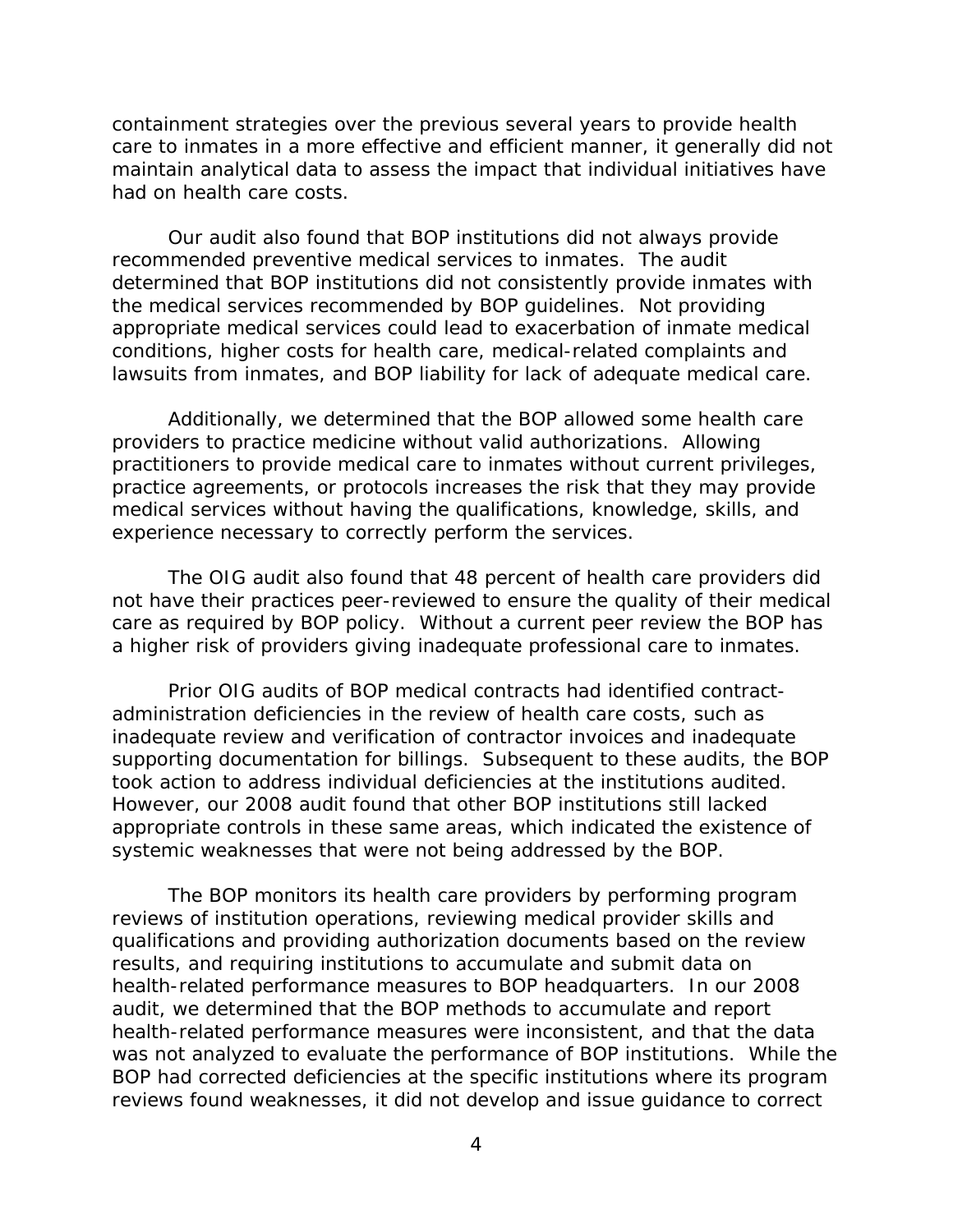systemic deficiencies found during the reviews. We concluded that the BOP should issue guidance to correct systemic deficiencies identified through program reviews.

The OIG made 11 recommendations to help the BOP correct the deficiencies found during the 2008 audit. The BOP agreed with the recommendations and took corrective actions that included:

- awarding a contract for adjudicating medical claims at one of the BOP's medical facilities, and making plans to implement the claims adjudication process BOP-wide and use data provided by the contractor to conduct cost-analyses of medical claims;
- revising its Clinical Practice Guidelines and scheduling other guidelines for revision in 2009 and 2010;
- issuing guidance to institutions underscoring the importance of the Clinical Practice Guidelines;
- issuing guidance to BOP Health Service Administrators, Business Administrators, and Contracting Officers regarding medical contract administration procedures;
- issuing guidance to wardens and clinical directors reiterating policy requirements that all health care providers have privileges, practice agreements, and protocols in place;
- issuing guidance to wardens and clinical directors reiterating the requirements for performing peer reviews of health care providers; and
- providing on-line training to advise and educate clinicians and administrators regarding findings in the BOP's Program Summary Report.

Based on the BOP's actions, we closed 10 of the 11 recommendations. We continue to follow-up with the BOP on the remaining open recommendation that the BOP establish procedures for collecting and evaluating data for each current and future health care initiative to assess whether individual initiatives are cost-effective and producing the desired results. Once we receive acceptable documentation showing the BOP has completed a cost benefit analysis to determine if bill adjudication provides savings to the BOP regarding medical billing, we can close the remaining recommendation.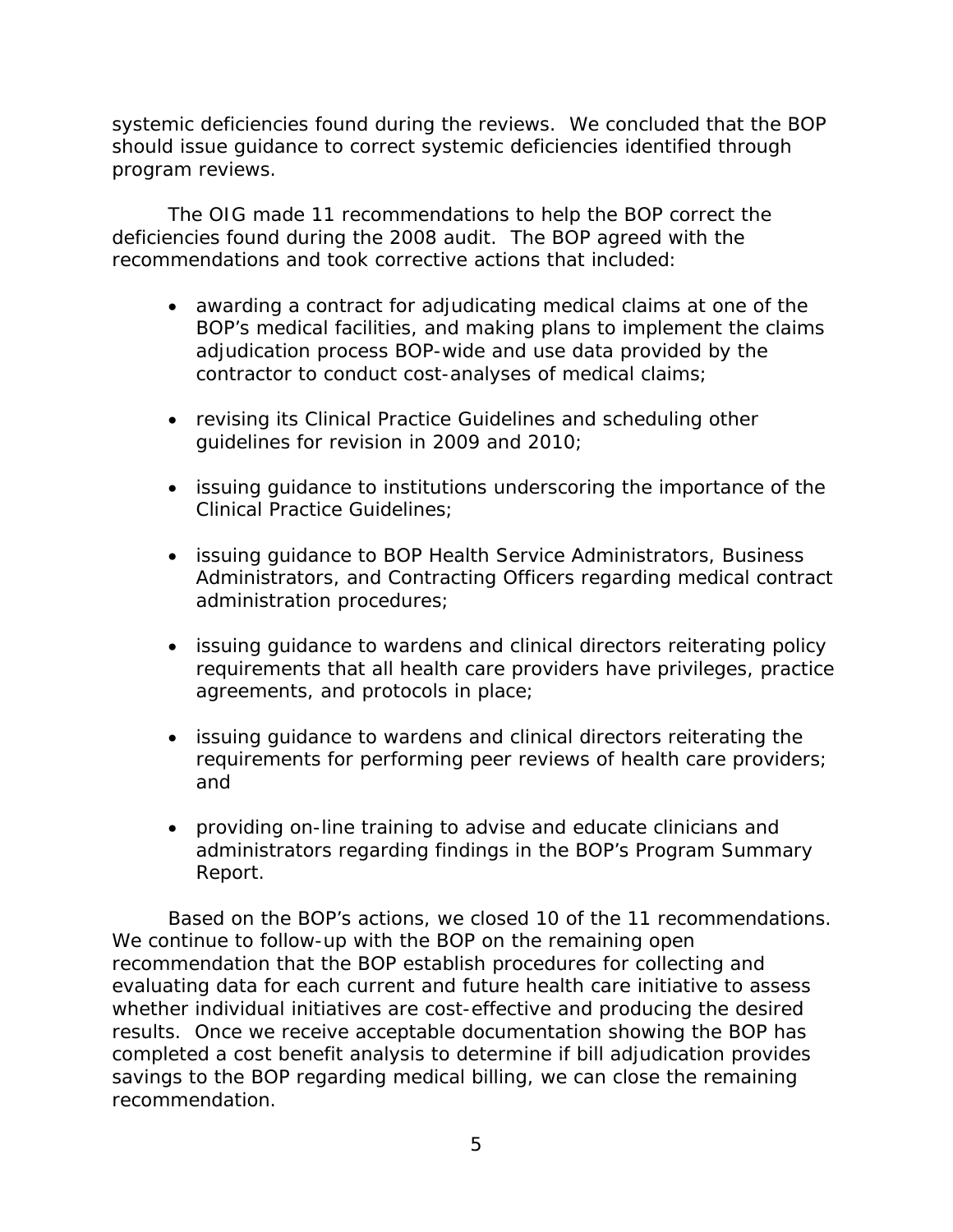# <span id="page-17-0"></span>**OIG Audit Objectives and Approach**

The OIG initiated this follow-up audit to determine BOP's progress in implementing the four recommendations in our 2008 report relating to the credentialing and peer review process for BOP health care providers. The four recommendations were:

- 1. Ensure initial privileges, practice agreements, and protocols are established for all practitioners, as applicable.
- 2. Ensure privileges, practice agreements, and protocols are reevaluated and renewed in a timely manner.
- 3. Ensure that practitioners are not allowed to practice medicine in BOP institutions without current privileges, practice agreements, or protocols.
- 4. Ensure that peer reviews of all providers are performed within the prescribed time frames.

We decided to follow up on these recommendations because deficiencies in the credentialing and peer review of BOP's health care providers could result in BOP using practitioners who lack the necessary qualifications or skills to deliver appropriate medical care.

In addition to following up on four recommendations from our 2008 audit, we also evaluated whether the BOP was obtaining current National Practitioner Data Bank (NPDB) reports for its health care providers to ensure the providers have not been involved in unethical or incompetent practices. The NPDB was established by the Health Care Quality Improvement Act of 1986 to protect the public by restricting the ability of unethical or incompetent practitioners to move from state to state without disclosure or discovery of previously damaging or incompetent performance. The NPDB is a central repository of information about: (1) malpractice payments made for the benefit of physicians, dentists, and other health care practitioners; (2) licensure actions taken by state medical boards and state boards of dentistry against physicians and dentists; (3) professional review actions primarily taken against physicians and dentists by hospitals and other health care entities, including health maintenance organizations, group practices, and professional societies; (4) actions taken by the Drug Enforcement Administration; and (5) Medicare/Medicaid Exclusions Information is collected from private and government entities, including the Armed Forces, located in the 50 states and all other areas under U.S. jurisdiction. The BOP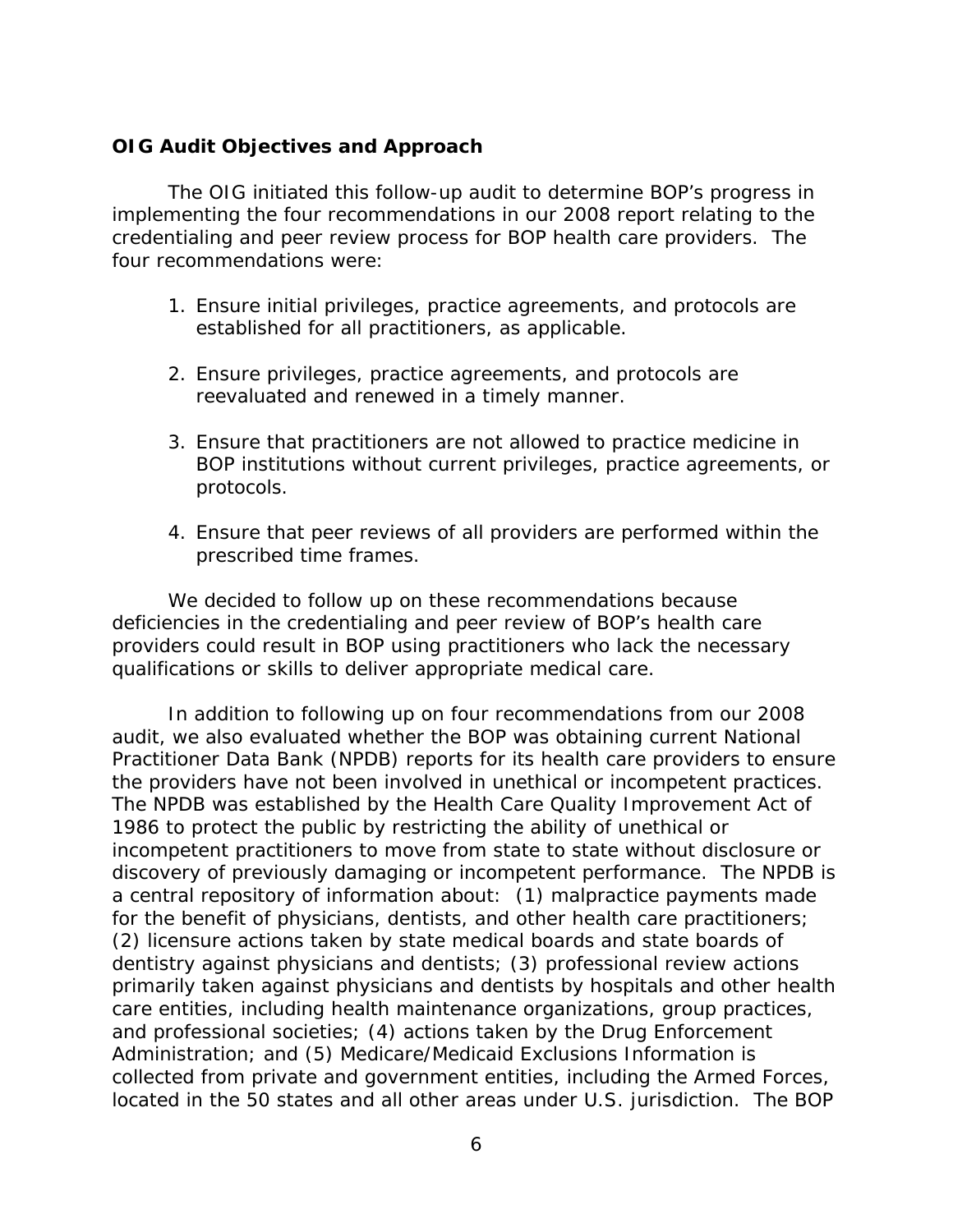is required to query the NPDB at initial appointment of health care providers, and no less than once every 2 years to identify adverse actions by its health care providers.

In the Finding and Recommendations section of this report, we discuss in detail the corrective actions the BOP took in response to the four credentialing and peer review recommendations, and the results of our testing to determine whether those actions improved the BOP's credentialing and peer reviewing of health care providers. In addition, we discuss the BOP's actions to identify adverse actions by its health care providers through current queries of the NPDB.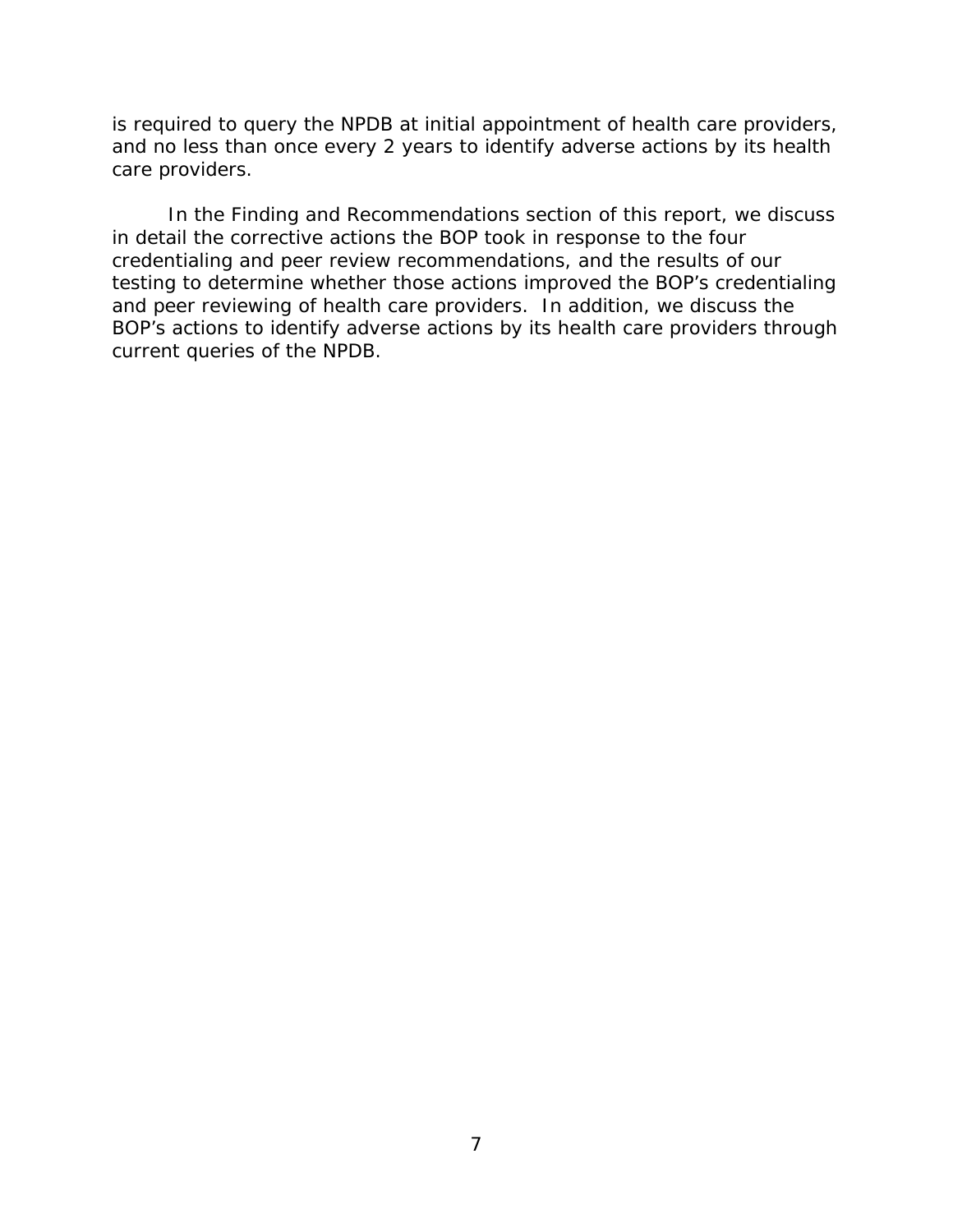# **FINDING AND RECOMMENDATIONS**

# <span id="page-19-0"></span>**IMPROVEMENTS IN THE BOP'S CREDENTIALING AND PEER REVIEW PROCESSES**

This follow-up audit found that the BOP had implemented corrective actions on the four recommendations we made in our 2008 report to strengthen the BOP's credentialing and peer review processes for its health care providers. These corrective actions significantly increased the percentage of BOP health care providers with current privileges, practice agreements, and peer reviews, while the percentage for protocols remained about the same. However, we found that some BOP health care providers were not operating under current privileges, practice agreements, or protocols, as applicable, and that current peer reviews had not been performed for some providers. While the BOP's program reviews of institution health care practices identified instances where privileges or practice agreements were not current, the reviews failed to identify many of the noncurrent privileges, practice agreements, and protocols that we found existed at the time BOP conducted its reviews. In addition, we found that current NPDB reports were not maintained for some BOP health care providers and BOP's program reviews failed to identify any of the non-current NPDB reports.

### **2008 Audit Results**

Our 2008 audit found that while the BOP used numerous mechanisms to monitor its health care providers, some of its health care providers did not have current privileges, practice agreements, protocols, and peer reviews.

The BOP's Program Statement on Health Care Provider Credential Verification, Privileges, and Practice Agreement Program provides that the BOP: (1) grants clinical privileges to licensed independent practitioners based on the practitioner's qualifications, knowledge, skills, and experience; (2) establishes practice agreements between its licensed independent practitioners and its non-independent practitioners, such as nurse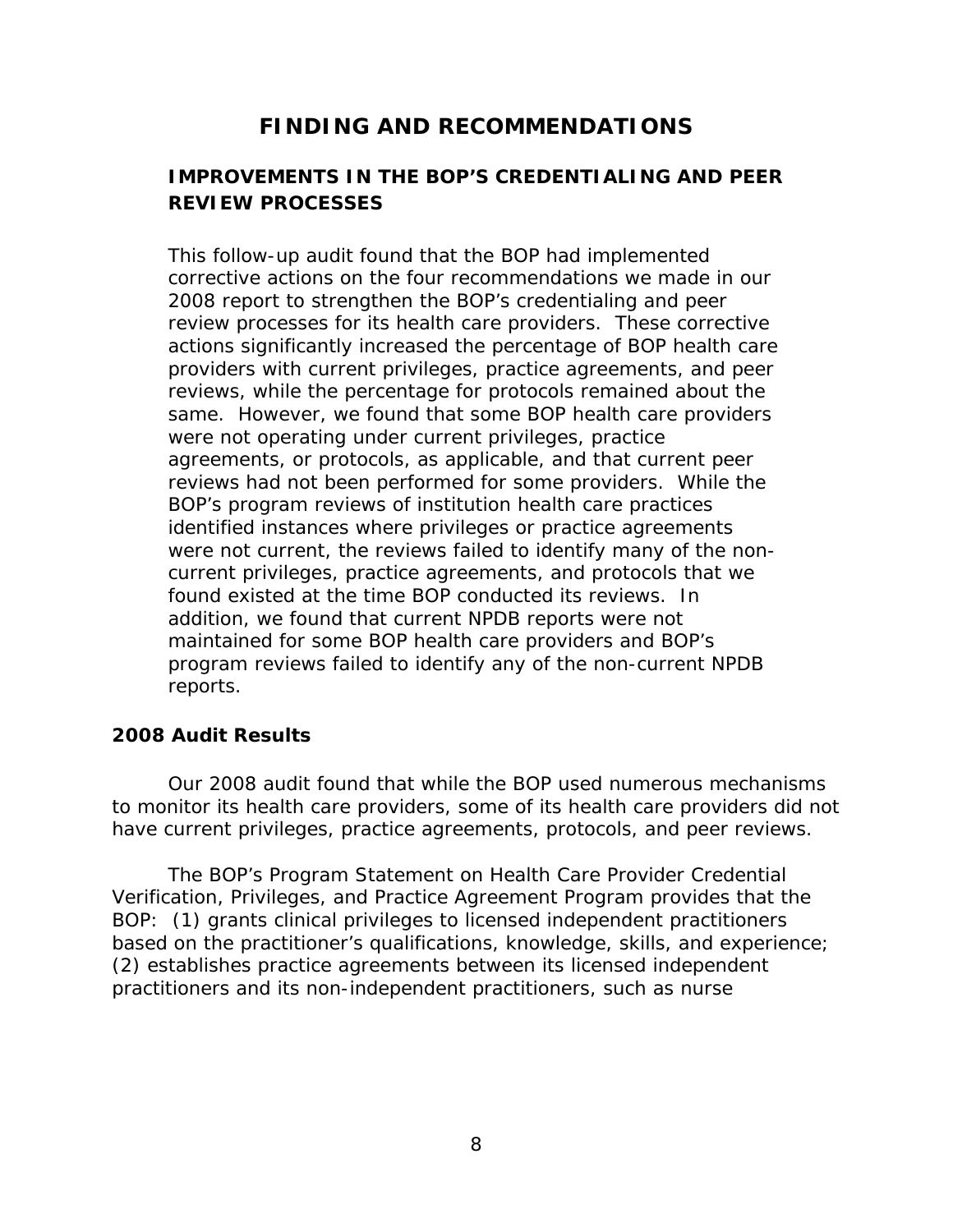providers who function under clinical privileges and practice agreements.<sup>8</sup> practitioners and physician assistants;<sup>7</sup> (3) establishes protocols that must be followed by other health care providers, such as clinical nurses and emergency medical technicians; and (4) performs peer reviews of all Further, this program statement prohibits independent practitioners from practicing medicine within the BOP until they have been granted privileges to do so by an authorized BOP official. It also prohibits non-independent practitioners from providing health care within the BOP until a practice agreement has been established. The program statement requires the BOP's other health care providers, such as clinical nurses and emergency medical technicians, to work under protocols approved by licensed independent practitioners. Our 2008 audit found 134 practitioners who did not have current privileges, practice agreements, or protocols as shown in the following exhibit.

|                           | <b>Practitioners</b> | <b>Practitioners</b> | <b>Percent</b>     |
|---------------------------|----------------------|----------------------|--------------------|
| <b>Type of</b>            | <b>Requiring</b>     | <b>Without</b>       | <b>Without</b>     |
| <b>Authorizing</b>        | <b>Authorizing</b>   | <b>Authorizing</b>   | <b>Authorizing</b> |
| <b>Document</b>           | <b>Document</b>      | <b>Document</b>      | <b>Document</b>    |
| <b>Privileges</b>         | 680                  | 72                   | 11%                |
| <b>Practice Agreement</b> | 466                  | 42                   | 9%                 |
| <b>Protocol</b>           | 390                  | 20                   | 5%                 |
| <b>Totals</b>             | 1,536                | 134                  | 9%                 |

**Exhibit 8: BOP Medical Practitioners without Current Privileges, Practice Agreements, or Protocols**

**Source:** Responses by BOP institution officials to OIG survey questionnaire

 $\overline{a}$ 

Based on the responses we received from BOP institution officials regarding why the practitioners did not have current privileges, practice agreements, or protocols, we believe that confusion existed among the officials as to which type of authorization different health care providers should have. Allowing practitioners to provide medical care to inmates without current privileges, practice agreements, or protocols increases the risk that the practitioners may provide medical services without having the

 $17$  Licensed independent practitioners are medical providers authorized by a current and valid state license to independently practice medicine, dentistry, optometry, or podiatry. Non-independent practitioners are graduate physician assistants (certified or noncertified), dental assistants, dental hygienists, nurse practitioners, and unlicensed medical graduates who must be supervised by a physician while providing medical care or be operating under a protocol approved by a licensed independent practitioner. A nurse practitioner is a registered nurse who has completed advanced education and training in the diagnosis and management of common medical conditions, including chronic illnesses. Unlike clinical nurses, nurse practitioners can prescribe medications.

<sup>8</sup> BOP Program Statement P6027.01, *Health Care Provider Credential Verification, Privileges, and Practice Agreement Program*, January 15, 2005.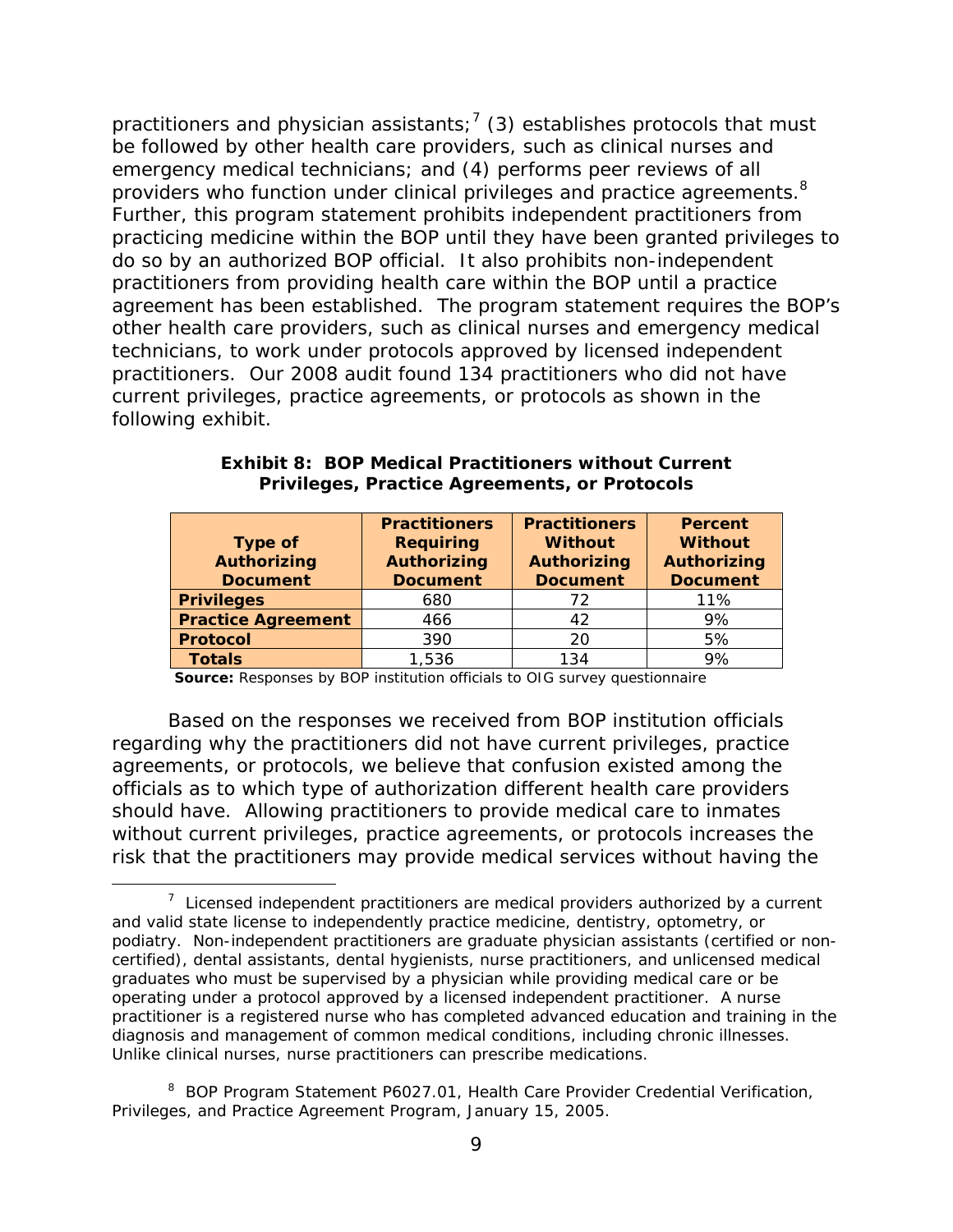<span id="page-21-0"></span>qualifications, knowledge, skills, and experience necessary to correctly perform the services.

Our 2008 audit also found that 430 (48 percent) of the 891 practitioners who required peer reviews had not received a peer review within the previous 2 years. The officials responsible for more than half the non-current peer reviews did not provide an explanation for the lack of peer reviews. The officials responsible for the remaining non-current peer reviews cited the following reasons.

- The officials rely on peer reviewers from the contract providers' non-BOP hospital or medical facility to conduct peer reviews.
- The officials mistakenly believed that the peer review requirement did not apply to dental assistants, dental hygienists, or mid-level practitioners such as physician assistants and nurse practitioners.
- The officials relied on other types of performance reviews instead of doing the required peer reviews.

Without current peer reviews, the BOP has a higher risk of not detecting circumstances where providers may not be giving adequate medical care to inmates. If inadequate professional care goes undetected, the provider may not receive the training or supervision needed to improve the delivery of medical care. Moreover, inadequate care by a practitioner without a current peer review also increases the risk of BOP liability arising from any formal complaints or medical malpractice suits filed by inmates.

# **The BOP's Response to Our 2008 Audit Recommendations**

Our 2008 audit made four recommendations to strengthen the BOP's controls for monitoring its health care providers' credentials. Our recommendations and the steps that the BOP took to implement those recommendations are explained below.

As noted above, three of the four recommendations related to improving the BOP's process for granting privileges, practice agreements, and protocols to health care providers:

 Ensure initial privileges, practice agreements, or protocols are established for all practitioners, as applicable.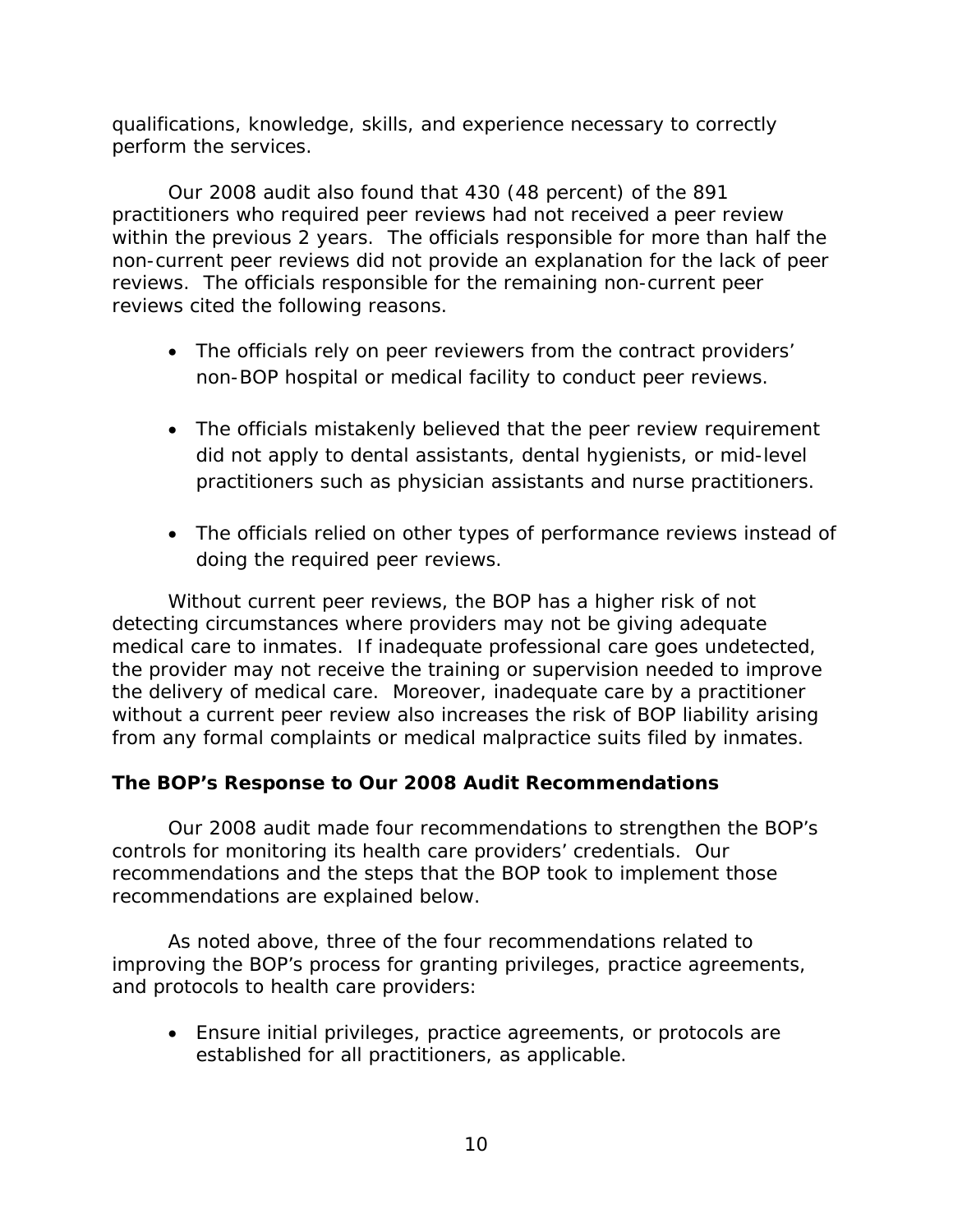- <span id="page-22-0"></span> Ensure privileges, practice agreements, and protocols are reevaluated and renewed in a timely manner.
- Ensure that practitioners are not allowed to practice medicine in BOP institutions without current privileges, practice agreements, or protocols.

To address these recommendations, on June 4, 2008, the BOP issued guidance to its wardens and clinical directors reiterating policy requirements that all health care providers have privileges, practice agreements, and protocols in place. In addition, the BOP planned to verify privileges, practice agreements, and protocols on site through health services program reviews, Regional Medical Director and Regional Health Service Administrator visits, and Clinical Director peer reviews. The guidance required that all clinical directors provide assurance to their respective Regional Medical Director by June 30, 2008, that their clinicians have privileges, practice agreements, or protocols in place. In addition, the BOP provided additional training to its institution staff to increase their awareness of the credentialing requirements. Based on the BOP's corrective actions, we closed these recommendations in July 2008.

The remaining recommendation was for the BOP to ensure that peer reviews of all providers are performed within the prescribed timeframes. To address this recommendation, on June 4, 2008, the BOP issued guidance to its wardens and clinical directors explaining that all health care providers who are privileged must have at least one external peer review conducted every 2 years. The guidance also reiterated that providers working under practice agreements must have a peer review conducted at least every 2 years by a peer at the facility. The guidance also stated that the Regional Medical Directors would conduct external peer reviews for all licensed independent practitioners in conjunction with the scheduled Clinical Director peer reviews. In addition, the BOP provided additional training to its institution staff to increase their awareness of the peer review requirements. Based on the BOP's corrective actions, we closed this recommendation in July 2008.

### **The Effects of the BOP's Corrective Actions on Improving the BOP's Processes for Granting Privileges, Practice Agreements, and Protocols, and for Performing Peer Reviews**

In this audit, we evaluated whether the BOP's corrective actions were effective in ensuring that all health care providers were operating under current privileges, practice agreements, and protocols, as applicable, and had received a current peer review, as applicable. To perform this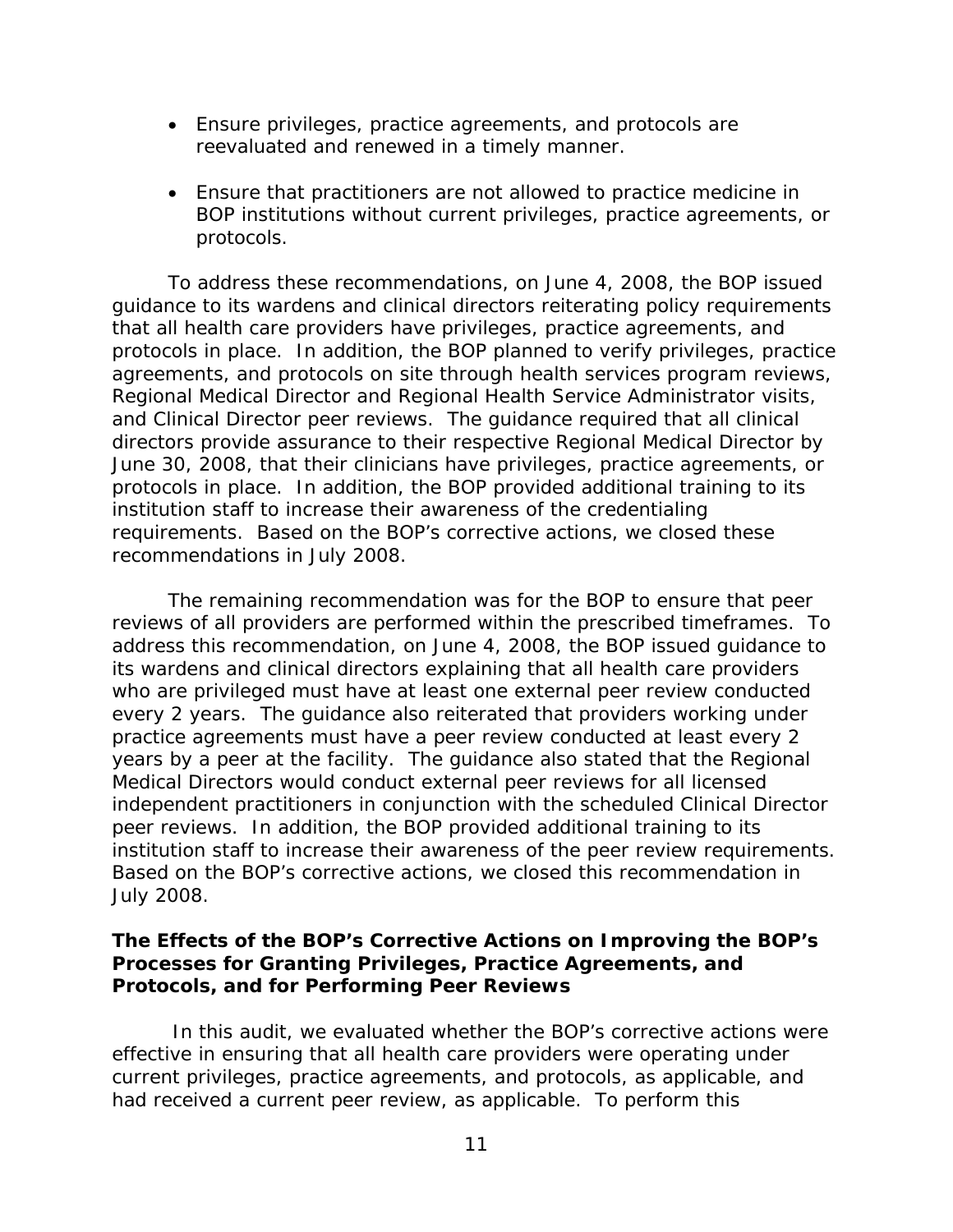evaluation, we sent a survey questionnaire to all 115 BOP institutions at 93 BOP locations. Appendix III contains the survey questionnaire that we sent to BOP institutions. In the survey, we asked BOP officials to provide us the date of the latest privilege, practice agreement, or protocol, as appropriate, for each health care practitioner providing medical care at the facility or through tele-health. $9$  We also asked the BOP officials to provide a copy of the applicable authorizing document as support for the date the applicable authority was granted. We analyzed the survey results based on guidelines established by the BOP in its Program Statement on Health Care Provider Credential Verification, Privileges, and Practice Agreement Program.

The BOP grants clinical privileges to its in-house and contracted licensed independent practitioners. Clinical privileges are the specific duties that a health care provider is allowed to provide to BOP inmates. The following authorities are assigned to grant institution-specific clinical privileges.

- The BOP Medical Director grants privileges for institution physicians designated as the Clinical Director, including a physician who is appointed as Acting Clinical Director while the permanent position is vacant. The BOP Medical Director also grants privileges for Clinical Specialty Consultants and Chief Dental Officers. The Medical Director delegated privilege-granting authority for the Chief of Psychiatry at BOP institutions to the BOP's Chief Psychiatrist.
- The institution's Clinical Director grants privileges for other licensed independent practitioners who deliver medical health care at the institution, including contractors, consultants, and those involved in tele-health.
- The BOP Chief Dental Officer grants privileges for all institution Chief Dental Officers.
- The institution Chief Dental Officer grants privileges for institution dentists.

BOP policy states that clinical privileges can be granted for a period of not more than 2 years, and that newly employed physicians should be granted privileges for a period of 1 year. Independent practitioners are

1

 $9$  Tele-health is a method of providing health care from a remote location using technology such as video conferencing modified to include peripheral devices that produce images of diagnostic quality.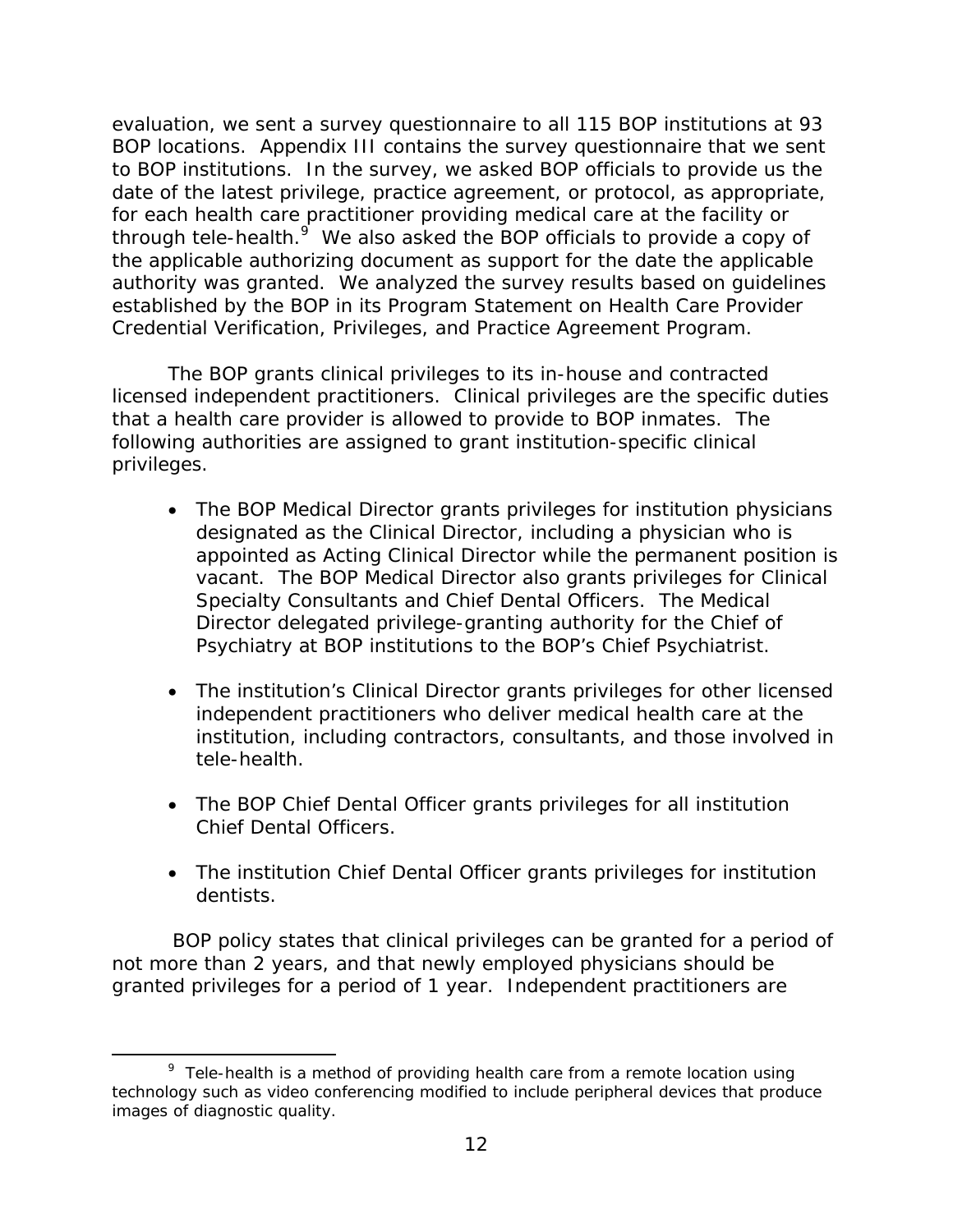prohibited from practicing medicine within the BOP until they have been granted privileges to do so by an authorized BOP official.

The individual BOP institutions establish practice agreements between licensed independent practitioners and non-independent practitioners. Practice agreements delegate specific clinical or dental duties to non-independent practitioners under a licensed independent practitioner's supervision and are valid for no more than 2 years. Non-independent practitioners include graduate physician assistants, nurse practitioners, and unlicensed medical graduates who must be directly supervised by a licensed independent practitioner. BOP policy prohibits non-independent practitioners from providing health care within the BOP until a practice agreement has been established. The BOP's other health care providers, such as clinical nurses and emergency medical technicians, must work under protocols approved by licensed independent practitioners when they are not being directly supervised by the licensed practitioners.

BOP policy requires that health care providers who are privileged or are working under a practice agreement must have at least one peer review every 2 years. A peer is defined as another provider in the same discipline (physician, dentist, mid-level practitioner, or others) who has firsthand knowledge of the provider's clinical performance. Using a sample of the provider's primary patient load, the peer reviewer should evaluate the professional care the provider has given and comment on the provider's:

- actual clinical performance;
- appropriate utilization of resources;
- participation in, and results of, performance improvement activity;
- clinical judgment; and
- technical skills.

Based on the survey responses and the supporting documentation provided to us by the BOP institutions, we concluded that the BOP's corrective actions to the recommendations we made in 2008 resulted in significant improvements in the numbers of BOP medical staff with current privileges, practice agreements, and peer reviews as shown in the following exhibit.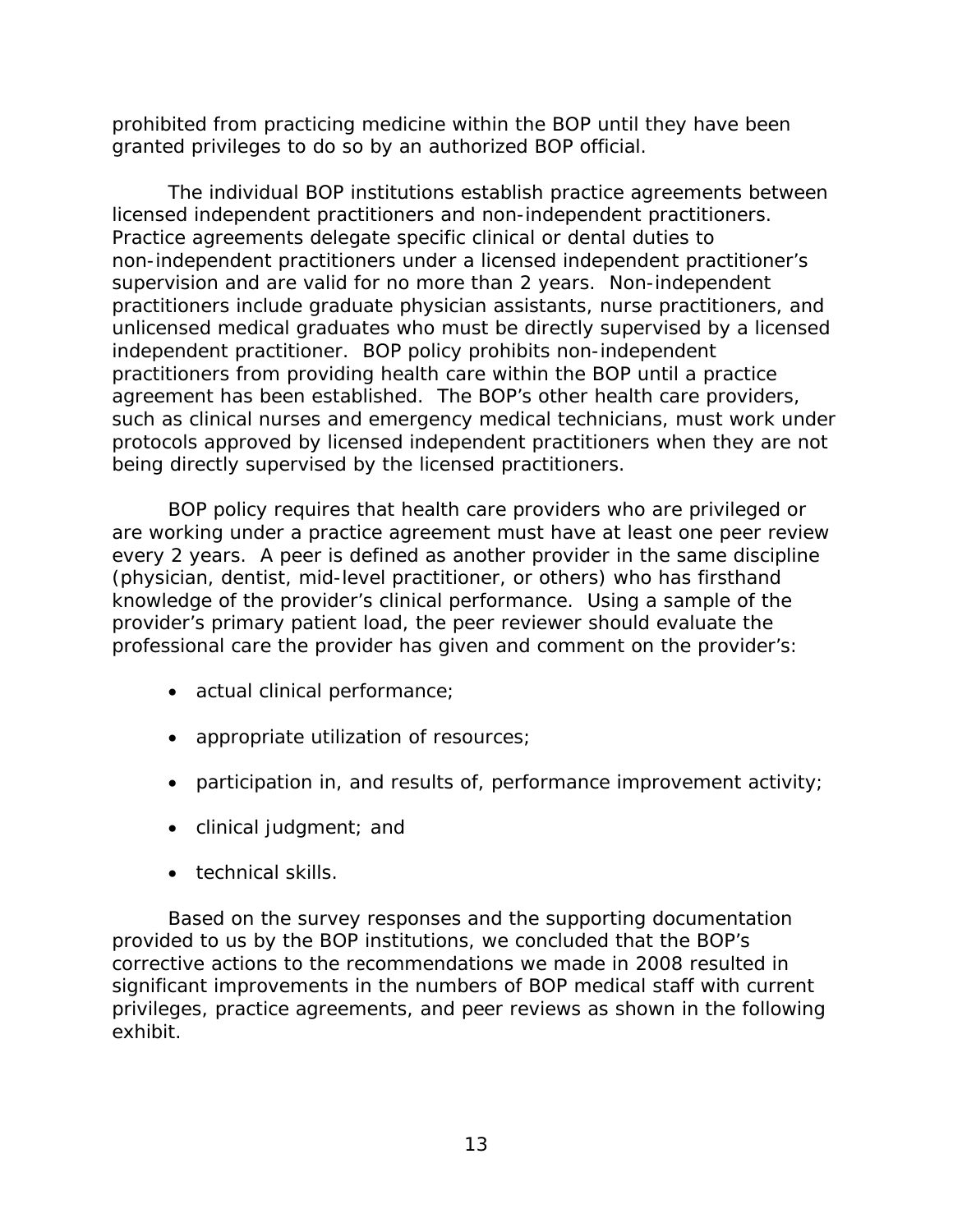|                                   | 2008           | 2010           |            |
|-----------------------------------|----------------|----------------|------------|
| <b>Type of Authorizing</b>        | <b>Audit</b>   | <b>Audit</b>   | Percentage |
| <b>Document</b>                   | <b>Results</b> | <b>Results</b> | Change     |
| <b>Practitioners</b>              |                |                |            |
| without Current Privileges        | 11%            | 4%             | -64%       |
| <b>Practitioners without a</b>    |                |                |            |
| <b>Current Practice Agreement</b> | 9%             | $< 1\%$        | -89%       |
| <b>Practitioners</b>              |                |                |            |
| without a Current Protocol        | 5%             | 7%             | $+40%$     |
| <b>Practitioners without a</b>    |                |                |            |
| <b>Current Peer Review</b>        | 48%            | 13%            | -73%       |

#### **Exhibit 9: 2008 and 2010 Audit Results**

**Source:** Responses by BOP institution officials to OIG survey questionnaires

#### *Privileges*

As shown in Exhibit 9, the BOP reduced the percentage of practitioners without current privileges from 11 percent in our 2008 audit to 4 percent in our current audit. Based on data provided by the BOP during the 2008 audit, 72 of the 680 practitioners who required privileges were not operating under current privileges. Based on the BOP supplied data during this follow-up audit, 38 of 892 practitioners were not operating under current privileges. In addition, we found that one newly hired practitioner was granted privileges for a 2-year period, but the BOP guidance requires that newly hired practitioners be granted privileges for only a 1-year period.

Only one institution official provided a reason for why a practitioner's privilege was not current. The official explained that the privilege was late because the practitioner was on extended sick leave and had not returned to duty. The official commented that the practitioner's privilege would be completed upon his return to work.

During our testing of privileges, we observed that other health care providers, such as nurses, pharmacists, and emergency medical technicians were granted privilege type documents giving them authority to perform medical services. These health care providers had not used either form that is required to request clinical privileges – the "Application for Appointment to Medical Staff form BP-S601.63, or the "Application for Dental Privileges" form BP-S603.063. While the BOP indicated on the granting documents that the practitioners were being given privileges, the documents appeared to be practice agreements or protocols instead of privilege granting documents. BOP policy states that only licensed independent practitioners will apply for and be granted clinical privileges. To use a document with the term privilege for a practitioner who is not a licensed independent practitioner could possibly lead to a misunderstanding of the authority granted the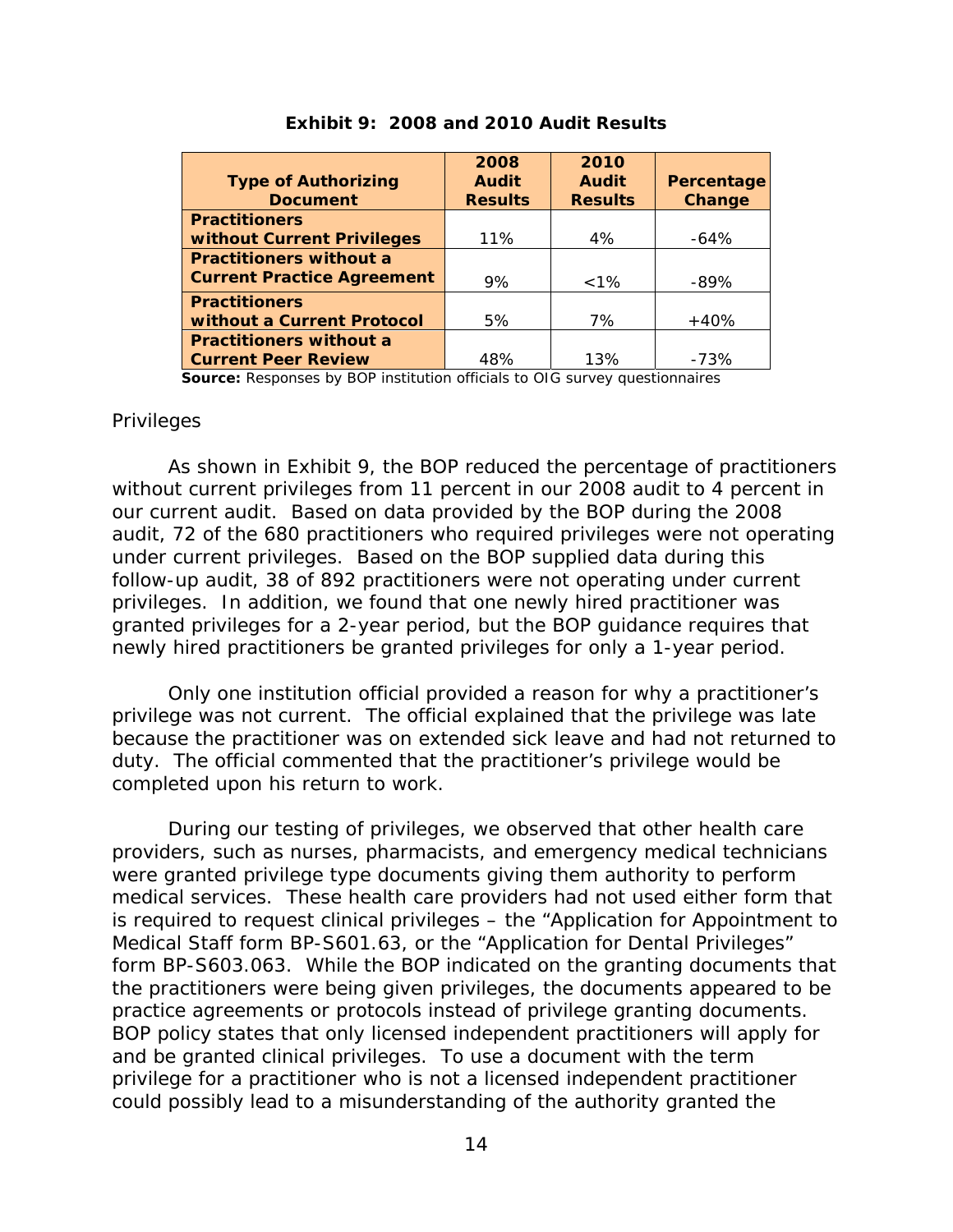practitioner. Therefore, it is important that BOP officials understand the term privilege and do not describe practice agreements or protocols as privileges.

#### *Practice Agreements*

As shown in Exhibit 9, the BOP reduced the percentage of practitioners without current practice agreements from 9 percent in our 2008 audit to less than 1 percent in our current audit. Based on data provided by the BOP during the 2008 audit, 42 of the 466 practitioners who required practice agreements were not operating under current practice agreements. Based on the BOP supplied data during this follow-up audit, 2 of 560 practitioners were not operating under current practice agreements. Institution officials did not provide an explanation for why the practitioners did not have current practice agreements.

### *Protocols*

As shown in Exhibit 9, the percentage of practitioners without current protocols increased from 5 percent in our 2008 audit to 7 percent in our current audit. Based on data provided by the BOP during the 2008 audit, 20 of the 390 practitioners who required protocols did not have them. Based on the BOP supplied data during this follow-up audit, 34 of 484 practitioners did not have approved protocols. Of the 34 practitioners without approved protocols, 13 were for nurses at the Federal Medical Center in Butner, North Carolina. According to BOP officials, protocols are for use by non-independent practitioners during emergency and after-hour situations when a licensed independent practitioner may not be there to supervise the non-independent practitioner. The BOP officials stated that since the medical center at Butner is a facility staffed with licensed independent practitioners 24 hours a day, then protocols are not necessary or used for non-independent practitioners at the medical center. If the 13 nurses at the Butner Medical Center are removed from consideration, then the percentage of practitioners without protocols drops to 4 percent (21 of 471), and would be a 1 percent reduction from the 2008 audit.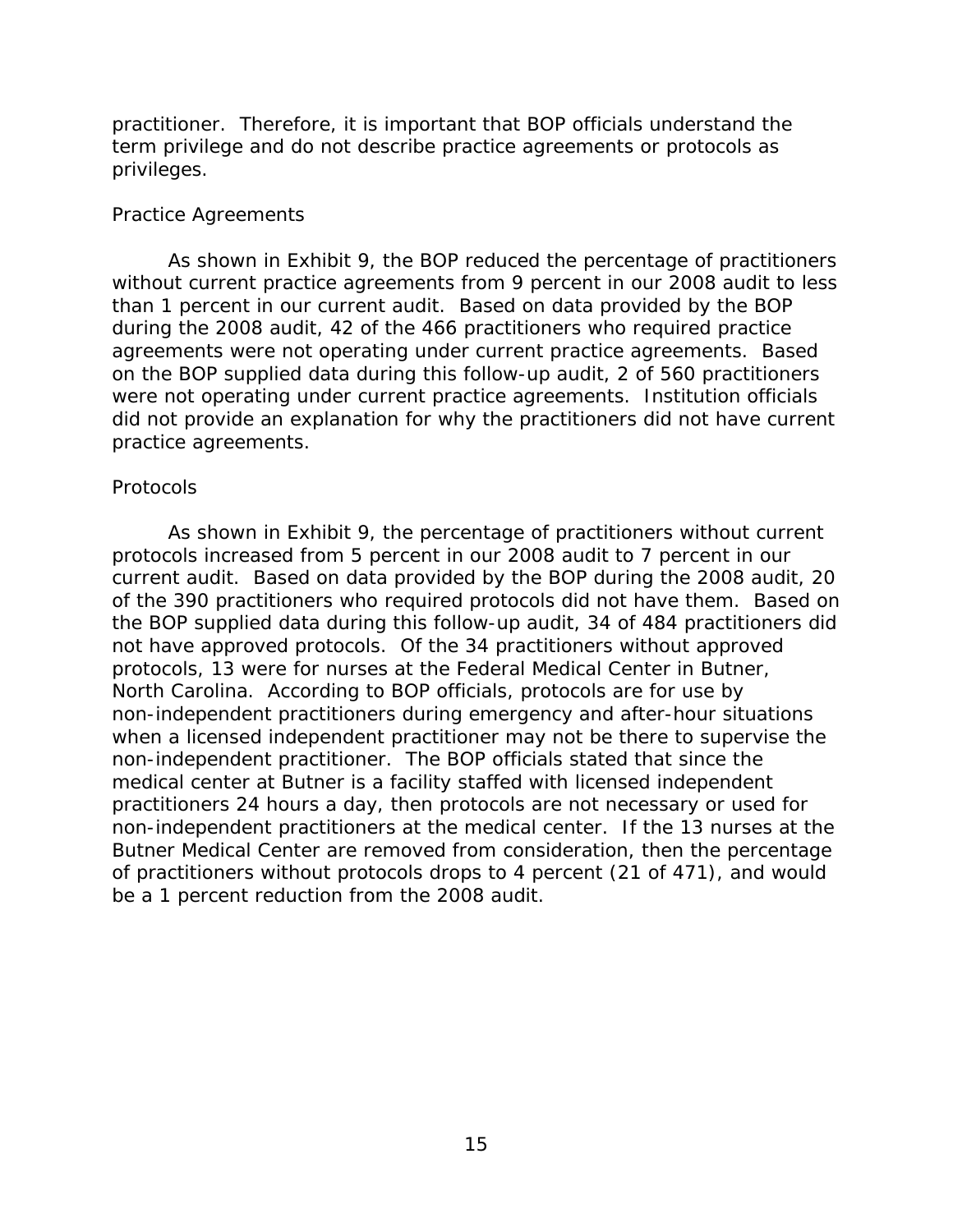| <b>Type of</b><br><b>Authorizing</b><br><b>Document</b> | 2008<br><b>Audit</b><br><b>Results</b> | 2010 Audit<br><b>Results</b><br><b>Including</b><br><b>Butner's</b><br><b>Nurses</b> | Percentage<br>Change<br><b>Including</b><br><b>Butner's</b><br><b>Nurses</b> | 2010 Audit<br><b>Results</b><br><b>Excluding</b><br><b>Butner's</b><br><b>Nurses</b> | Percentage<br>Change<br><b>Excluding</b><br><b>Butner's</b><br><b>Nurses</b> |
|---------------------------------------------------------|----------------------------------------|--------------------------------------------------------------------------------------|------------------------------------------------------------------------------|--------------------------------------------------------------------------------------|------------------------------------------------------------------------------|
| <b>Practitioners</b>                                    |                                        |                                                                                      |                                                                              |                                                                                      |                                                                              |
| without a                                               |                                        |                                                                                      |                                                                              |                                                                                      |                                                                              |

#### **Exhibit 10: 2008 and 2010 Audit Results for Protocols**

**Source:** Responses by BOP institution officials to OIG survey questionnaires

The BOP's Program Statement on Health Care Provider Credential Verification, Privileges, and Practice Agreement Program does not indicate that protocols are only required for emergency or after-hour situations where non-independent practitioners are not under the supervision of licensed independent practitioners. Instead, the program statement indicates that health care providers, such as clinical nurses, emergency medical technicians, or any others that a local governing body deems appropriate, must work under guidance of licensed independent practitioner approved protocols while delivering health care inside the institution. If the BOP Medical Director agrees that protocols are not necessary at medical centers where licensed independent practitioners are on staff 24 hours a day to supervise the non-independent practitioners, then the BOP needs to revise its Program Statement on Health Care Provider Credential Verification, Privileges, and Practice Agreement Program to reflect this policy.

#### *Peer Reviews*

As shown in Exhibit 9, the BOP reduced the percentage of practitioners without current peer reviews from 48 percent in our 2008 audit to 13 percent in our current audit. Based on data provided by the BOP during the 2008 audit, 430 of the 891 practitioners who required peer reviews had not had a current peer review performed. Based on the BOP supplied data during this follow-up audit, there were 1,408 practitioners who required peer reviews every 2 years. Of the 1,408 practitioners, 152 had not been with the BOP for at least 2 years, and therefore did not yet require a peer review. We could not determine if 14 additional practitioners required a peer review because the BOP did not provide us the practitioners' employment dates. For the remaining 1,242 practitioners, we found that 162 (13 percent) had not received a current peer review. For 141 of these 162 practitioners, the BOP provided no data or documentation to indicate that a peer review had been performed.

Of the 162 providers who had not received a current peer review, BOP officials identified 77 of the practitioners as contract employees. The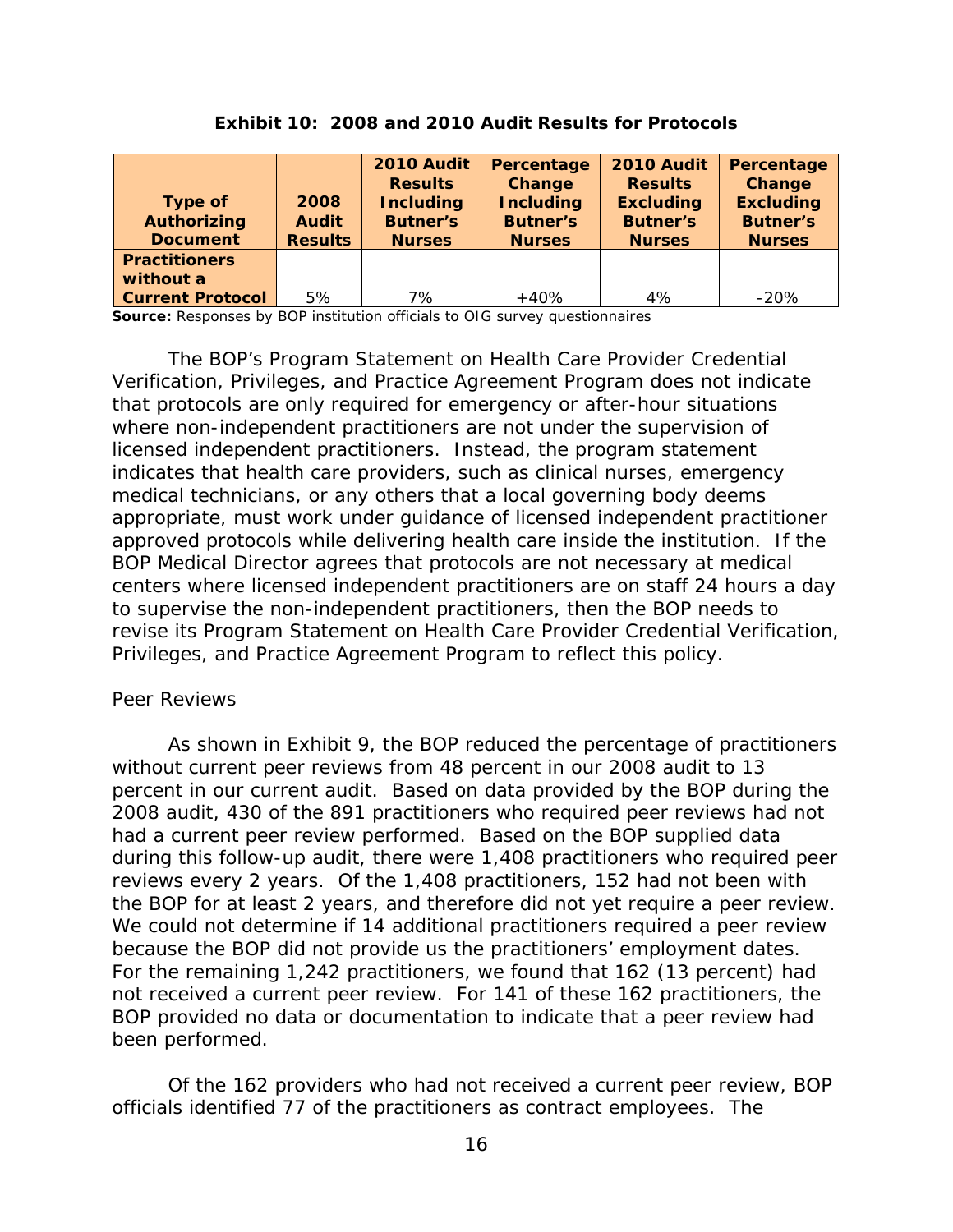remaining 85 we refer to as BOP staff, but may also include some contractors.10 For the BOP staff, BOP institution officials responsible for more than half of the non-current peer reviews did not provide an explanation. The officials responsible for the remaining non-current peer reviews cited the following reasons:

- a record of the peer reviews was discarded after the institution's Program Review was completed;
- peer review was pending;

 $\overline{a}$ 

- peer review was not required because the practitioner is functioning in an administrative position as Health Services Administrator, Infectious Disease Coordinator, or Improving Organization Performance Coordinator, but the position requires that the practitioner be granted a practice agreement; and
- peer review was not performed, but a quarterly performance evaluation for the dental hygienist was completed.

Some institution officials provided peer review dates on the survey spreadsheet, but did not provide evidence showing that the peer reviews were completed. Without such evidence, we did not count these peer reviews as completed.

For the 77 contract employees, BOP officials responsible for maintaining the credential portfolios did not provide sufficient evidence to indicate that a peer review had been performed. The BOP officials responded to the column for the date of the latest peer review by: (1) recording N/A for Not Applicable, (2) drawing a line through the column, or (3) leaving the column blank.

BOP policy requires evidence of periodic peer review for contractors. However, BOP officials at the institutions and the BOP Central Office explained to us that one of the primary reasons for the lack of peer reviews for contract employees was that the hospitals where the practitioners worked would not release the information due to confidentiality concerns. In an attempt to obtain the contractor's peer reviews we received the following types of documents or responses.

 $10$  Some institutions did not identify contract personnel. Therefore, we were unable to differentiate between BOP staff and contract staff.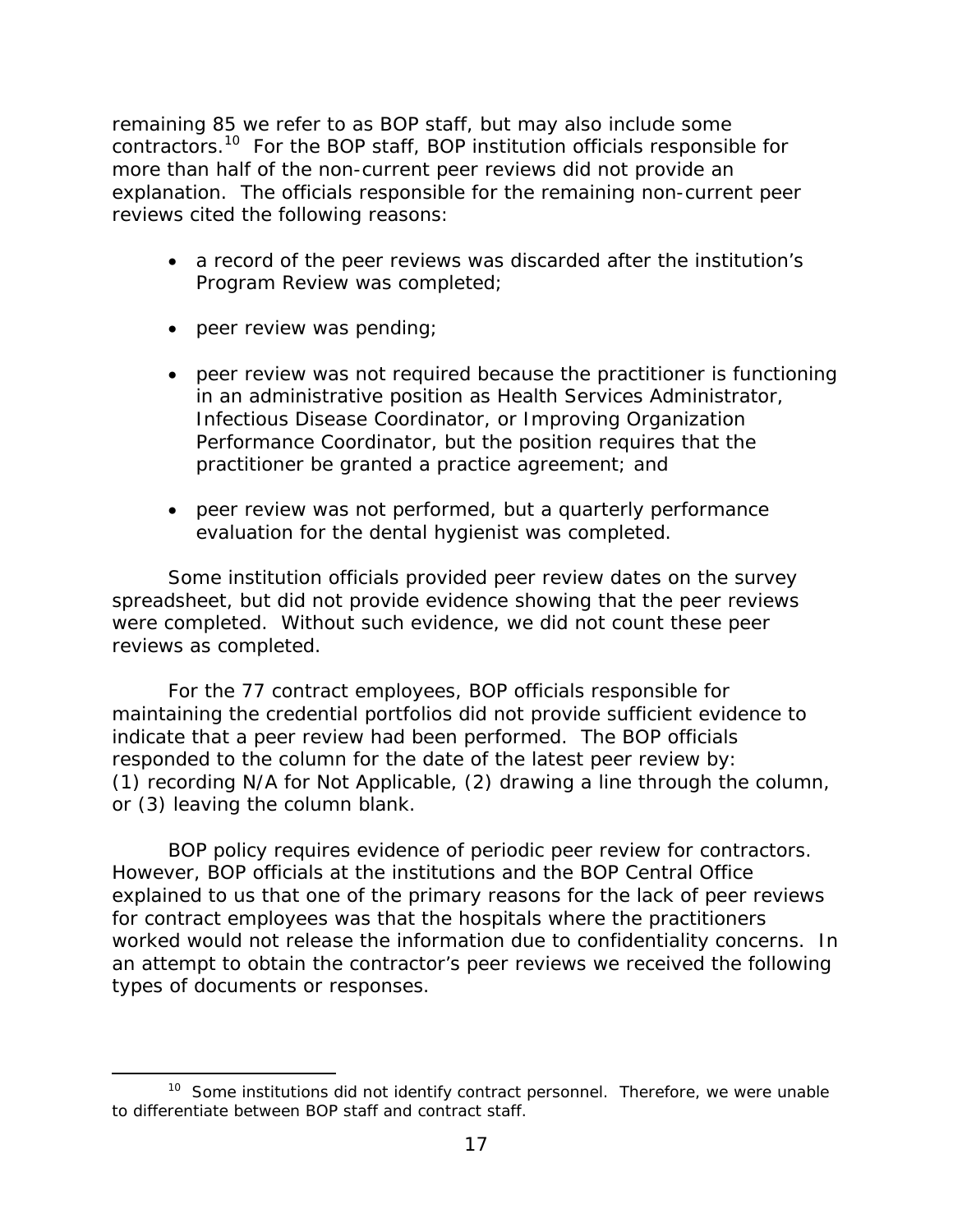- The BOP institution provided an insert of bylaws from the contract hospital that stated peer review functions are contained in the credentialing policy.
- BOP officials told us that they did not have a copy of the peer review information for the contract employee because the private hospital that performed the peer review would not release the information to other institutions, including the BOP.
- BOP officials stated that the practitioner has a solo practice and did not get a peer review by a practitioner from another office.
- BOP officials voiced concern that some BOP clinical directors had not been completing peer reviews.
- BOP officials provided us letters of reference in place of documents indicating a peer review had been performed.

We observed that clinical directors at some BOP institutions conducted peer reviews of the institution's contract physicians. However, at other institutions, the clinical directors relied on the contractor facility for peer reviews of contract staff and therefore could not provide documentation that peer reviews had been performed for contract physicians.

While the BOP has made significant improvements with peer reviews since our initial audit, it is important that BOP officials obtain evidence that peer reviews are performed for all health care providers, including contract providers, and that evidence is maintained in the providers' credential portfolios to show the peer reviews were completed. As a result of the comments and actions listed above, we believe that institution officials remain unsure of who should have a peer review, what constitutes a peer review, and what documentation should be maintained for peer reviews in the credential portfolio.

Peer reviews provide the assurance that a practitioner has the knowledge and skill to conduct medical services. BOP's Chief, Office of Quality Management told us that all licensed independent practitioners who work for a medical facility accredited by the Joint Commission for Accreditation of Healthcare Organizations (JCAHO) are required to have a peer review. The official stated that we could be sure that if a contract physician has been granted privileges and is from a JCAHO accredited hospital, that the physician has had a peer review. The official further stated that if a medical facility is JCAHO accredited, a copy of that medical facility's accreditation report should be maintained at the institution. We did not test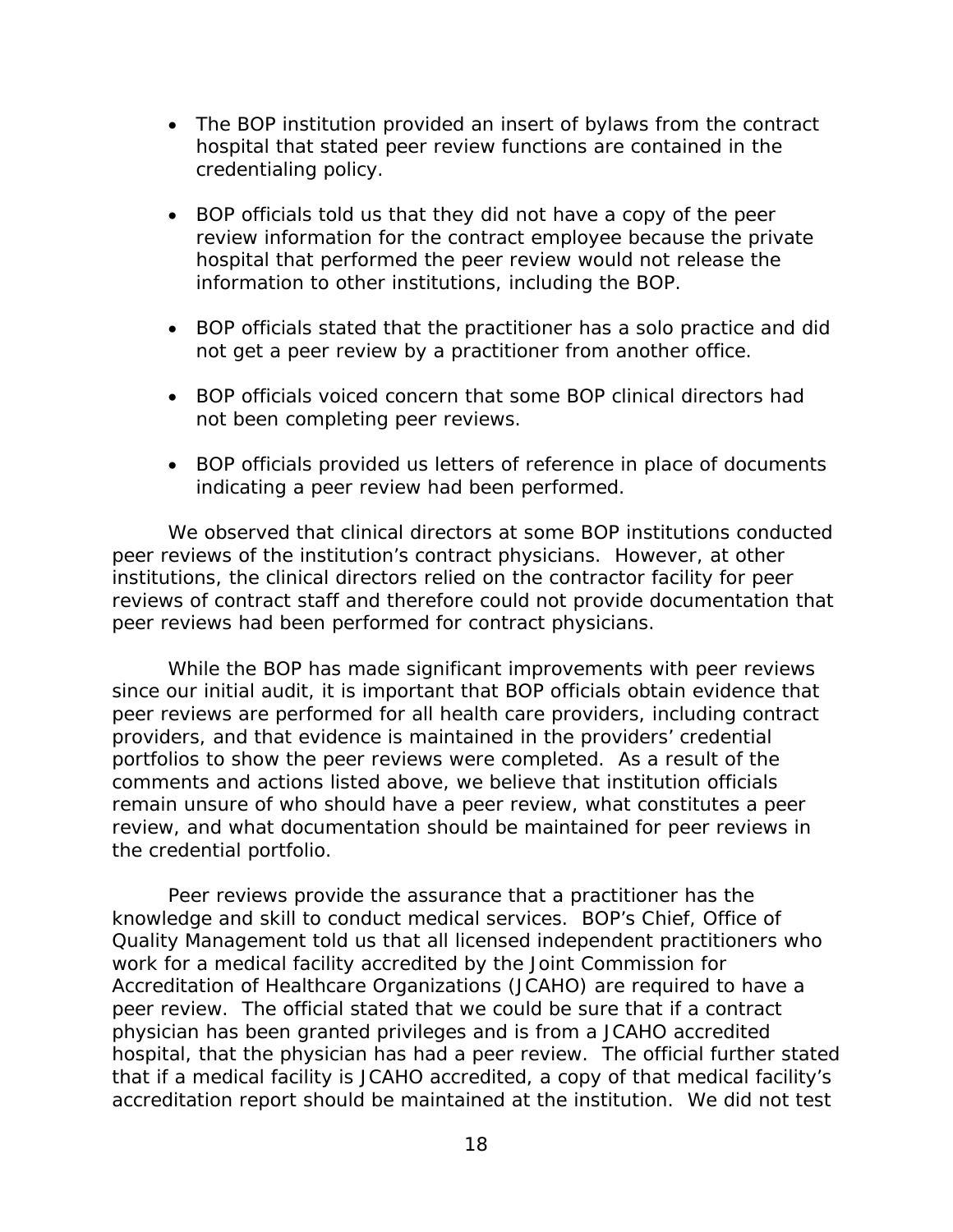whether the institutions' contract physicians were from JCAHO approved hospitals or medical groups, or whether the institutions maintained a copy of the JCAHO accredited medical facility reports.

In our judgment, such tests would not provide reliable evidence that peer reviews were completed for the institutions' contracted physicians. BOP does not require that contract providers come from JCAHO accredited facilities. Moreover, even if the contractor is from a JCAHO accredited facility, it is still possible that providers are not in compliance with the JCAHO peer review policy. The BOP's Program Statement on Health Care Provider Credential Verification, Privileges, and Practice Agreement Program requires that all practitioners operating under privileges or practice agreements have peer reviews and that evidence of such peer reviews be maintained in the practitioner's credentialing portfolio.

BOP officials told us that the policy on peer reviews is outdated. The BOP is currently in the process of updating its Program Statement on Health Care Provider Credential Verification, Privileges, and Practice Agreement Program to clarify the requirements of the credentialing and peer review processes. For example, the BOP intends to include a sample peer review template for use when conducting peer reviews. BOP conducted a pilot with the sample template at the Regional Medical Director level and found it to be successful. We believe the sample template for staff peer reviews will help both the BOP staff and contract physicians with the process. Officials are currently drafting the revised policy and hope to have a completed draft by the end of FY 2010, and a new publication by FY 2012.

In another initiative to clarify peer reviews, the Chief, Office of Quality Management told us that a national wavier to the policy requiring non-independent practitioners to have a peer review has been submitted though the Medical Director's office to the President of the union. The official stated that the JCAHO does not require peer reviews for these individuals, and therefore, BOP is requesting that this requirement be excluded until new policy is published. If the JCAHO does not require these practitioners to have peer reviews and the union agrees to the policy waiver, then we agree that the BOP should not require the peer reviews and the BOP should revise its Program Statement on Health Care Provider Credential Verification, Privileges, and Practice Agreement Program to eliminate this requirement. Mid-level providers and dental hygienists accounted for 32 percent of the practitioners who did not have a current peer review.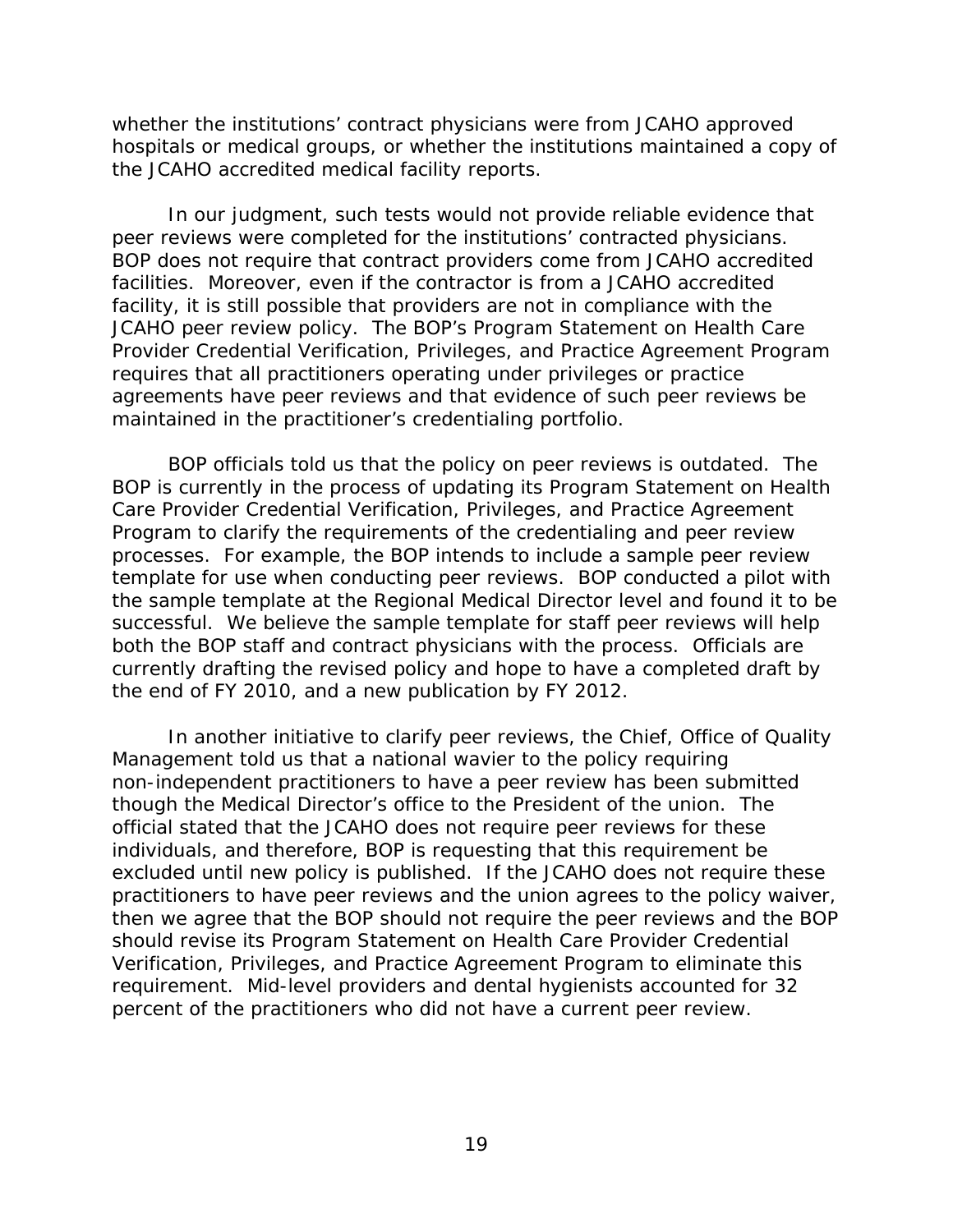# <span id="page-31-0"></span>**Program Reviews**

 $\overline{a}$ 

BOP's Program Statement on Management Control and Program Review Manual requires that the BOP's Program Review Division perform a comprehensive review of each program or operation at each BOP institution in accordance with published program review guidelines.<sup>11</sup> The Program Review Division monitors health care providers through its program reviews conducted of institution Health Services Units. The program reviews are generally conducted once every 3 years, or more frequently if the reviews identify overall performance that is less than a certain level. Program Review Guideline G6000I.05 for Program Area: Health Services provides the review steps for the Program Review Division to complete when performing a program review of the health services function at a BOP institution, including the following specific steps to verify the credentials of health care providers.

- Review all staff and contract credential files for 10 licensed independent practitioners to determine if:
	- a. the license has been verified as current, valid, and unrestricted;
	- b. documentation of professional education has been verified;
	- c. post-graduate training has been verified;
	- d. all past and pending actions taken against a practitioner's license or registration, and any malpractice history have been documented; and
	- e. NPDB queries have been verified as initiated, current, and renewed every 2 years.
- Using the same files from above, review 10 staff and contract credential files for licensed independent practitioners (20 at complexes) to determine if peer reviews have been completed and clinical privileges have been granted and approved every 2 years.
- Review 10 staff and contract mid-level practitioner, dental hygienist, and dental assistant credential files (20 at complexes) to determine if the practitioners' peer reviews have been completed,

<sup>11</sup> BOP Program Statement P1210.23, *Management Control and Program Review Manual*, August 21, 2002*.*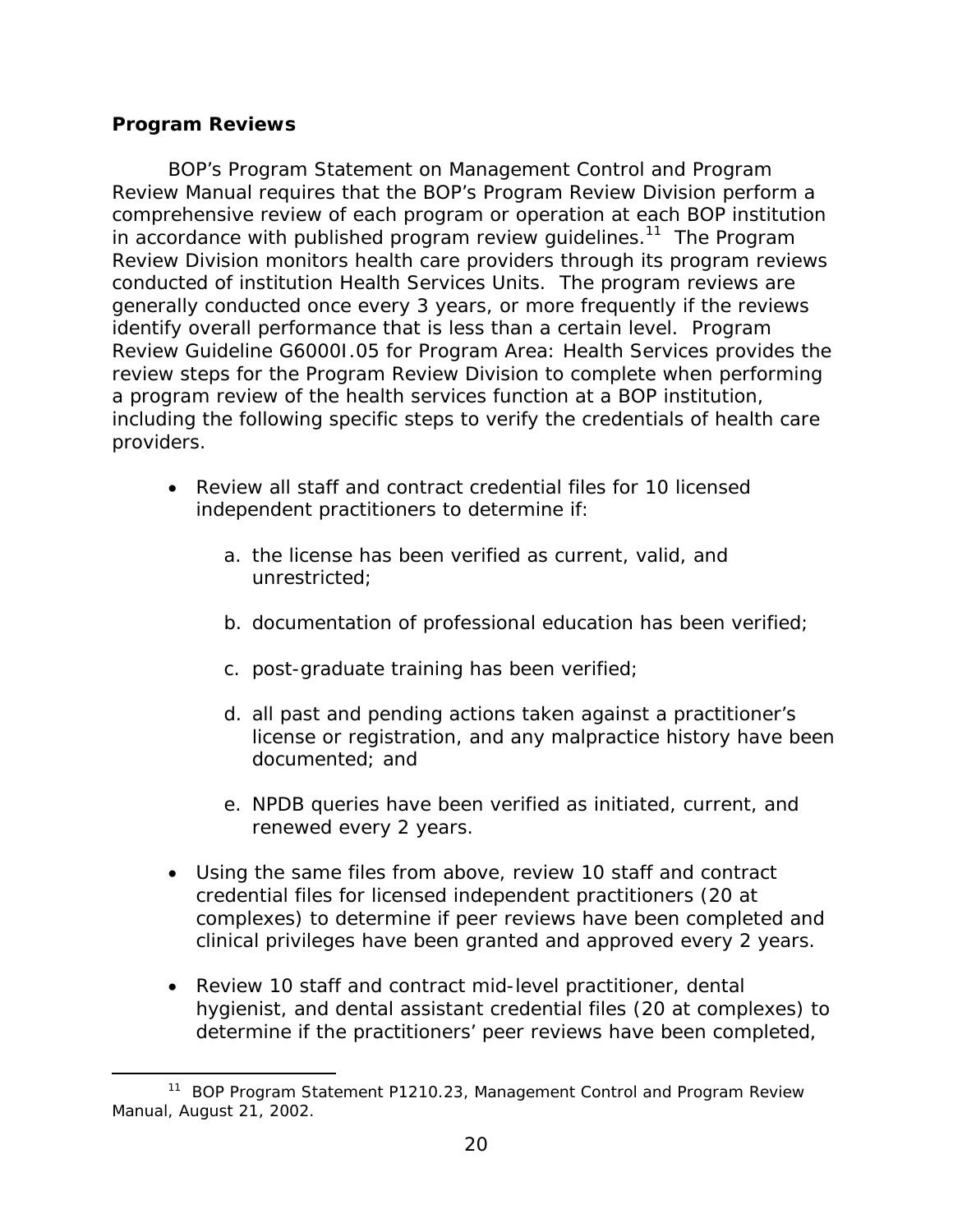and practice agreements are complete, accurate, and renewed every 2 years.

 Review 10 medical records (20 at complexes) of after-hours encounters performed by registered nurses or emergency medical technicians to determine if performance is within the scope of individual licensure/certification and that emergencies are covered by protocols approved by a licensed independent practitioner.

During FYs 2008 and 2009, the Program Review Division conducted program reviews of health care practices at 66 BOP institutions. We reviewed the resulting reports and determined that the program reviews identified some instances of non-current privileges and practice agreements. However, as shown below, the reviews did not identify deficiencies that we found existed at the time of the program reviews.

- We found 38 instances where privileges were not current at 17 BOP institutions. Only 1 of the 66 program reviews conducted by the BOP identified an issue with privileges not being current. For 12 of the 17 institutions where we found privileges that were not current, the non-current privileges existed at the time of the program reviews, but were not detected by the program reviews.
- We found two instances where practice agreements were not current at two BOP institutions. Six of the 66 program reviews identified an issue with practice agreements not being current. However, for the two institutions where we found practice agreements that were not current, the non-current practice agreements existed at the time of the program reviews, but were not detected by the program reviews.
- We found 34 instances where protocols were not current at 11 BOP institutions. However, 13 of the 34 instances were for the Butner Medical Center and as discussed previously, the BOP officials believed these 13 nurses did not need protocols because licensed independent practitioners were on staff 24 hours a day to supervise their work. None of the 66 program reviews identified an issue with protocols not being current. Excluding Butner, for 5 of the remaining 10 institutions where we found protocols that were not current, the non-current protocols existed at the time of the program reviews, but were not detected by the program reviews.

The most likely reason that the program reviews did not detect the non-current privileges, practice agreements, and protocols that we identified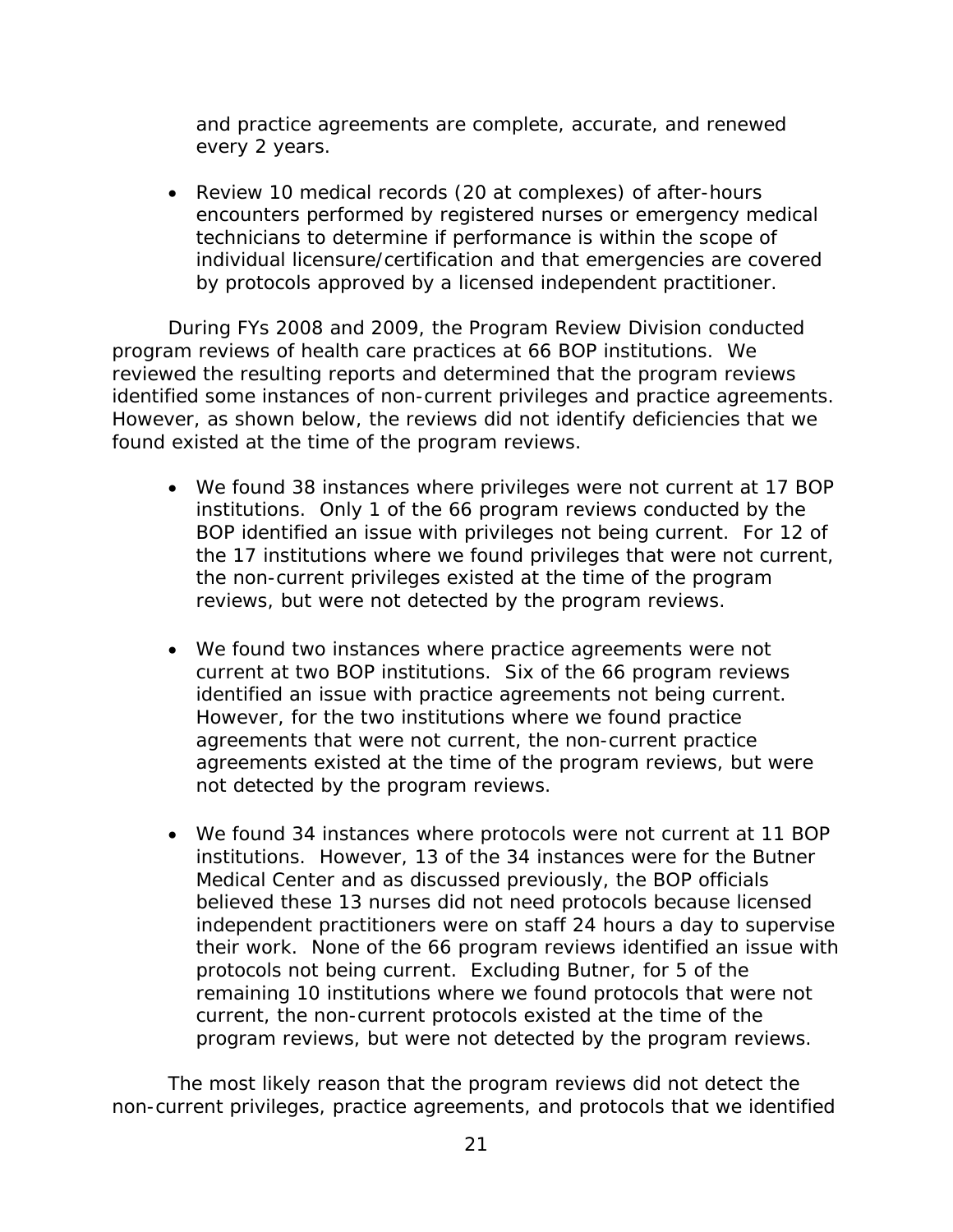<span id="page-33-0"></span>is because the program reviews looked at data for only a sample of practitioners while we reviewed data for all practitioners.

### **Institution Certification of Compliance**

On June 4, 2008, the BOP issued a directive to its wardens and clinical directors reiterating that all providers, whether BOP, Public Health Service, or consultants, are to have current clinical privileges at all times when providing patient care. To ensure that institutions complied with this policy, the directive required that all clinical privileges, practice agreements, and protocols be reviewed on site through health services program reviews, Regional Medical Director and Regional Health Service Administrator visits, and Clinical Director peer reviews. The directive further instructed clinical directors to provide assurance of compliance to their respective Regional Medical Directors by June 30, 2008.

For this follow-up audit, we tested the institutions' compliance with the June 4, 2008 directive. In the survey questionnaire we sent to the 93 BOP institution locations, we asked the following question.

Did you provide assurance to your Regional Medical Director by June 30, 2008, stating that your institution is in compliance with the June 4, 2008, directive requiring that all clinicians have privileges, practice agreements, or protocols in place to practice medicine?

If the institution Clinical Director responded "Yes," we asked for a copy of the documentation provided to the Regional Medical Director assuring the institution's compliance. If the Clinical Director responded "No", or "N/A" for Not Applicable, we asked for an explanation. As shown in Exhibit 11, 73 of the 93 institutions indicated that they had provided the required assurance of compliance to the Medical Director by June 30, 2008.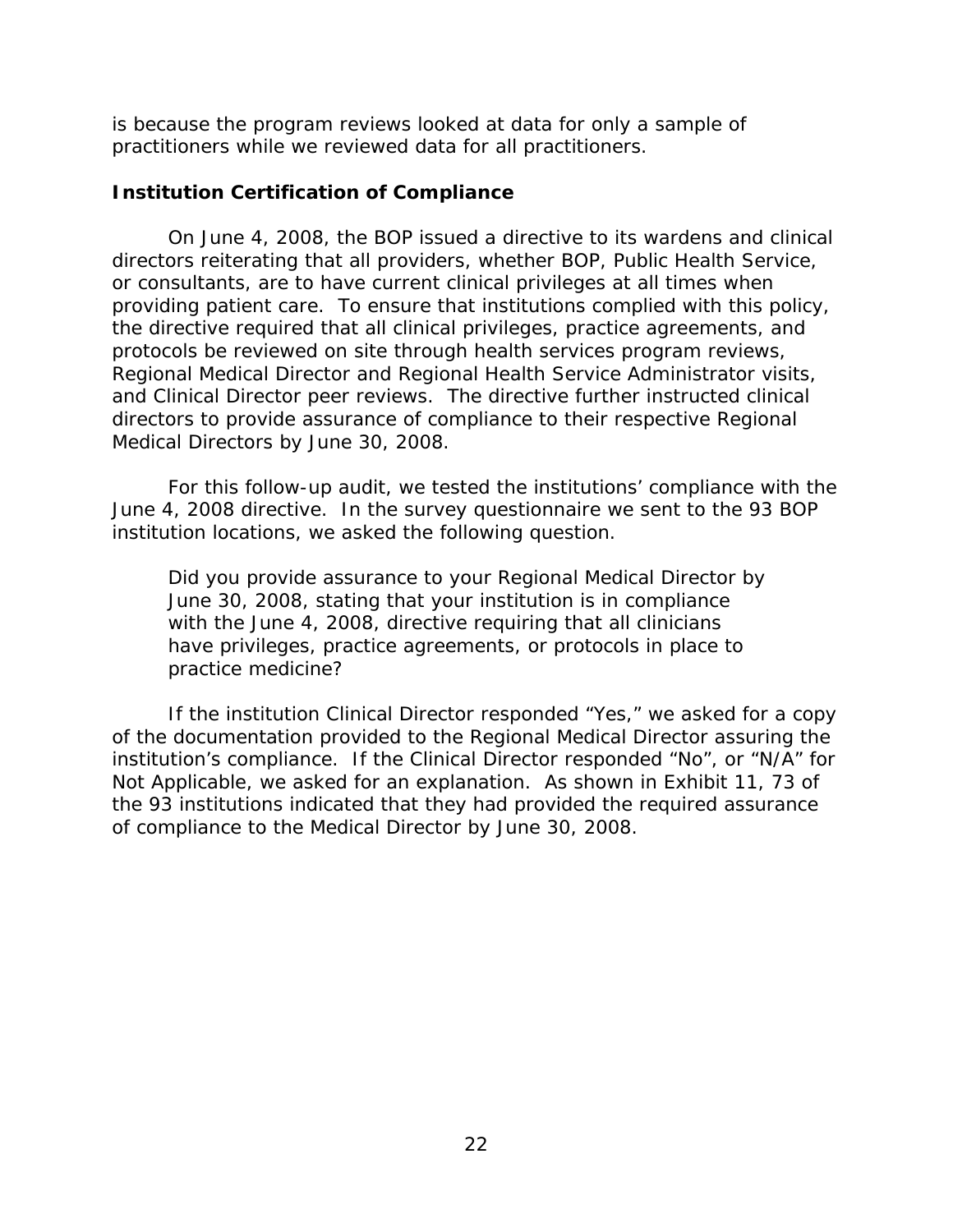

**Exhibit 11: Institution Responses to the Question "Did you provide assurance of compliance to the Medical Director by June 30, 2008"** 

**Source:** Responses by BOP institution officials to OIG survey questionnaire

For the 20 institutions that responded No, Not Applicable, Unknown, or that did not answer, no explanations were provided. Of the 73 institutions that answered "Yes," only 27 provided documentation to support that they provided assurance to the Medical Director by the June 30, 2008, deadline.

We attempted to obtain copies of the assurance memoranda submitted by the institutions but learned that the institutions were not required to keep them. All six Regional Medical Directors reported their region's compliance with the directive to the BOP's Central Office. The BOP's Office of Quality Management maintained each region's assurance memorandum. A BOP official told us that each Regional Medical Director reported that all institutions in their region were in compliance. We obtained the assurance memoranda for five of the six regions (South Central Region, Southeast Region, Western Region, Mid-Atlantic Region, and the Northeast Region). The North Central Region's memorandum was not readily available. However, in a March 9, 2010, memorandum to us, the North Central Region's Medical Director stated that on or about July 9, 2008, he received the last of the certification memoranda from the institutions in his region, and that he recalled sending an electronic mail confirmation to the Central Office.

We analyzed the results of our testing of the institutions' compliance with maintaining current privileges, practice agreements, and protocols to gauge whether all the institutions were in compliance as certified by the Regional Medical Directors. Our analyses identified eight BOP institutions, spread among five of the six BOP regions that had practitioners without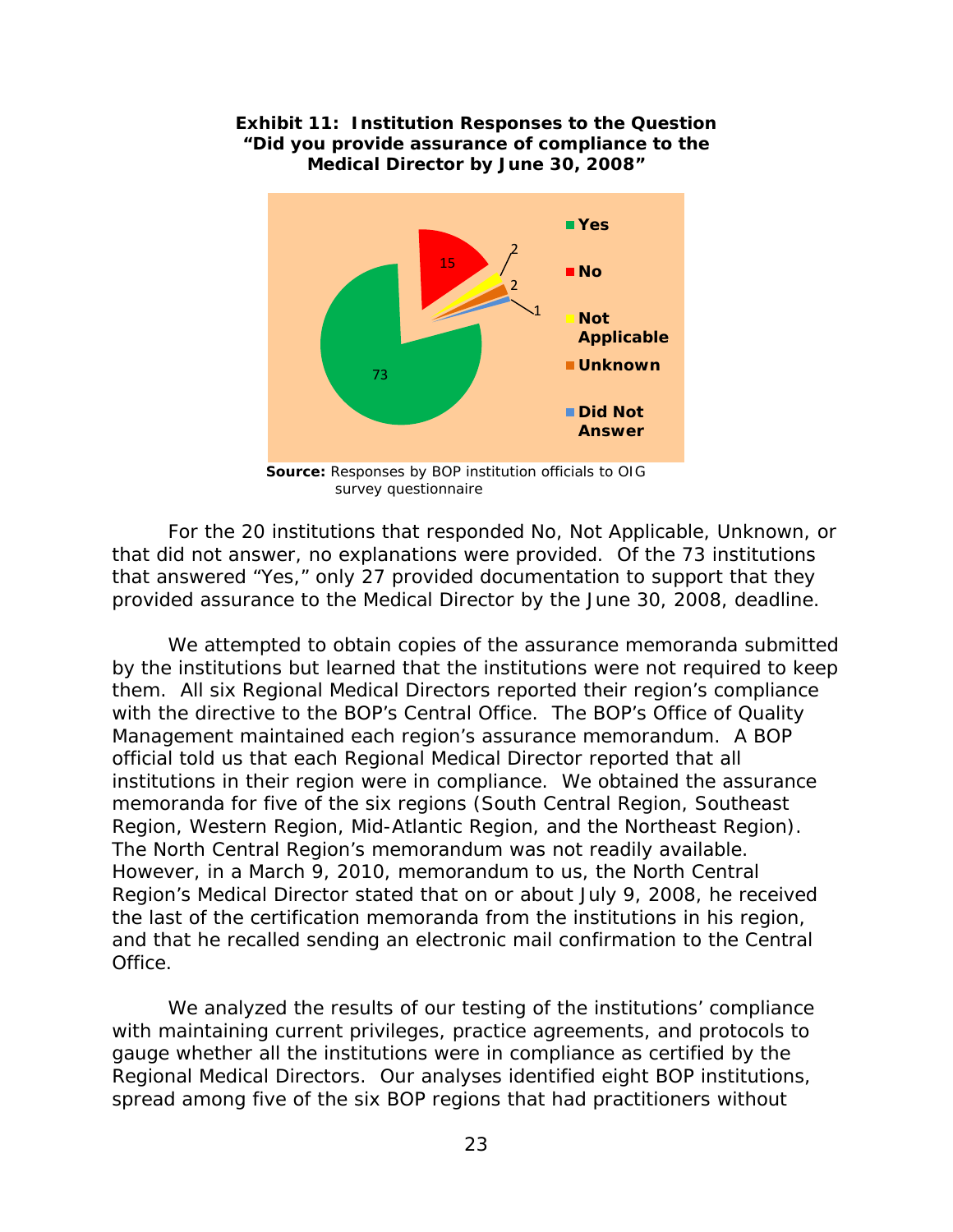<span id="page-35-0"></span>current privileges, practice agreements, or protocols as of June 30, 2008. Therefore, based on documents provided by the institutions, the certifications made by the five regions were not accurate.

#### **National Practitioner Data Bank**

In our 2008 audit, we did not test the BOP's use of the National Practitioner Data Bank (NPDB) for monitoring its health care providers. The BOP's Program Statement on Health Care Provider Credential Verification, Privileges, and Practice Agreement Program requires the BOP to participate in the NPDB, which is operated by the Department of Health and Human Services (HHS). The BOP participates in the NPDB through an inter-agency agreement with the HHS. For each health care provider, the BOP is required to query the NPDB at initial appointment, and no less than once every 2 years thereafter to identify adverse actions by its health care providers. The BOP's policy requires institutions to maintain copies of the NPDB results in the credential portfolio for each practitioner.

In our survey questionnaire sent to the 93 BOP institution locations, we asked the following question related to the NPDB.

Has the BOP obtained a NPDB report (initial report if newly hired or required every-2-year report) on each health care provider practicing at your institution as of November 20, 2009?

Of the 93 institution locations, 87 answered "Yes" and 6 answered "No." For the institution officials answering "Yes," we asked them to submit the date and copy of the latest NPDB report for each practitioner as applicable. Based on the data and support documentation submitted by the BOP institution officials, we performed an analysis to determine if the NPDB report on each health care provider was current. In our analysis we considered a NPDB Report dated after November 19, 2007, to be current because it was within 2 years of when we sent out the survey on November 20, 2009. If the NPDB Report date was blank, we considered it not current because the BOP did not indicate one had been done. If the NPDB Report date was before November 20, 2007, we considered it not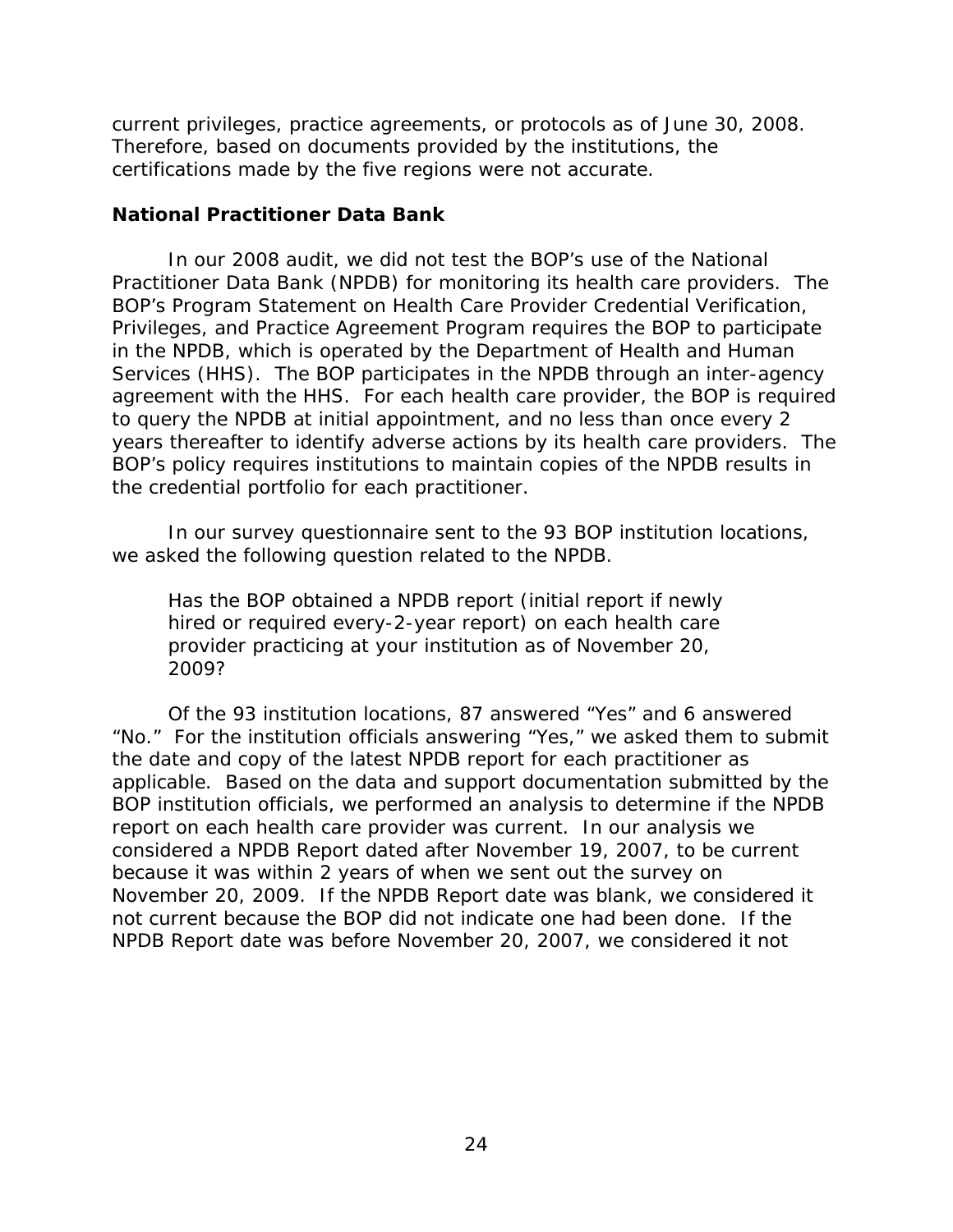November 20, 2009.<sup>12</sup> current because it was not within 2 years of when we sent the survey out on

Our analysis showed that the BOP had obtained current NPDB reports for 1,938 (96 percent) of the 2,010 health care providers who required one. For the 72 practitioners without current reports, documentation submitted by the institutions showed that:

- NPDB reports obtained for 24 practitioners were more than 2 years old, and
- the institution either did not provide a date of the last NPDB report obtained or did not submit documentation to show that an NPDB report had been obtained for 48 practitioners.

We asked the institutions why an NPDB report was not obtained. Only 3 of the 34 institutions that had not obtained current NPDB reports for some of its practitioners provided an explanation for not obtaining the report. The three responses were:

- The report has not been obtained because of a delay in obtaining needed information from the practitioner to perform the report query.
- The report is pending. An NPDB report was obtained but contained erroneous information.
- The report was not obtained. Instead, the institution relied on a letter from the contractor stating that the report query was done.

We also noted that none of the BOP's 66 program reviews identified an issue with the NPDB reports not being current. For 22 of the 34 locations where we found NPDB reports that were not current, the non-current NPDB reports existed at the time of the program reviews at these locations, but were not detected by the program reviews.

While the BOP had a 96 percent compliance rate with conducting the NPDB report on its practitioners, it is important that the BOP obtain the NPDB reports for all health care providers who require the NPDB report. The NPDB provides insight into the professional competence or conduct of an

 $\overline{a}$ 

 $12$  If the institution officials provided a date that was different from the date on the supporting documentation, then we used the date on the supporting documentation. If the officials provided a date but no supporting documentation, we did not count the report as obtained by the BOP because no support was provided.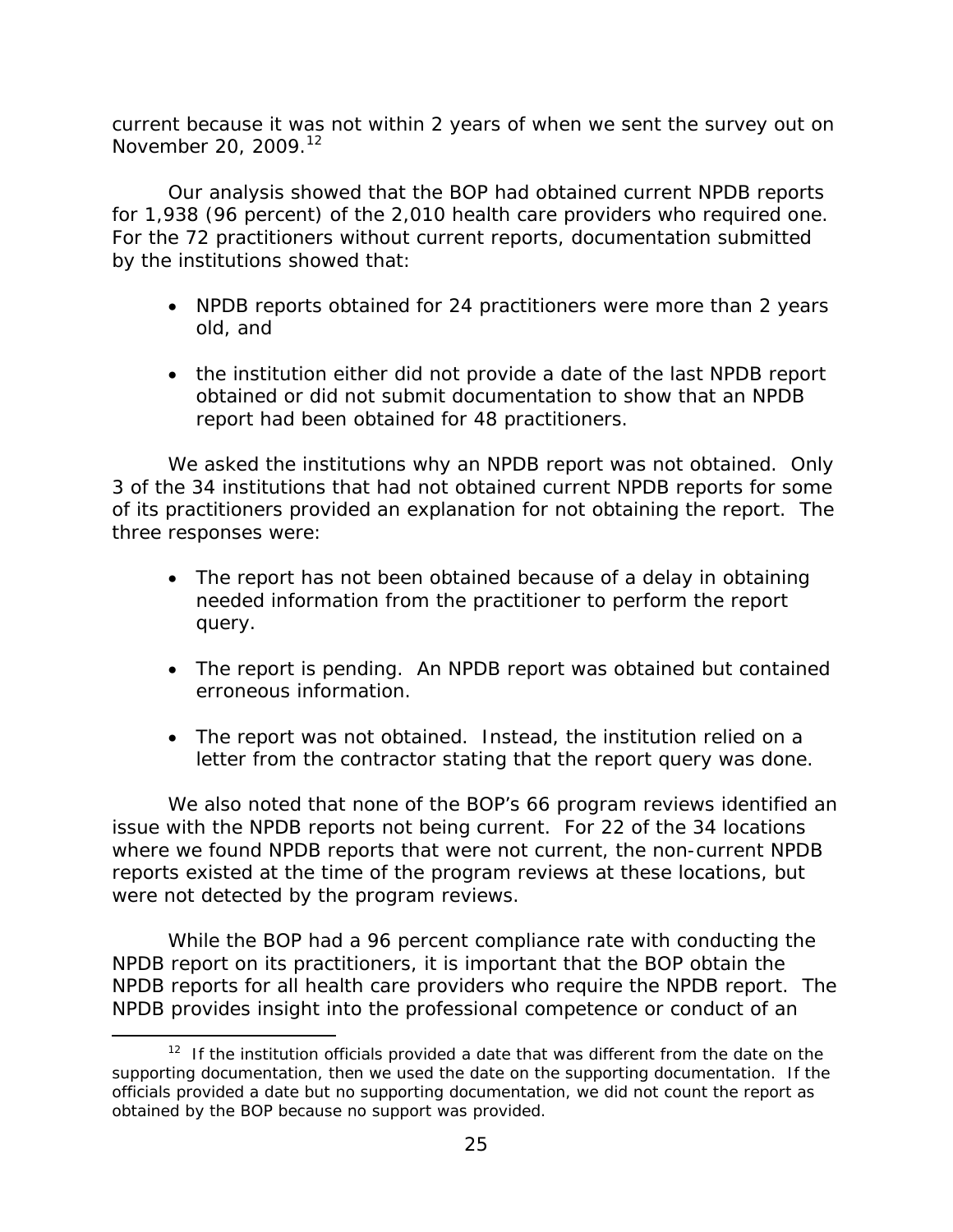<span id="page-37-0"></span>individual regarding suitability for appointment by the BOP. Adverse actions identified by the NPDB reports include: (1) malpractice payments made for the benefit of physicians, dentists, and other health care practitioners; (2) licensure actions taken by state medical boards and state boards of dentistry against physicians and dentists; (3) professional review actions primarily taken against physicians and dentists by hospitals and other health care entities, including health maintenance organizations, group practices, and professional societies; and (4) drug-related actions taken by the Drug Enforcement Administration. If the BOP does not obtain current NPDB reports for all its practitioners, it may not identify adverse actions against its practitioner and the BOP risks employing practitioners that are not suitable for providing proper health care for BOP inmates.

### **Conclusion**

Our 2008 audit found significant numbers of BOP health care providers who were operating without current privileges, practice agreements, or protocols, as applicable. The audit also found significant numbers of BOP health care providers who had not received a current peer review. Subsequent to that audit, the BOP took the following actions to help ensure its practitioners have current privileges, practice agreements, protocols, and peer reviews.

- The BOP issued quidance to its wardens and clinical directors reiterating policy requirements that all health care providers have privileges, practice agreements, and protocols in place.
- The BOP verified privileges, practice agreements, and protocols on site through health services program reviews, Regional Medical Director and Regional Health Service Administrator visits, and Clinical Director peer reviews.
- The BOP required all clinical directors provide assurance to their respective Regional Medical Director by June 30, 2008, that their clinicians had privileges, practice agreements, or protocols in place.
- The BOP issued guidance to its wardens and clinical directors explaining that all health care providers who are privileged must have at least one external peer review conducted every 2 years. The guidance also reiterated that providers working under practice agreements must have a peer review conducted at least every 2 years by a peer at the facility. The guidance also stated that the Regional Medical Directors would conduct external peer reviews for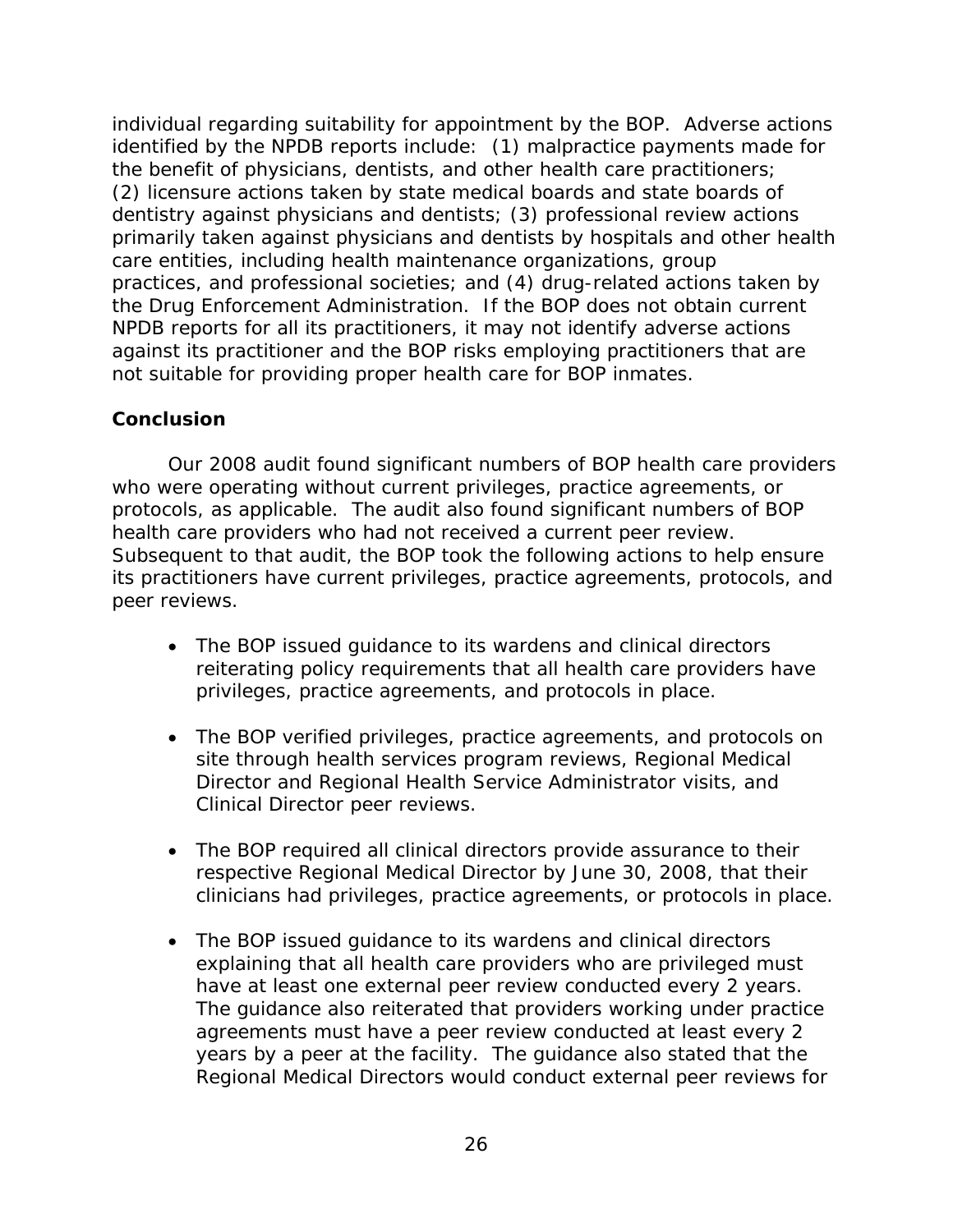all licensed independent practitioners in conjunction with the scheduled Clinical Director peer reviews.

<span id="page-38-0"></span>This follow-up audit found that, as a result of the BOP's actions, BOP institutions had significantly reduced the number of health care providers without current privileges, practice agreements, protocols, and peer reviews. However, the BOP needs to take additional actions to ensure full compliance with the credentialing guidelines for all its health care providers.

To further improve its credentialing and peer review processes, the BOP is revising its Program Statement on Health Care Provider Credential Verification, Privileges, and Practice Agreement Program to ensure the requirements of the program are clear to its staff. However, the revised Program Statement is not expected to be published until FY 2012. Consequently, we believe that the BOP should take interim steps to improve its processes until the revised Program Statement is published.

Allowing practitioners to provide medical care to inmates without current privileges, practice agreements, or protocols increases the risk that the practitioners may provide medical services without having the qualifications, knowledge, skills, and experience necessary to correctly perform the services. In addition, the BOP could be subjected to liability claims by inmates if improper medical services are provided by these practitioners.

In addition to having some practitioners without current privileges, practice agreements, protocols, and peer reviews, we also found that the BOP institutions did not maintain current NPDB reports for about 4 percent of their practitioners. The NPDB reports identify whether or not a practitioner has received any adverse actions. Failure to obtain the NPDB reports for all practitioners places the BOP at risk of employing practitioners who are not suitable for providing proper health care for BOP inmates.

### **Recommendations**

We recommend that the BOP:

1. Issue interim guidance to institution officials clarifying the term privilege and explaining that practice agreements and protocols should not be identified as privilege granting documents.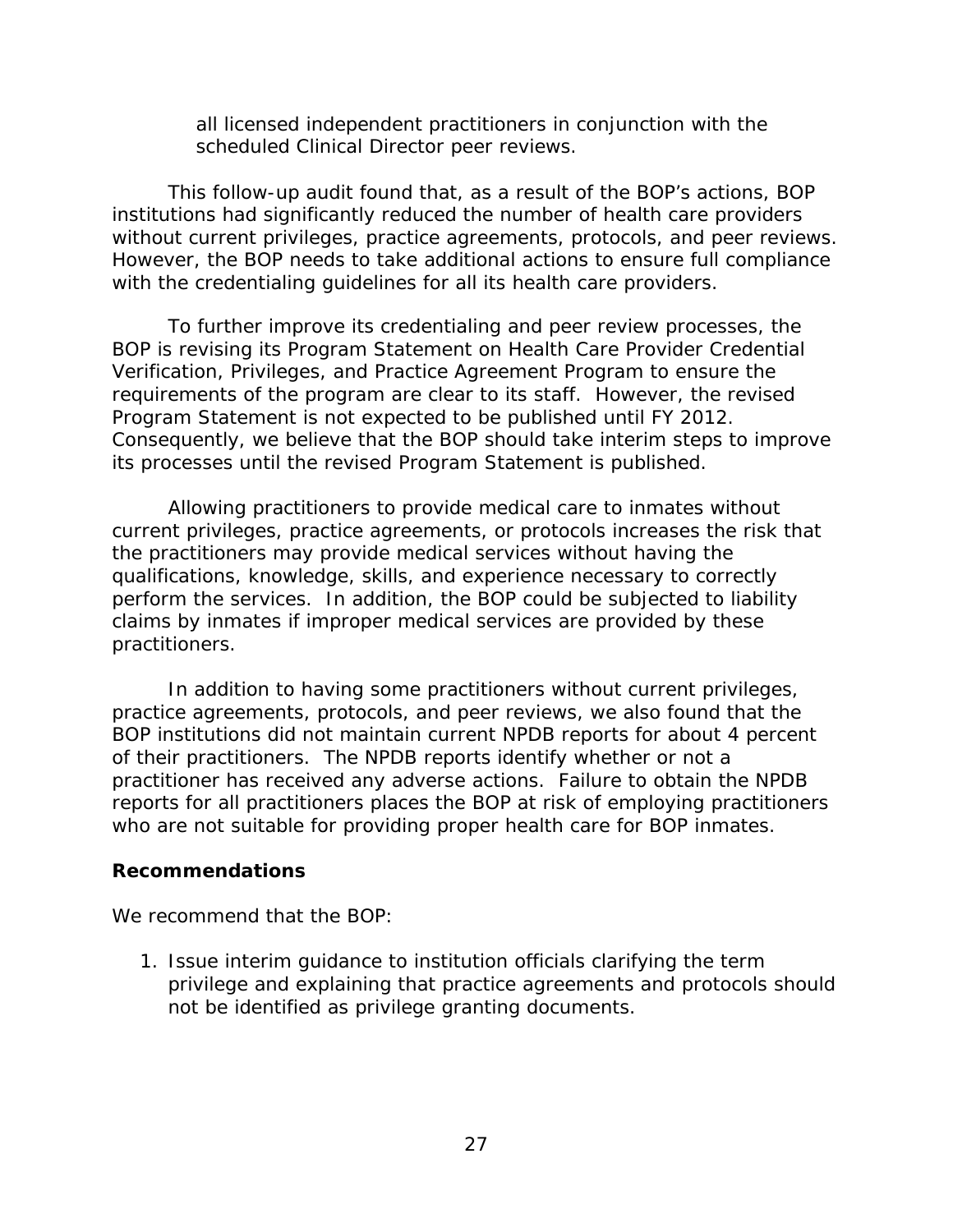- 2. Issue interim guidance to institution officials clarifying the type authorization (privileges, practice agreements, and protocols) that each type practitioner should receive to ensure that the practitioners receive the correct type of authorizing document.
- 3. Issue interim guidance to institution officials clarifying the use of protocols in medical centers or other BOP facilities where licensed independent practitioners are on duty 24 hours a day to supervise non-independent practitioners.
- 4. Issue interim guidance to institution officials clarifying the type of documentation that should be maintained in the practitioner credentials portfolio to support the completion of peer reviews for contracted health care providers.
- 5. Issue interim guidance to institution officials reiterating the requirement to query the National Practitioner Data Bank for each practitioner at initial appointment, and at least once every 2 years thereafter to identify adverse actions against the practitioners.
- 6. Ensure that the revised Program Statement on Health Care Provider Credential Verification, Privileges, and Practice Agreement Program incorporates the interim guidance established as a result of Recommendations 1 through 5.
- 7. Reevaluate the program review steps used to asses compliance with the requirements of the BOP's Program Statement on Health Care Provider Credential Verification, Privileges, and Practice Agreement Program to help ensure the program reviews identify:
	- practitioners without current privileges, practice agreements, protocols, peer reviews, and NPDB reports; and
	- institutions that inappropriately certified compliance with the requirements of the program statement.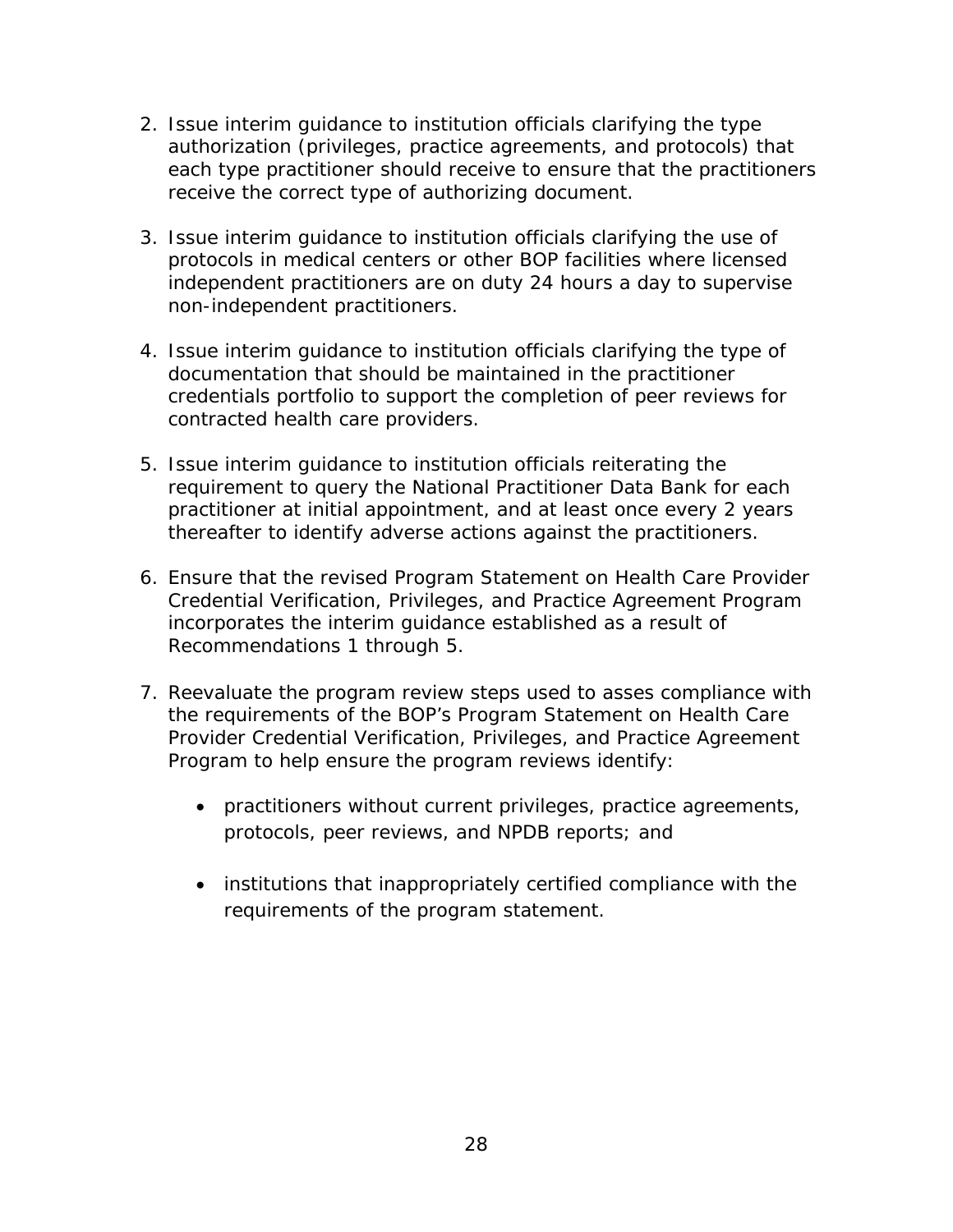# **STATEMENT ON COMPLIANCE WITH LAWS AND REGULATIONS**

<span id="page-40-0"></span>As required by the *Government Auditing Standards* we tested, as appropriate given our audit scope and objective, selected transactions, records, procedures, and practices, to obtain reasonable assurance that the BOP's management complied with federal laws and regulations for which noncompliance, in our judgment, could have a material effect on the results of our audit. The BOP's management is responsible for ensuring compliance with federal laws and regulations applicable to the BOP. In planning our audit, we identified the following laws and regulations that concerned the operations of the auditee and that were significant within the context of the audit objective.

- U.S. Constitution's Eighth Amendment
- 45 C.F.R. PART 60 National Practitioner Data Bank for Adverse Information on Physicians and Other Health Care Practitioners

In the United States Supreme Court case, *Estelle v. Gamble*, the U.S. Supreme Court concluded that an inmate's right to medical care is protected by the U.S. Constitution's Eighth Amendment guarantee against cruel and unusual punishment.13 The U.S. Supreme Court concluded that "deliberate indifference" – purposefully ignoring serious medical needs of prisoners – constitutes the inappropriate and wrongful infliction of pain that the Eighth Amendment forbids. The BOP has implemented multiple guidelines in the form of Program Statements to help it ensure inmates are houses in a safe and humane manner. We tested BOP guidelines in the following Program **Statements** 

- BOP's Program Statement P6027.01 on Health Care Provider Credential Verification, Privileges, and Practice Agreement Program.
- BOP Program Statement P1210.23 on Management Control and Program Review Manual.
- BOP Program Statement P6010.02, Health Services Administration.

Our audit included examining, on a test basis, the BOP's compliance with the aforementioned laws, regulations, and implementing Program

 $\overline{a}$ 

 <sup>13</sup> *Estelle* v. *Gamble*, 429 U.S. 97, 97 S. Ct. 285, 50 L. Ed. 2d 251 (1976).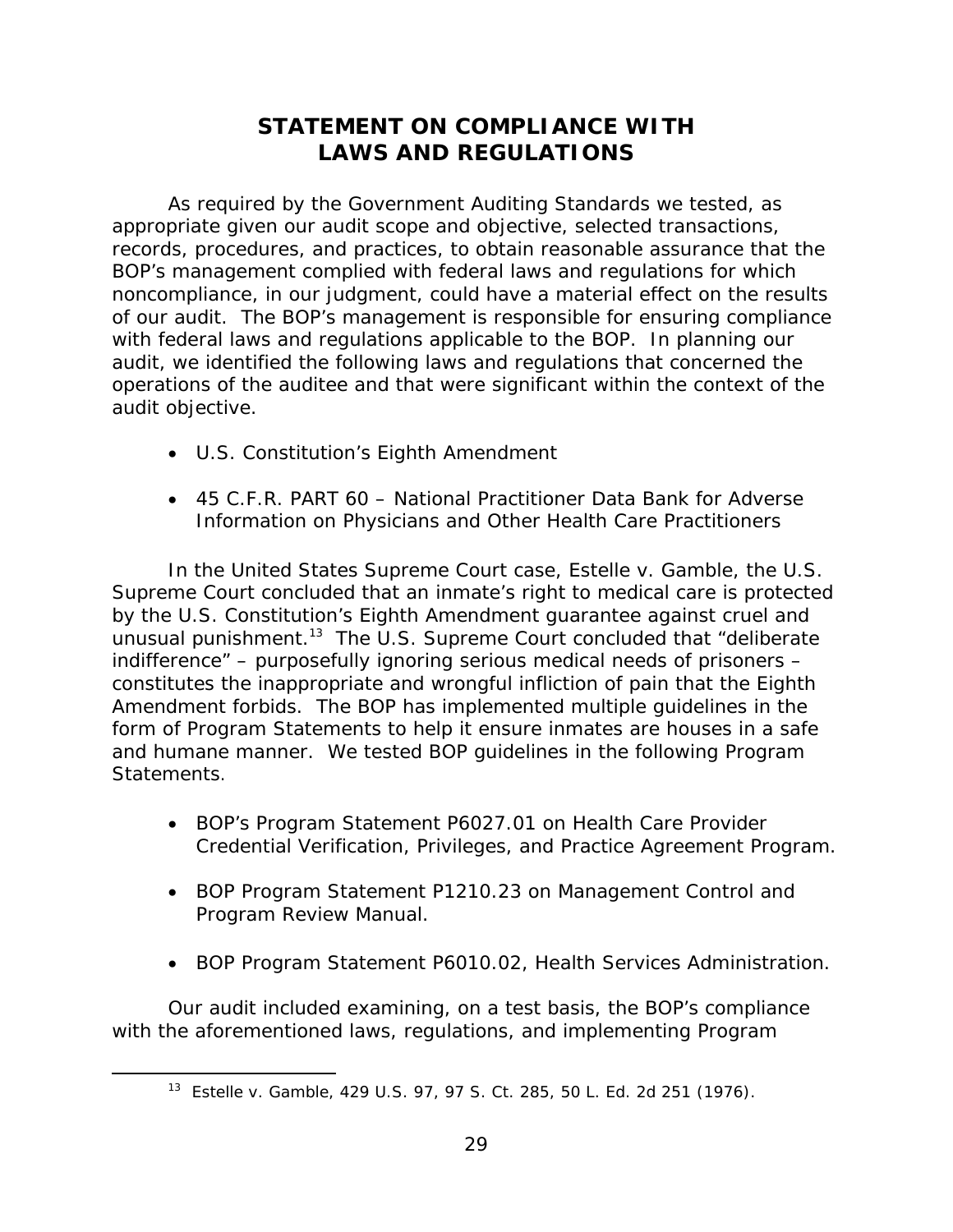Statements that could have a material effect on the BOP's operations, through obtaining BOP official's responses to our survey questionnaire, interviewing BOP management officials, and analyzing the survey responses. As noted in the Finding and Recommendations section of this report, we found that the BOP substantially complied with the laws, regulations, and Program Statements cited above, but could make improvements to ensure that all its health care providers had current privileges, practice agreements, protocols, peer reviews, and NPDB reports, as applicable.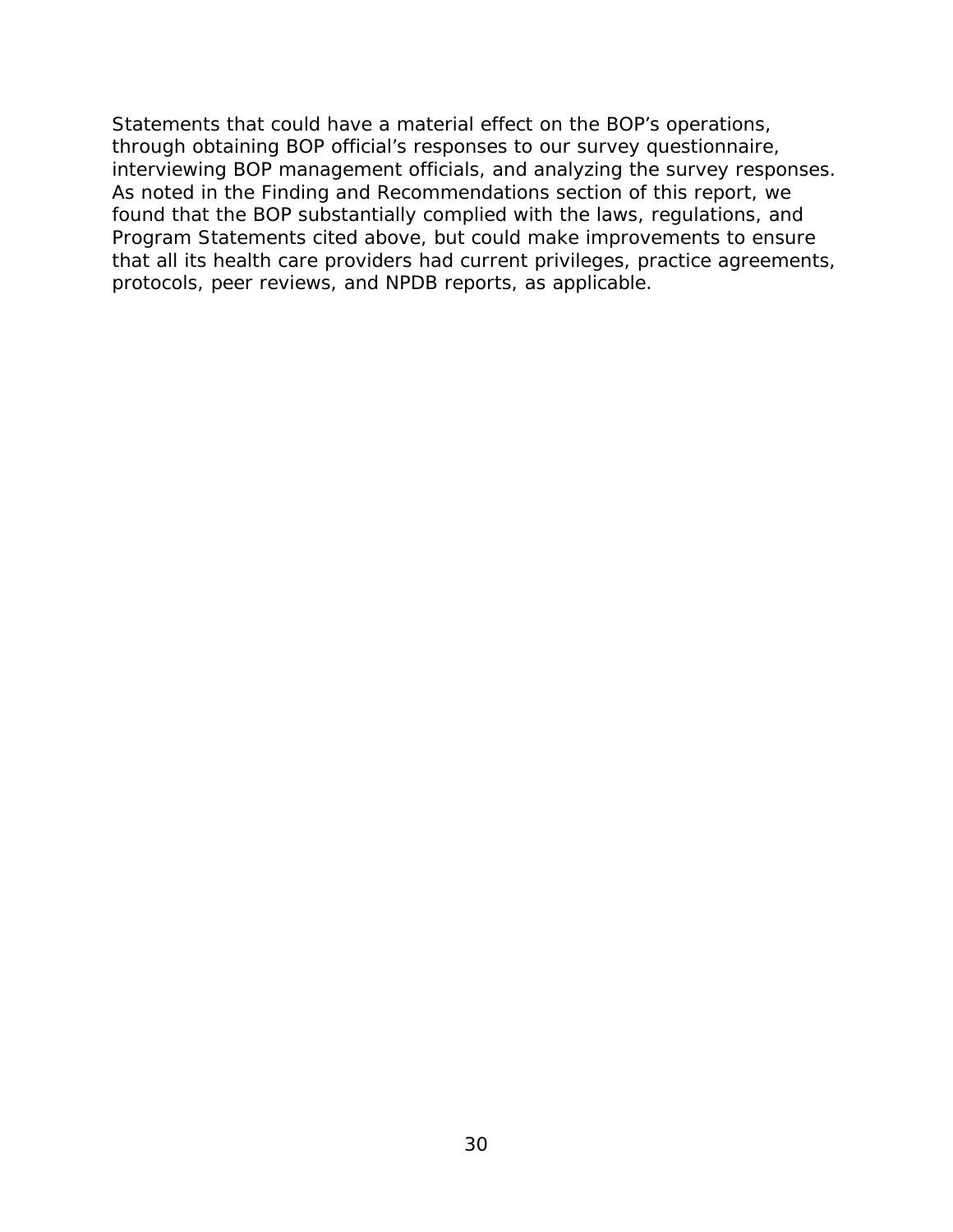# **STATEMENT ON INTERNAL CONTROLS**

<span id="page-42-0"></span>As required by the *Government Auditing Standards* we tested as appropriate, internal controls significant within the context of our audit objective. A deficiency in an internal control exists when the design or operation of a control does not allow management or employees, in the normal course of performing their assigned functions, to timely prevent or detect: (1) impairments to the effectiveness and efficiency of operations, (2) misstatements in financial or performance information, or (3) violations of laws and regulations. Our evaluation of the BOP's internal controls was *not* made for the purpose of providing assurance on its internal control structure as a whole. The BOP's management is responsible for the establishment and maintenance of internal controls.

As noted in the Finding and Recommendations section of this report, we identified deficiencies in the BOP's internal controls that are significant within the context of the audit objective and based upon the audit work performed that we believe adversely affects the BOP's ability to ensure that all its health care providers have current privileges, practice agreements, protocols, peer reviews, and NPDB reports, as applicable.

Because we are not expressing an opinion on the BOP's internal control structure as a whole, this statement is intended solely for the information and use of the auditee. This restriction is not intended to limit the distribution of this report, which is a matter of public record.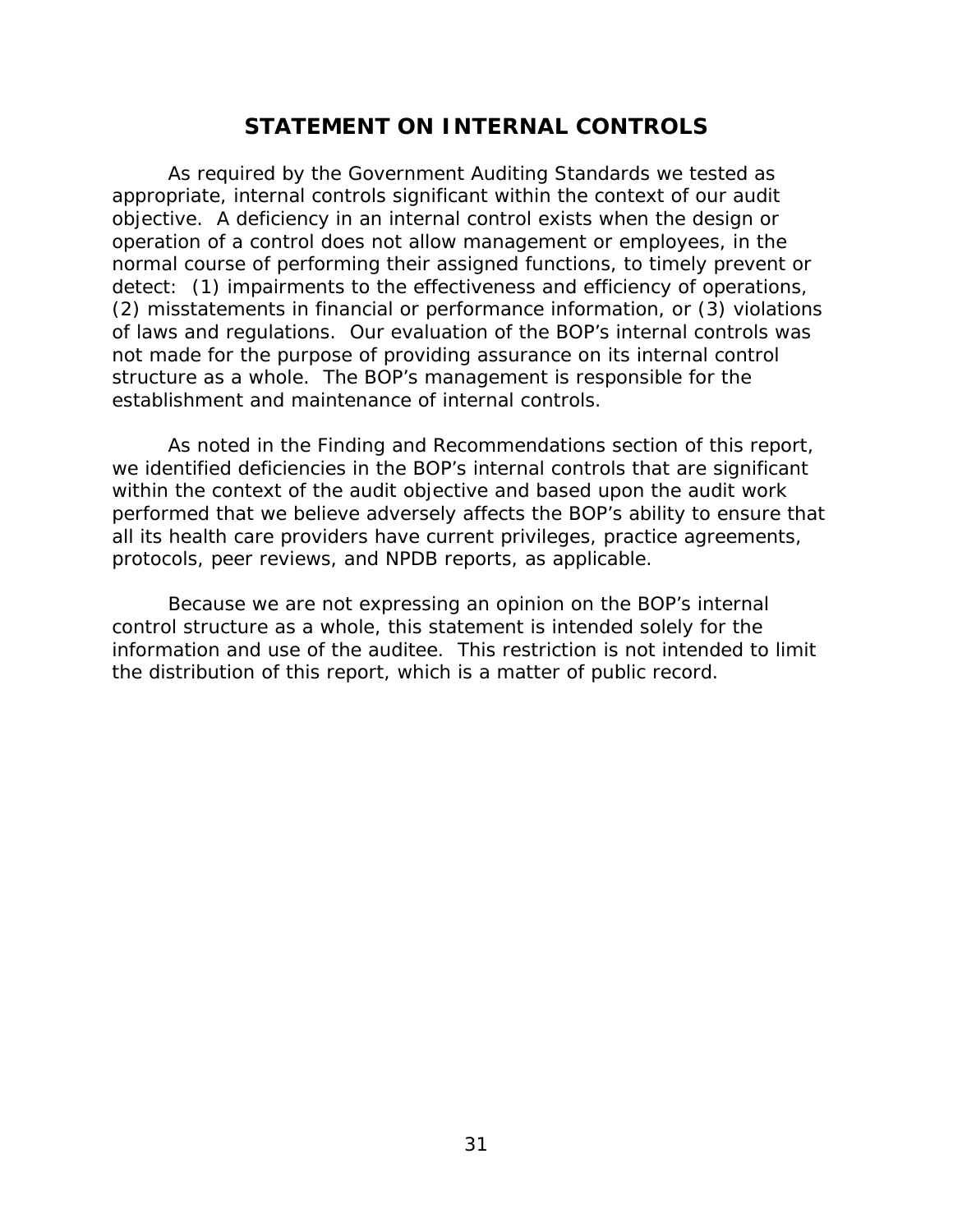# **ABBREVIATIONS**

| <b>BOP</b>    | <b>Federal Bureau of Prisons</b>                              |
|---------------|---------------------------------------------------------------|
| <b>FCI</b>    | <b>Federal Correctional Institution</b>                       |
| <b>FDC</b>    | <b>Federal Detention Center</b>                               |
| <b>FMC</b>    | <b>Federal Medical Center</b>                                 |
| <b>FPC</b>    | Federal Prison Camp                                           |
| <b>FSL</b>    | <b>Federal Satellite Low</b>                                  |
| <b>FTC</b>    | <b>Federal Transfer Center</b>                                |
| <b>FY</b>     | <b>Fiscal Year</b>                                            |
| <b>HHS</b>    | Department of Health and Human Services                       |
| <b>JCAHO</b>  | Joint Commission on Accreditation of Healthcare Organizations |
| <b>MCC</b>    | Metropolitan Correctional Center                              |
| <b>MDC</b>    | <b>Metropolitan Detention Center</b>                          |
| <b>MED</b>    | <b>Medium Security</b>                                        |
| N/A           | Not Applicable                                                |
| <b>NPDB</b>   | National Practitioner Data Bank                               |
| <b>OIG</b>    | Office of the Inspector General                               |
| <b>USMCFP</b> | United States Medical Center for Federal Prisoners            |
| <b>USP</b>    | United States Penitentiary                                    |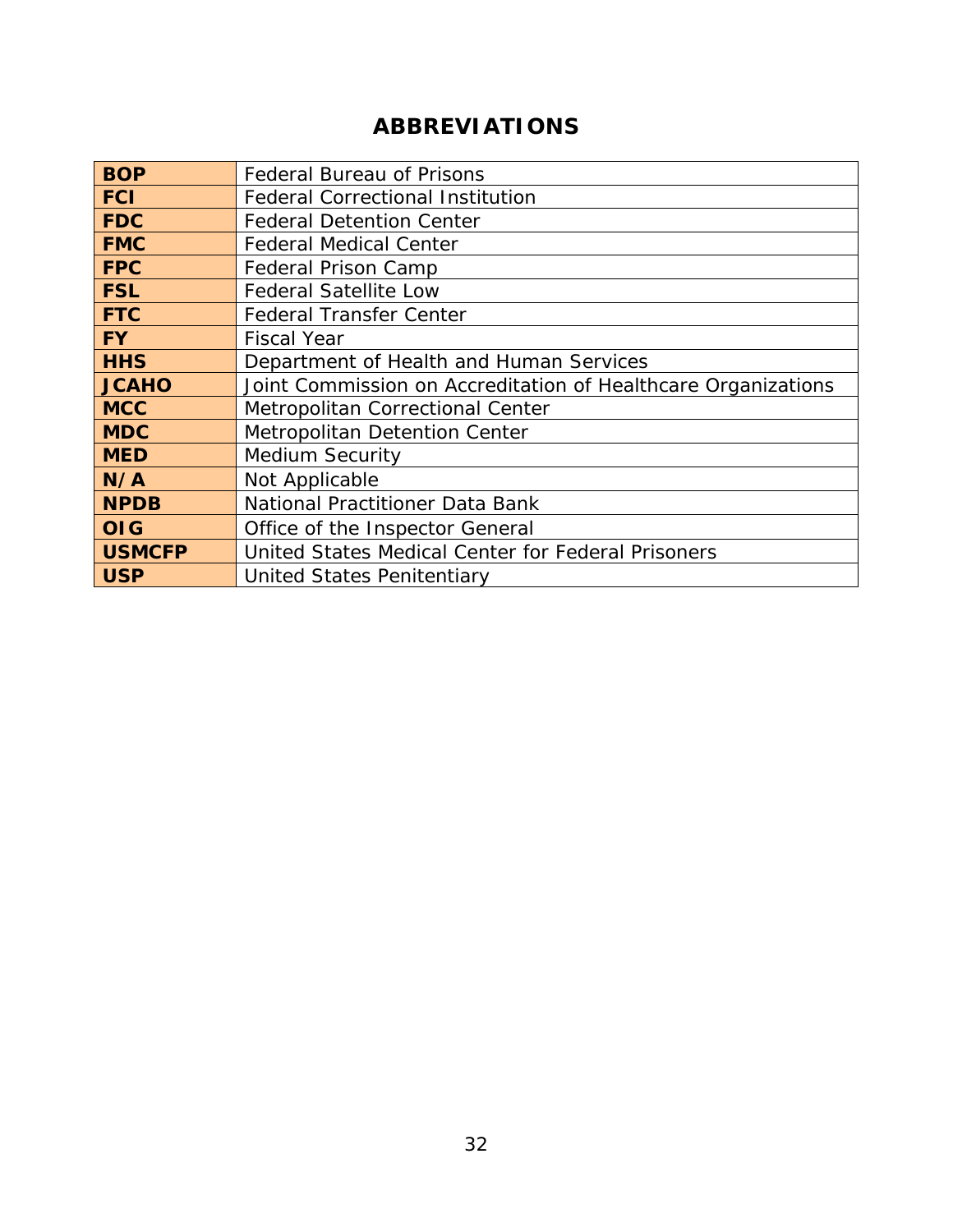# **Audit Objectives, Scope, and Methodology**

# <span id="page-44-0"></span>**Objectives**

The objective of this audit was to determine whether the BOP established and updated privileges, practice agreements, or protocols for all practitioners as applicable; and established current peer reviews of all providers as required.

# **Scope and Methodology**

We performed the audit in accordance with *Government Auditing Standards* and included tests and procedures necessary to accomplish the objectives. We performed the audit from October 26, 2009, to February 24, 2010. We conducted fieldwork at the BOP headquarters in Washington, D.C. We also obtained data from all 93 BOP institution locations through the use of a survey questionnaire discussed below.

To determine whether the BOP established and updated its medical services providers' privileges, practice agreements, or protocols we:

- surveyed all 115 BOP institutions at 93 locations through a questionnaire to determine if current privileges, practice agreements, and protocols were maintained for each health care practitioner, as applicable;
- evaluated the BOP's process for verifying and certifying that health care providers' credentials were current;
- assessed whether the BOP's Program Review process for monitoring its health care providers is capable of detecting deficiencies in practitioners' credentials at the institutions.

To determine whether the BOP established current peer reviews for all its providers, we surveyed all 115 BOP institutions at 93 locations through a questionnaire to determine if current peer reviews were maintained for each health care practitioner, as applicable.

In addition, we also used the survey questionnaire to determine if the BOP queried the National Practitioner Data Bank to identify adverse actions against its medical service providers.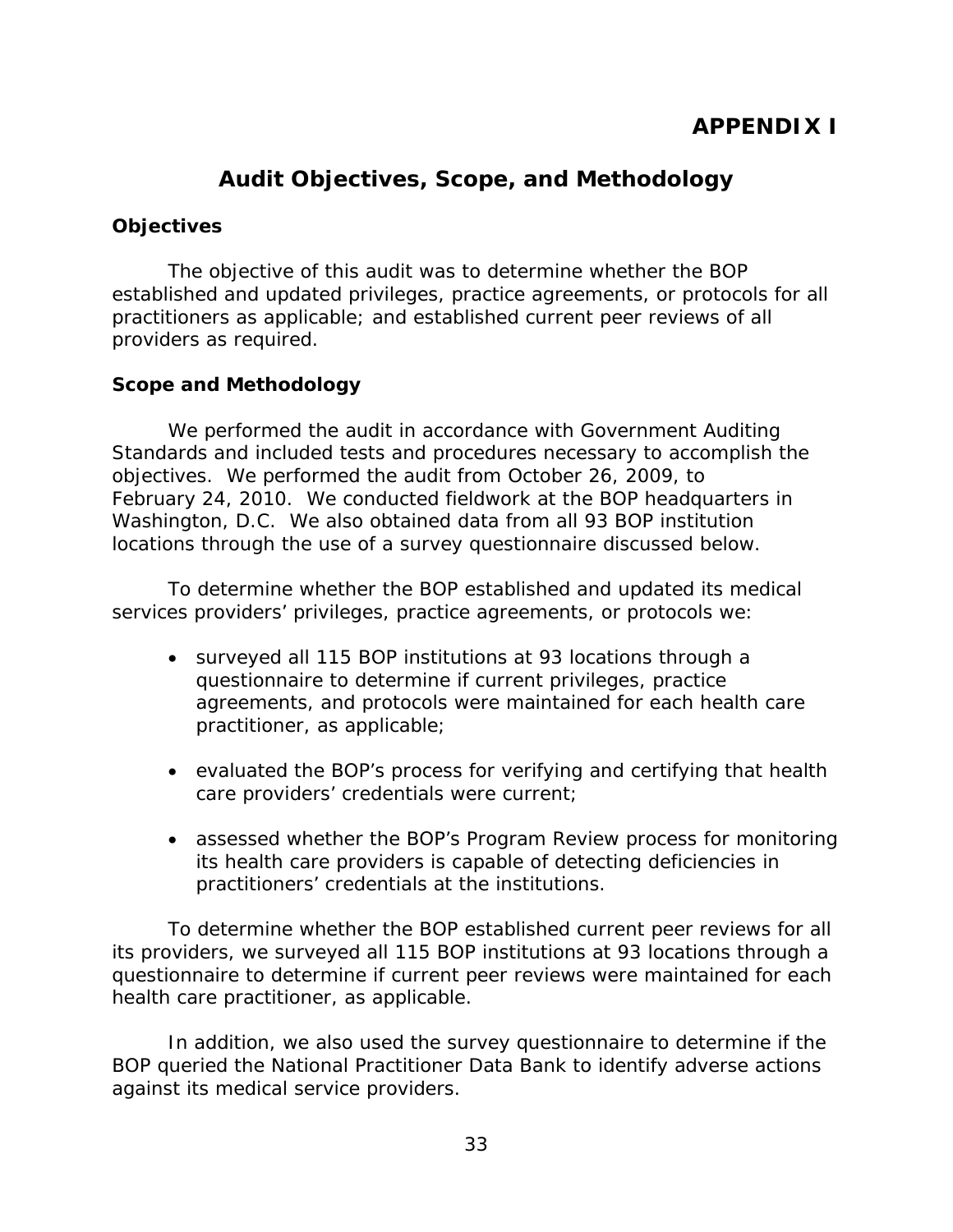# **APPENDIX II**

# **BOP Institutions and Inmates Housed As of March 25, 2010**<sup>14</sup>

| <b>Institution</b>                        | <b>State</b> | <b>Inmates</b> |
|-------------------------------------------|--------------|----------------|
| 1. ALDERSON FPC                           | <b>WV</b>    | 1,110          |
| 2. ALLENWOOD LOW FCI                      | PA           | 1,402          |
| 3. ALLENWOOD MEDIUM<br>SECURITY (MED) FCI | PA           | 1,444          |
| 4. ALLENWOOD USP                          | PA           | 1,049          |
| 5. ASHLAND FCI                            | KY.          | 1,251          |
| <b>ASHLAND-CAMP</b>                       | <b>KY</b>    | 297            |
| 6. ATLANTA USP                            | GA           | 1,920          |
| ATLANTA-CAMP                              | GA           | 480            |
| 7. ATWATER USP                            | CA           | 1,146          |
| ATWATER-CAMP                              | CA           | 117            |
| 8. BASTROP FCI                            | <b>TX</b>    | 1,352          |
| <b>BASTROP-CAMP</b>                       | <b>TX</b>    | 179            |
| 9. BEAUMONT LOW FCI                       | <b>TX</b>    | 1,955          |
| 10. BEAUMONT MED FCI                      | <b>TX</b>    | 1,632          |
| 11. BEAUMONT USP                          | <b>TX</b>    | 1,490          |
| <b>BEAUMONT USP-CAMP</b>                  | <b>TX</b>    | 527            |
| 12. BECKLEY FCI                           | <b>WV</b>    | 1,814          |
| BECKLEY-CAMP                              | <b>WV</b>    | 404            |
| 13. BENNETTSVILLE FCI                     | <b>SC</b>    | 1,630          |
| BENNETTSVILLE-CAMP                        | <b>SC</b>    | 118            |
| 14. BIG SANDY USP                         | <b>KY</b>    | 1,473          |
| <b>BIG SANDY-CAMP</b>                     | <b>KY</b>    | 107            |
| 15. BIG SPRING FCI                        | <b>TX</b>    | 1,569          |
| <b>BIG SPRING-CAMP</b>                    | <b>TX</b>    | 160            |
| 16. BROOKLYN MDC                          | <b>NY</b>    | 2,624          |

 $\overline{a}$ <sup>14</sup> As of March 25, 2010, the BOP housed an additional 38,279 inmates in privately managed, contracted, or other facilities. Some BOP locations incorporate more than one BOP institution. For instance, the BOP has two facilities at its Ashland, Kentucky, location – Ashland FCI and Ashland-CAMP.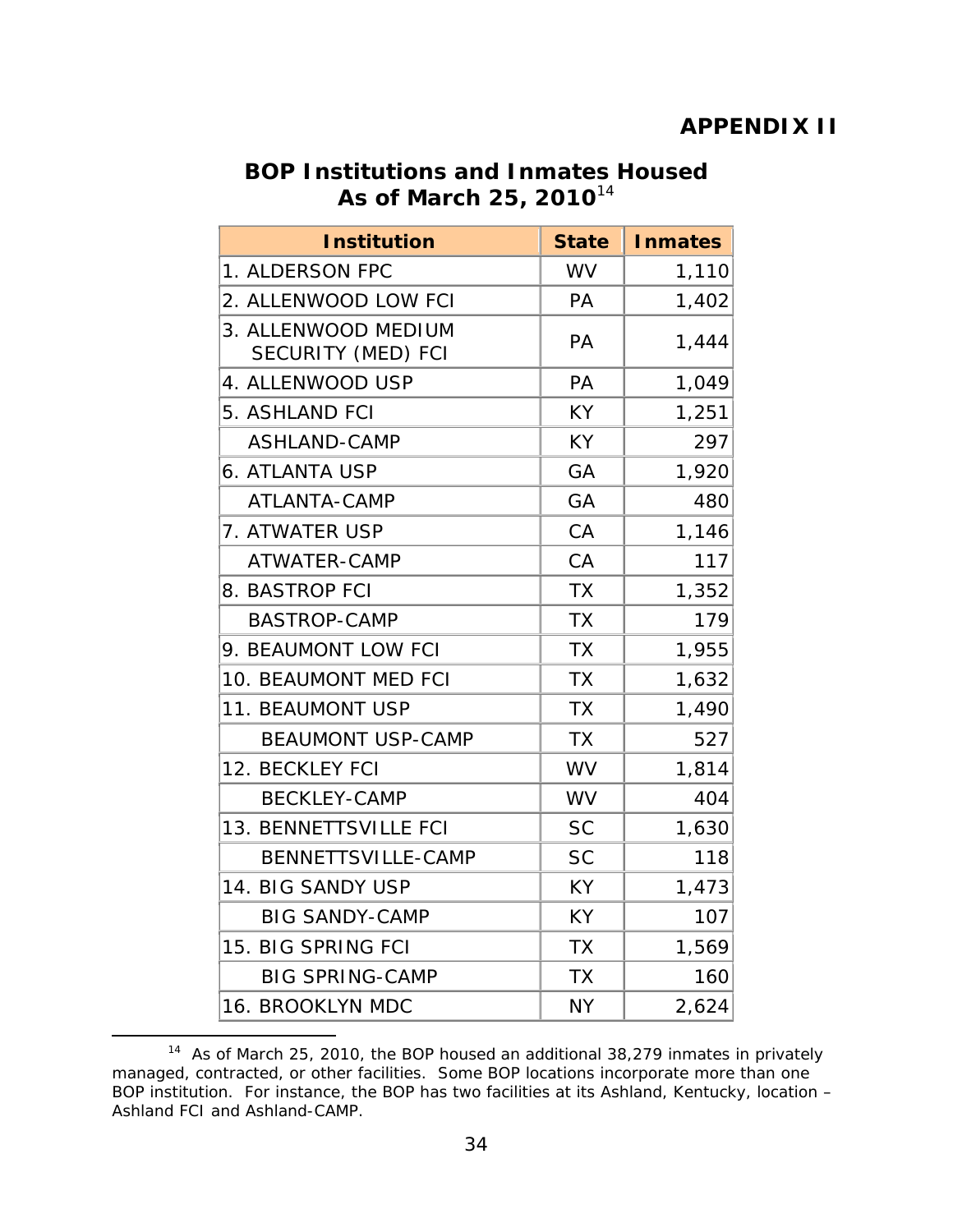| <b>Institution</b>          | <b>State</b> | <b>Inmates</b> |
|-----------------------------|--------------|----------------|
| 17. BRYAN FPC               | <b>TX</b>    | 849            |
| 18. BUTNER FMC              | <b>NC</b>    | 986            |
| 19. BUTNER LOW FCI          | <b>NC</b>    | 1,443          |
| 20. BUTNER MED I FCI        | <b>NC</b>    | 772            |
| <b>BUTNER-CAMP</b>          | <b>NC</b>    | 317            |
| 21. BUTNER MED II FCI       | <b>NC</b>    | 1,583          |
| 22. CANAAN USP              | PA           | 1,441          |
| CANAAN-CAMP                 | PA           | 128            |
| 23. CARSWELL FMC            | <b>TX</b>    | 1,393          |
| <b>CARSWELL-CAMP</b>        | <b>TX</b>    | 229            |
| 24. CHICAGO MCC             | IL           | 627            |
| 25. COLEMAN I USP           | <b>FL</b>    | 1,538          |
| 26. COLEMAN II USP          | FL           | 1,536          |
| 27. COLEMAN LOW FCI         | <b>FL</b>    | 1,899          |
| 28. COLEMAN MED FCI         | <b>FL</b>    | 1,771          |
| <b>COLEMAN MED FCI-CAMP</b> | <b>FL</b>    | 447            |
| 29. CUMBERLAND FCI          | <b>MD</b>    | 1,237          |
| CUMBERLAND-CAMP             | MD           | 261            |
| 30. DANBURY FCI             | CT           | 1,117          |
| DANBURY-CAMP                | <b>CT</b>    | 223            |
| 31. DEVENS FMC              | МA           | 1,050          |
| <b>DEVENS-CAMP</b>          | МA           | 114            |
| 32. DUBLIN FCI              | CA           | 1,107          |
| <b>DUBLIN-CAMP</b>          | CA           | 296            |
| 33. DULUTH FPC              | <b>MN</b>    | 881            |
| 34. EDGEFIELD FCI           | <b>SC</b>    | 1,616          |
| EDGEFIELD-CAMP              | <b>SC</b>    | 463            |
| 35. EL RENO FCI             | OK           | 1,202          |
| EL RENO-CAMP                | OK           | 273            |
| 36. ELKTON FCI              | OH           | 1,884          |
| <b>ELKTON-FSL</b>           | <b>OH</b>    | 587            |
| 37. ENGLEWOOD FCI           | CP           | 960            |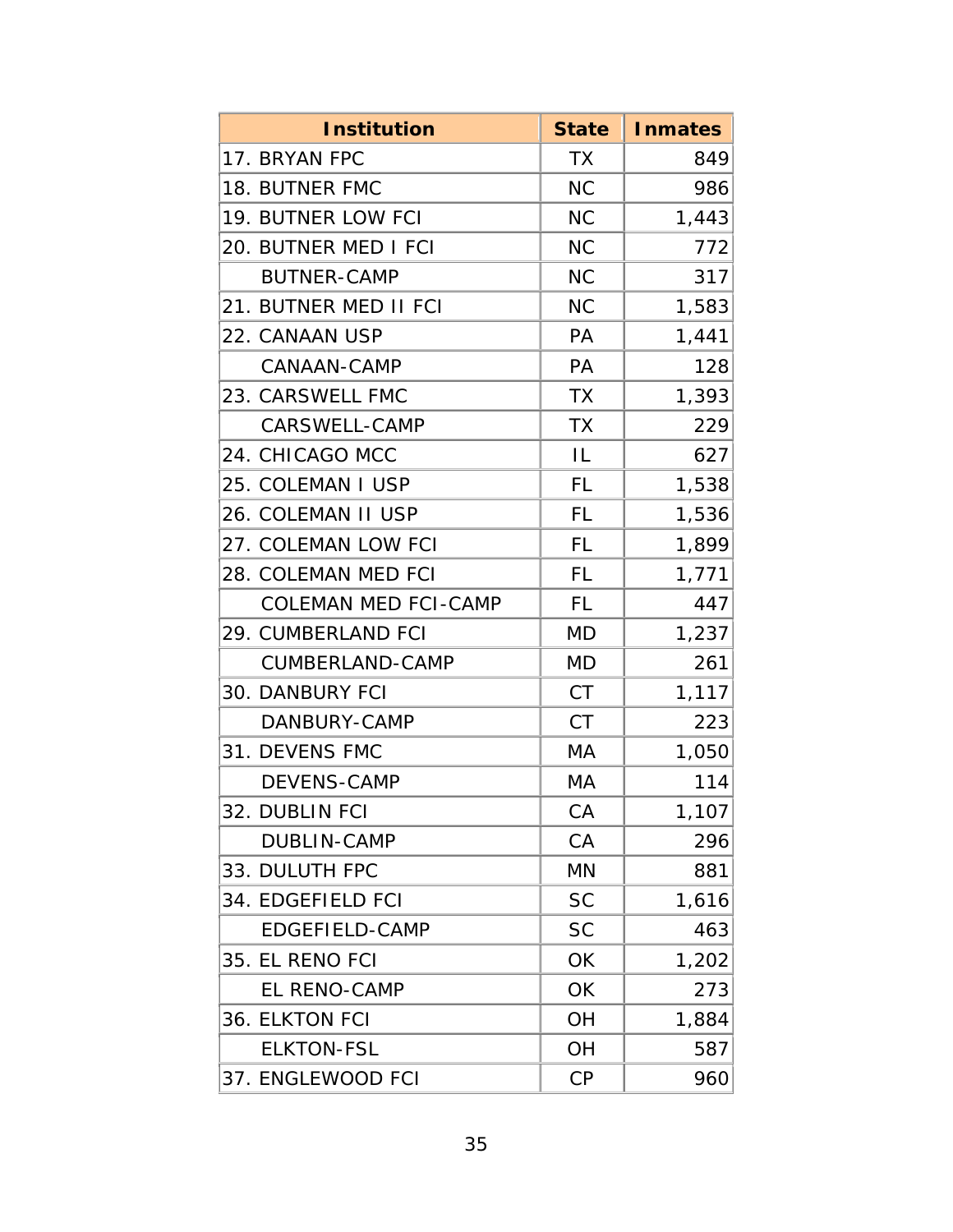| <b>Institution</b>            | State     | <b>Inmates</b> |
|-------------------------------|-----------|----------------|
| ENGLEWOOD-CAMP                | CO        | 171            |
| 38. ESTILL FCI                | <b>SC</b> | 1,144          |
| ESTILL-CAMP                   | <b>SC</b> | 301            |
| 39. FAIRTON FCI               | <b>NJ</b> | 1,419          |
| <b>FAIRTON-CAMP</b>           | <b>NJ</b> | 112            |
| <b>40. FLORENCE ADMAX USP</b> | CO        | 438            |
| <b>FLORENCE USP-CAMP</b>      | CO        | 531            |
| <b>41. FLORENCE FCI</b>       | CO        | 1,218          |
| 42. FLORENCE HIGH USP         | CO        | 944            |
| 43. FORREST CITY FCI          | <b>AR</b> | 1,943          |
| <b>FORREST CITY FCI-CAMP</b>  | <b>AR</b> | 311            |
| 44. FORREST CITY MED FCI      | <b>AR</b> | 1,540          |
| 45. FORT DIX FCI              | <b>NJ</b> | 4,195          |
| <b>FORT DIX-CAMP</b>          | <b>NJ</b> | 384            |
| <b>46. FORT WORTH FCI</b>     | <b>TX</b> | 1,764          |
| 47. GILMER FCI                | WV        | 1,671          |
| GILMER-CAMP                   | <b>WV</b> | 123            |
| <b>48. GREENVILLE FCI</b>     | IL        | 1,245          |
| <b>GREENVILLE-CAMP</b>        | IL        | 277            |
| 49. GUAYNABO MDC              | <b>PR</b> | 1,416          |
| 50. HAZELTON USP              | WV        | 1,434          |
| <b>HAZELTON-CAMP</b>          | <b>WV</b> | 116            |
| HAZELTON-FEMALE CAMP          | <b>WV</b> | 447            |
| 51. HERLONG FCI               | CA        | 1,472          |
| <b>HERLONG-CAMP</b>           | CA        | 111            |
| 52. HONOLULU FDC              | ΗI        | 774            |
| 53. HOUSTON FDC               | <b>TX</b> | 886            |
| 54. JESUP FCI                 | GA        | 1,205          |
| <b>JESUP-CAMP</b>             | GA        | 155            |
| <b>JESUP-FSL</b>              | GA        | 578            |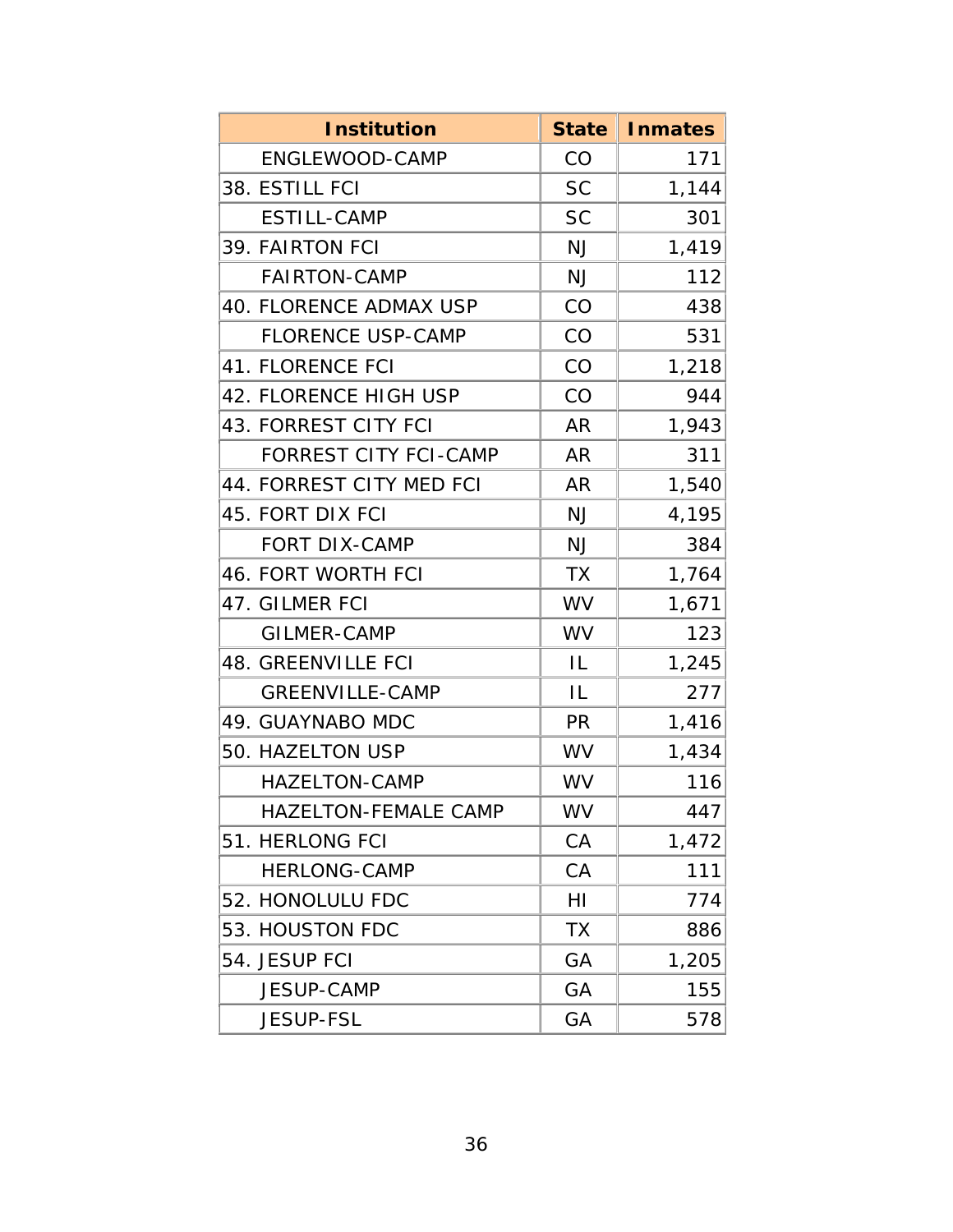| <b>Institution</b>        | State     | <b>Inmates</b> |
|---------------------------|-----------|----------------|
| 55. LA TUNA FCI           | <b>TX</b> | 1,184          |
| <b>LA TUNA-CAMP</b>       | <b>TX</b> | 297            |
| LA TUNA-FSL (EL PASO)     | <b>TX</b> | 471            |
| 56. LEAVENWORTH USP       | <b>KS</b> | 1,623          |
| LEAVENWORTH-CAMP          | <b>KS</b> | 420            |
| 57. LEE USP               | VA        | 1,495          |
| <b>LEE USP-CAMP</b>       | VA        | 125            |
| 58. LEWISBURG USP         | <b>PA</b> | 1,224          |
| LEWISBURG-CAMP            | PA        | 541            |
| 59. LEXINGTON FMC         | KY        | 1,745          |
| <b>LEXINGTON-CAMP</b>     | KY        | 293            |
| 60. LOMPOC FCI            | CA        | 1,397          |
| 61. LOMPOC USP            | CA        | 1,488          |
| LOMPOC USP-CAMP           | CA        | 473            |
| 62. LORETTO FCI           | PA        | 1,286          |
| LORETTO-CAMP              | PA        | 143            |
| 63. LOS ANGELES MDC       | CA        | 1,018          |
| <b>64. MANCHESTER FCI</b> | KY        | 1,205          |
| MANCHESTER-CAMP           | KY        | 444            |
| 65. MARIANNA FCI          | FL        | 1,208          |
| MARIANNA-CAMP             | FL        | 284            |
| 66. MARION USP            | IL        | 1,001          |
| MARION-CAMP               | IL        | 278            |
| 67. MCCREARY USP          | KY        | 1,533          |
| MCCREARY-CAMP             | KY        | 128            |
| <b>68. MCKEAN FCI</b>     | <b>PA</b> | 1,236          |
| MCKEAN-CAMP               | <b>PA</b> | 268            |
| 69. MEMPHIS FCI           | <b>TN</b> | 1,404          |
| MEMPHIS-CAMP              | TN        | 274            |
| 70. MIAMI FCI             | FL        | 1,126          |
| MIAMI FCI-CAMP            | FL        | 333            |
| 71. MIAMI FDC             | FL        | 1,581          |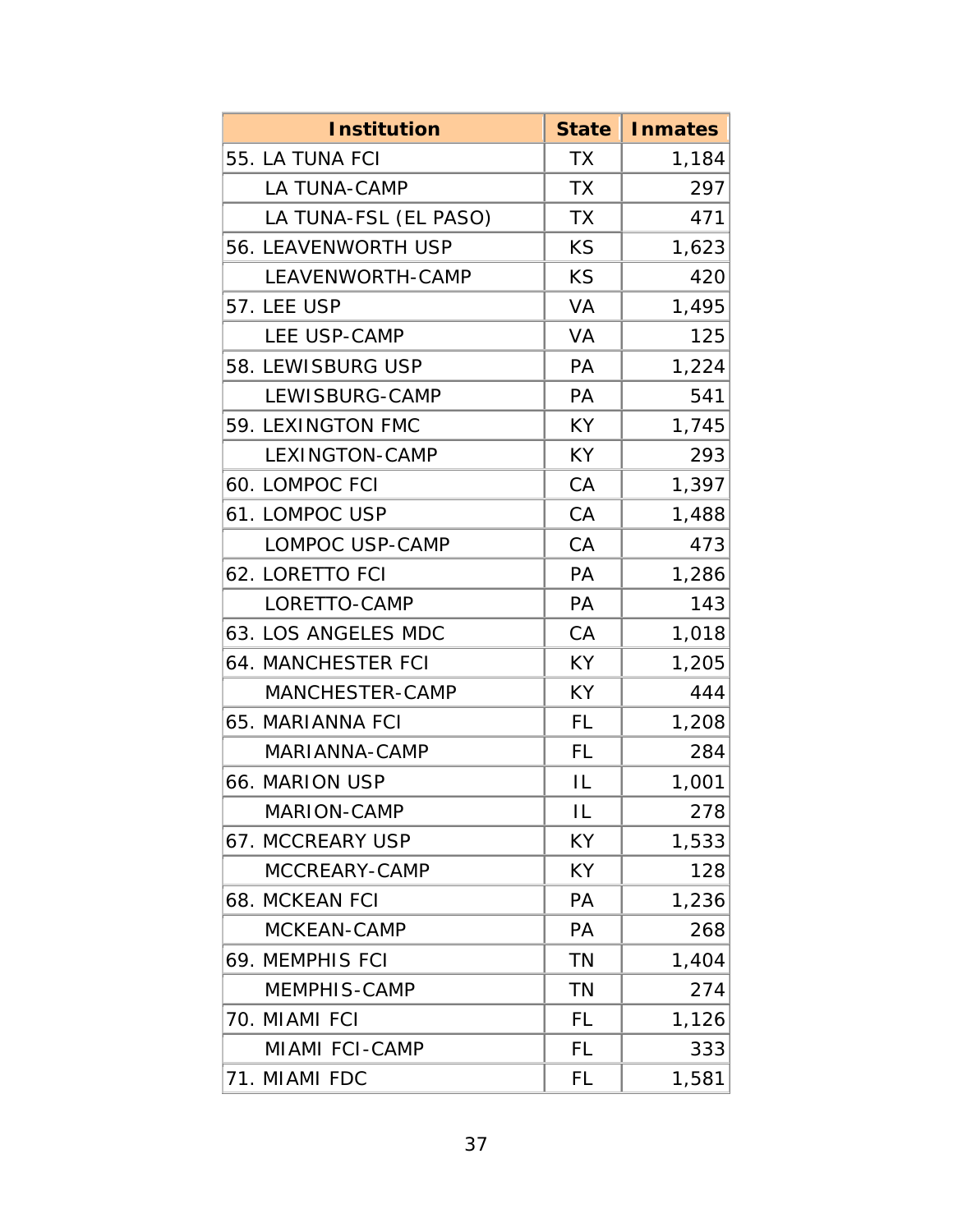| <b>Institution</b>           | State     | <b>Inmates</b> |
|------------------------------|-----------|----------------|
| 72. MILAN FCI                | ΜI        | 1,560          |
| 73. MONTGOMERY FPC           | <b>AL</b> | 923            |
| 74. MORGANTOWN FCI           | <b>WV</b> | 1,251          |
| 75. NEW YORK MCC             | <b>NY</b> | 781            |
| 76. OAKDALE FCI              | LA        | 1,445          |
| 77. OAKDALE FDC              | LA        | 842            |
| OAKDALE FDC-CAMP             | LA        | 139            |
| <b>78. OKLAHOMA CITY FTC</b> | OK        | 1,532          |
| <b>79. OTISVILLE FCI</b>     | <b>NY</b> | 1,156          |
| OTISVILLE-CAMP               | <b>NY</b> | 111            |
| 80. OXFORD FCI               | WI        | 1,098          |
| <b>OXFORD-CAMP</b>           | WI        | 193            |
| 81. PEKIN FCI                | IL        | 1,239          |
| PEKIN-CAMP                   | IL        | 307            |
| 82. PENSACOLA FPC            | <b>FL</b> | 660            |
| 83. PETERSBURG FCI           | VA        | 1,159          |
| PETERSBURG FCI-CAMP          | VA        | 333            |
| 84. PETERSBURG MED FCI       | VA        | 2,011          |
| 85. PHILADELPHIA FDC         | PA        | 1,028          |
| 86. PHOENIX FCI              | AZ        | 1,015          |
| PHOENIX-CAMP                 | AZ        | 274            |
| 87. POLLOCK MED FCI          | LA        | 888            |
| 88. POLLOCK USP              | LA        | 1,418          |
| POLLOCK-CAMP                 | LA        | 230            |
| 89. RAY BROOK FCI            | <b>NY</b> | 1,236          |
| 90. ROCHESTER FMC            | MN        | 958            |
| 91. SAFFORD FCI              | AZ        | 1,300          |
| 92. SAN DIEGO MCC            | CA        | 1,107          |
| 93. SANDSTONE FCI            | MN        | 1,385          |
| 94. SCHUYLKILL FCI           | PA        | 1,203          |
| SCHUYLKILL-CAMP              | PA        | 299            |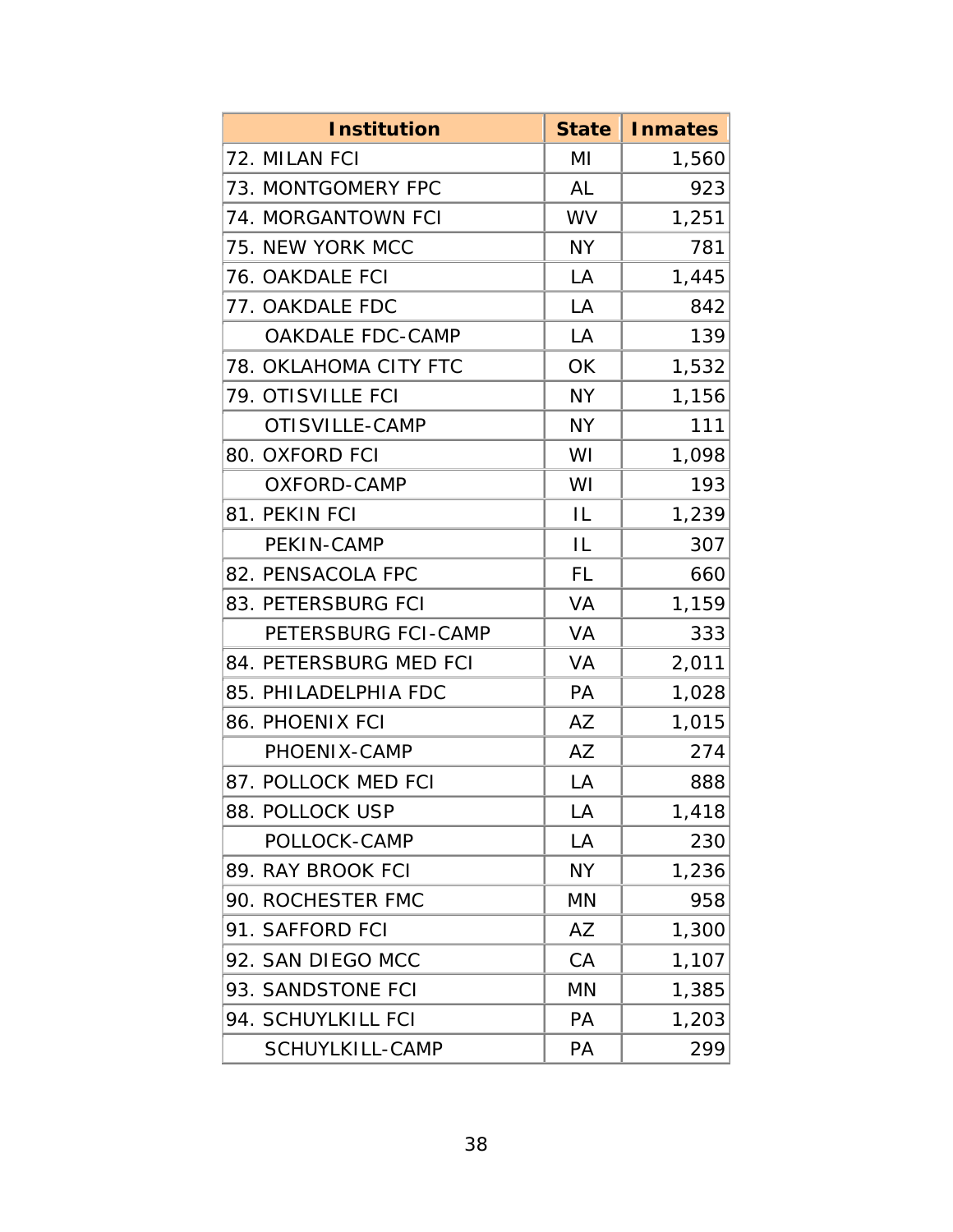| <b>Institution</b>             | <b>State</b> | <b>Inmates</b> |  |
|--------------------------------|--------------|----------------|--|
| 95. SEAGOVILLE FCI             | TX           | 1,860          |  |
| SEAGOVILLE-CAMP                | <b>TX</b>    | 157            |  |
| 96. SEATAC FDC                 | <b>WA</b>    | 817            |  |
| 97. SHERIDAN FCI               | <b>OR</b>    | 1,272          |  |
| SHERIDAN-CAMP                  | <b>OR</b>    | 474            |  |
| 98. SPRINGFIELD USMCFP         | <b>MO</b>    | 1,138          |  |
| 99. TALLADEGA FCI              | <b>AL</b>    | 983            |  |
| TALLADEGA-CAMP                 | <b>AL</b>    | 345            |  |
| 100. TALLAHASSEE FCI           | FL           | 1,201          |  |
| 101. TERMINAL ISLAND FCI       | CA           | 1,020          |  |
| 102. TERRE HAUTE FCI           | IN           | 1,164          |  |
| <b>TERRE HAUTE FCI-CAMP</b>    | IN           | 343            |  |
| 103. TERRE HAUTE USP           | IN           | 1,763          |  |
| 104. TEXARKANA FCI             | <b>TX</b>    | 1,365          |  |
| <b>TEXARKANA-CAMP</b>          | <b>TX</b>    | 328            |  |
| 105. THREE RIVERS FCI          | <b>TX</b>    | 1,187          |  |
| THREE RIVERS-CAMP              | <b>TX</b>    | 384            |  |
| 106. TUCSON FCI                | AZ           | 758            |  |
| 107. TUCSON USP                | AZ           | 1,036          |  |
| <b>TUCSON-CAMP</b>             | AZ           | 125            |  |
| 108. VICTORVILLE MED I FCI     | CA           | 1,472          |  |
| 109. VICTORVILLE MED II FCI    | CA           | 1,474          |  |
| <b>VICTORVILLE MED II-CAMP</b> | CA           | 263            |  |
| 110. VICTORVILLE USP           | CA           | 1,526          |  |
| 111. WASECA FCI                | <b>MN</b>    | 1,066          |  |
| 112. WILLIAMSBURG FCI          | <b>SC</b>    | 1,608          |  |
| WILLIAMSBURG-CAMP              | <b>SC</b>    | 126            |  |
| 113. YANKTON FPC               | <b>SD</b>    | 832            |  |
| 114. YAZOO CITY FCI            | <b>MS</b>    | 1,839          |  |
| YAZOO-CAMP                     | <b>MS</b>    | 135            |  |
| 115. YAZOO CITY MED FCI        | <b>MS</b>    | 1,632          |  |
| <b>Total Inmates</b>           |              | 172,105        |  |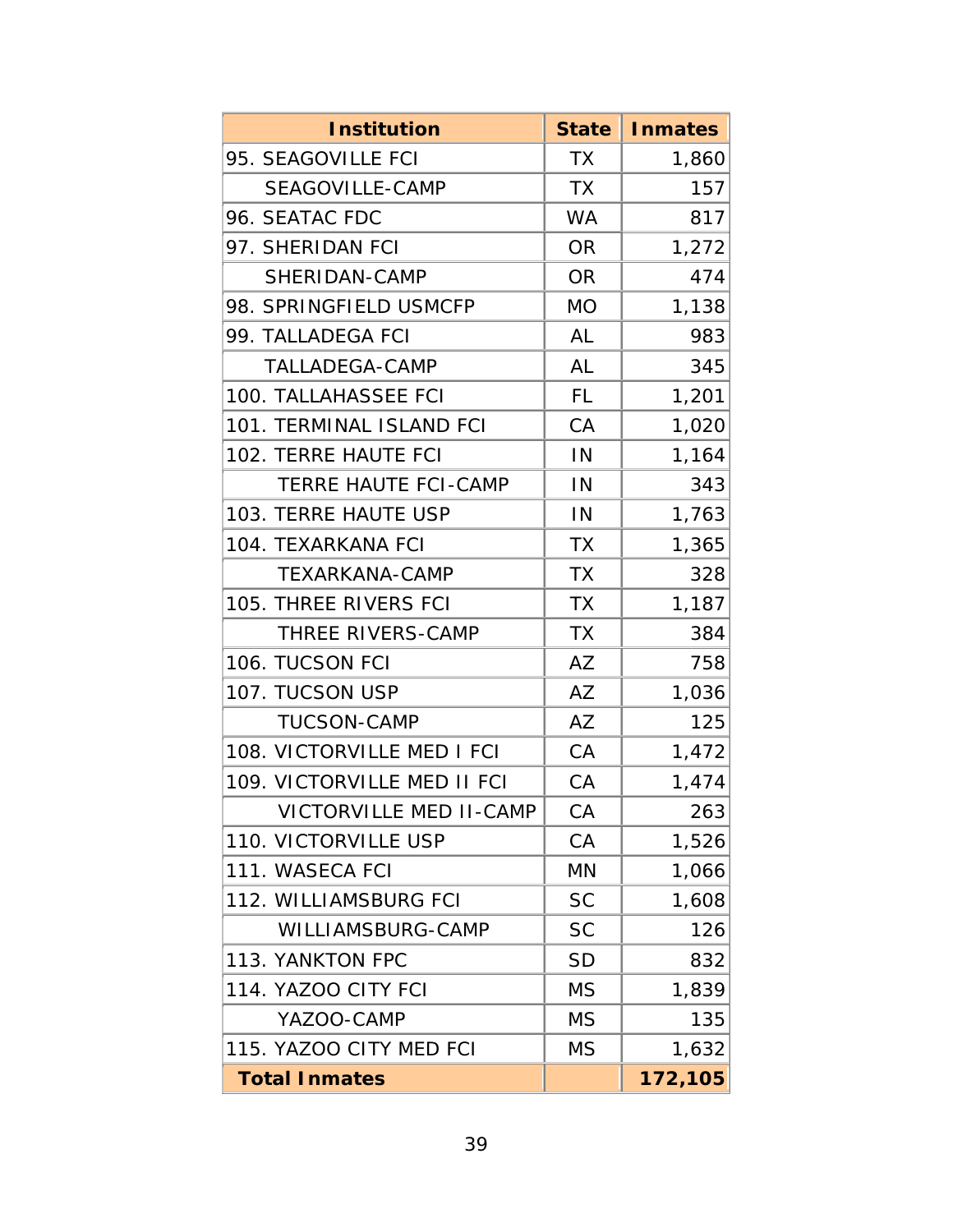# **APPENDIX III**

# <span id="page-51-0"></span>**OIG Survey Questionnaire Sent to BOP Institutions**

# **FOLLOW-UP ON THE FEDERAL BUREAU OF PRISON'S EFFORTS TO MANAGE INMATE HEALTH CARE**

### **INSTITUTION HEALTH CARE QUESTIONNAIRE**

*If your facility is part of a Federal Corrections Complex (FCC), or is a camp located within an institution, please combine and submit only one questionnaire.* 

### **GENERAL INFORMATION**

|  | 1. Institution Name(s): |  |  |
|--|-------------------------|--|--|
|--|-------------------------|--|--|

2. a. Part of a Federal Correctional Complex (FCC)?

 $\Box$  YES  $\Box$  NO

\_\_\_\_\_\_\_\_\_\_\_\_\_\_\_\_\_\_\_\_\_\_\_\_\_

b. If answer is YES, please provide the FCC Name:

- 3. Name of Warden:
- 4. a. Name of Health Services Administrator (HSA):\_\_\_\_\_\_\_\_\_\_\_\_\_\_\_\_\_\_\_\_\_\_\_\_\_\_\_
	- b. HSA's Phone # \_\_\_\_\_\_\_\_\_\_\_\_\_\_\_\_\_
- 5. Name of Clinical Director (CD): \_\_\_\_\_\_\_\_\_\_\_\_\_\_\_\_\_\_\_\_\_\_\_\_\_\_\_\_\_\_

# **MONITORING HEALTH CARE PROVIDERS**

When answering questions 6 through 11 please consider everyone (BOP employees, PHS employees working for BOP, and contract providers) who, as of November 20, 2009, was practicing health care inside your institution, or who was providing a diagnosis or recommending treatment using telehealth, including all physicians; dentists; mid-level practitioners (MLP); other licensed independent practitioners (LIP), including contract/consultants; and other health care providers, such as clinical nurses, emergency medical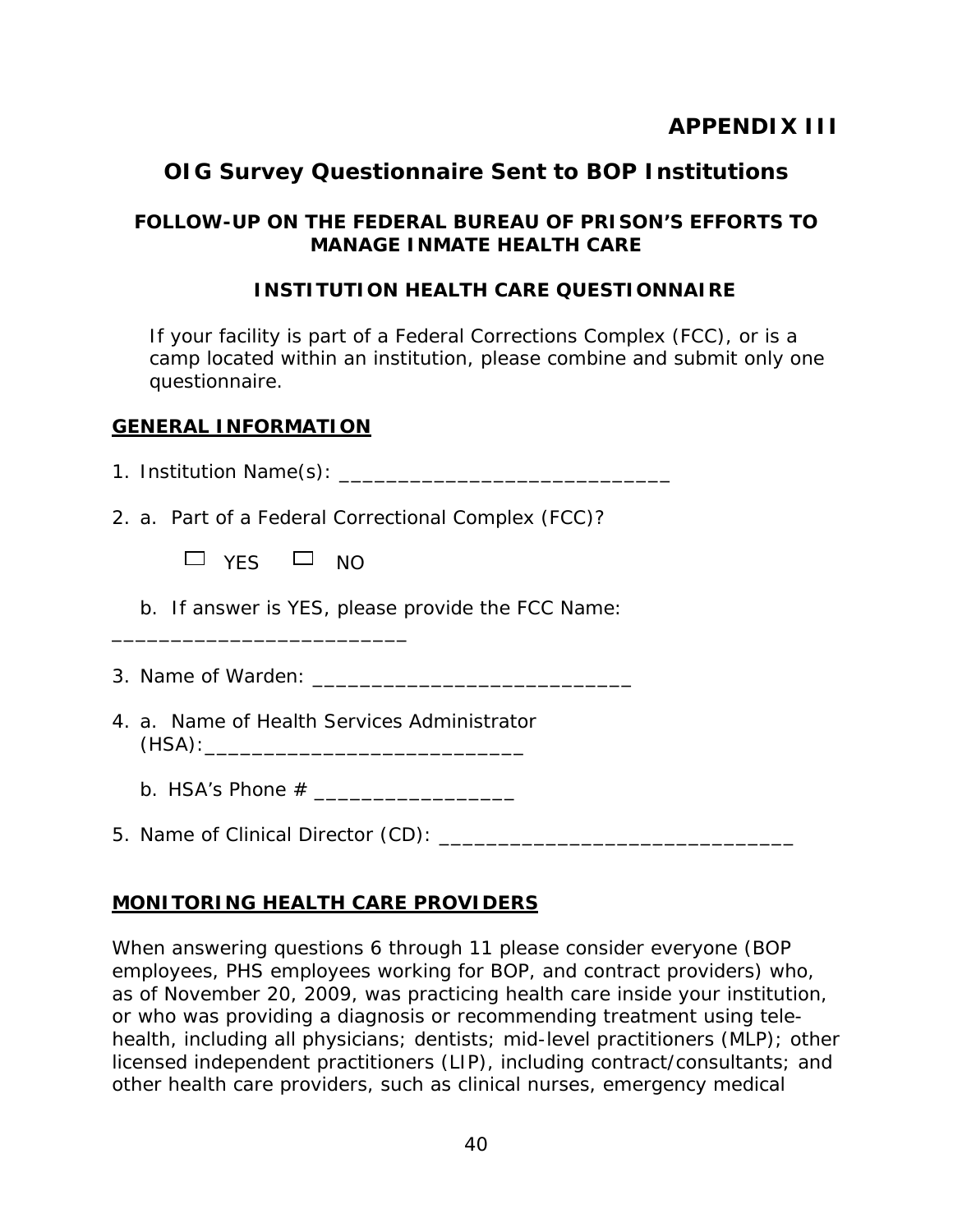technicians, or any others that a local governing body deems appropriate for needing privileges, practice agreements, or protocols.

6. Has BOP performed any documented evaluations (staff assistance visits, peer reviews, program reviews, or any other reviews) of your health care providers (either through contract or in-house) since the beginning of October 1, 2007?

 $\Box$  YFS  $\Box$  NO  $\Box$  N/A

If answer is YES, please provide a copy of the evaluations performed.

7. Do all health care providers practicing at your institution as of November 20, 2009, possess current privileges, practice agreements, or protocols?

 $YES$   $\Box$  NO

If answer is NO, please provide documentation of the reason the provider does not

possess a current privilege, practice agreement, or protocol.

8. Has the BOP obtained a National Practitioner Data Bank (NPDB) report (initial report if newly hired or required every-two-year report) on each health care provider practicing at your institution as of November 20, 2009?

 $\Box$  YFS  $\Box$  NO

If answer is NO, please provide documentation of the reason why such reports were not obtained.

9. Has your institution received any adverse reports from the National Practitioner Data Bank on any health care providers practicing at your institution as of November 20, 2009?

 $\Box$  YES  $\Box$  NO

10. Did you provide assurance to your Regional Medical Director by June 30, 2008, stating that your institution is in compliance with the June 4, 2008, directive requiring that all clinicians have privileges, practice agreements, or protocols in place to practice medicine?

 $\Box$  YFS  $\Box$  NO  $\Box$  N/A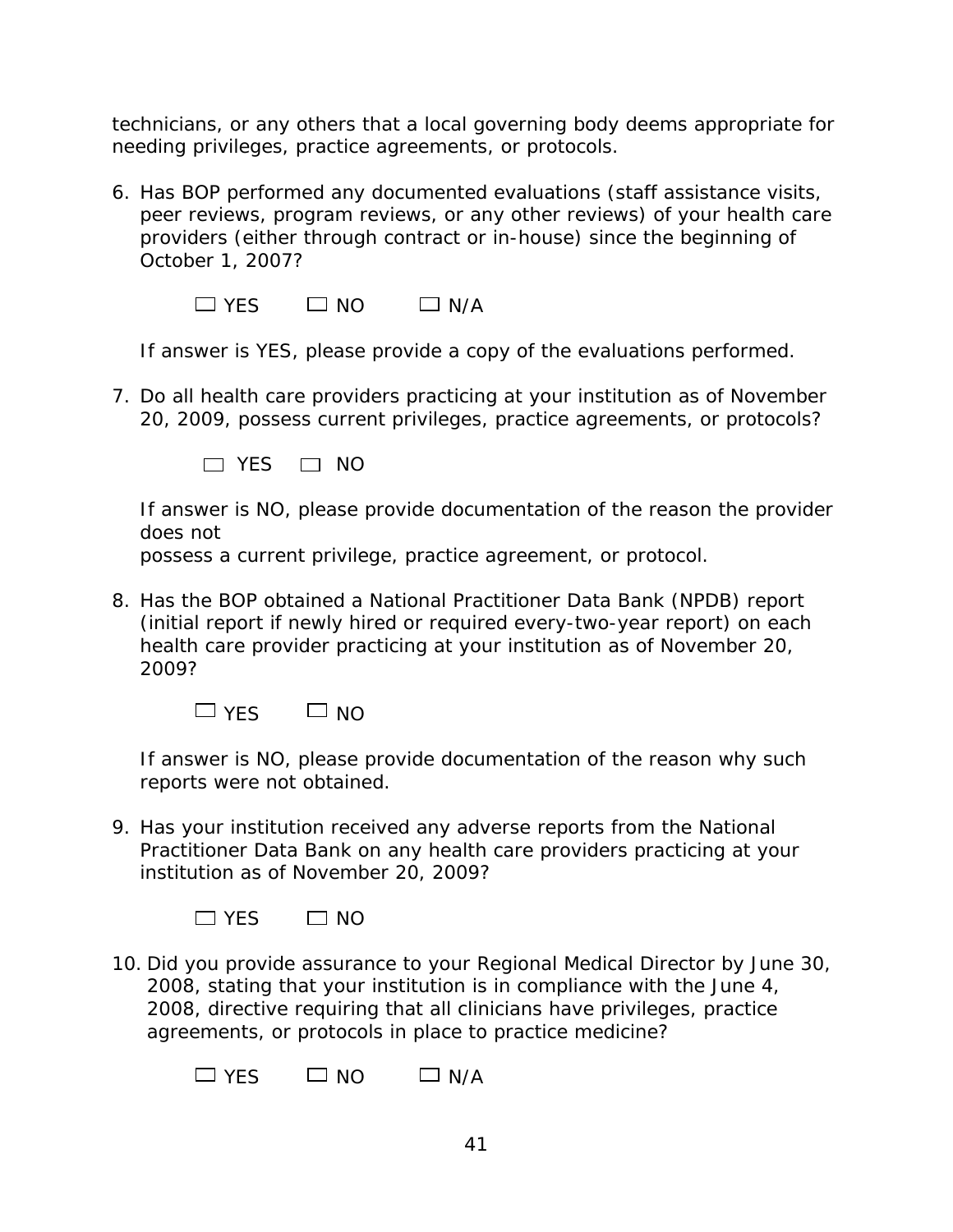If answer is YES, please provide a copy of documentation provided to the Regional Medical Director assuring institution's compliance. If answer is NO, or NA, please explain.

Please complete the attached Excel spreadsheet. For each practitioner you list on the attachment please provide a copy of the last documents in each of the following categories: peer review, privilege granting document, practice agreement, protocol document, and National Practitioner Data Bank report, as applicable. For contract providers, you do not need to provide a copy of the last peer review if it is not maintained at your institution. Instead, as required by BOP Program Statement P6027.01, please provide the evidence maintained at the institution to show the last peer review was completed.

Attachment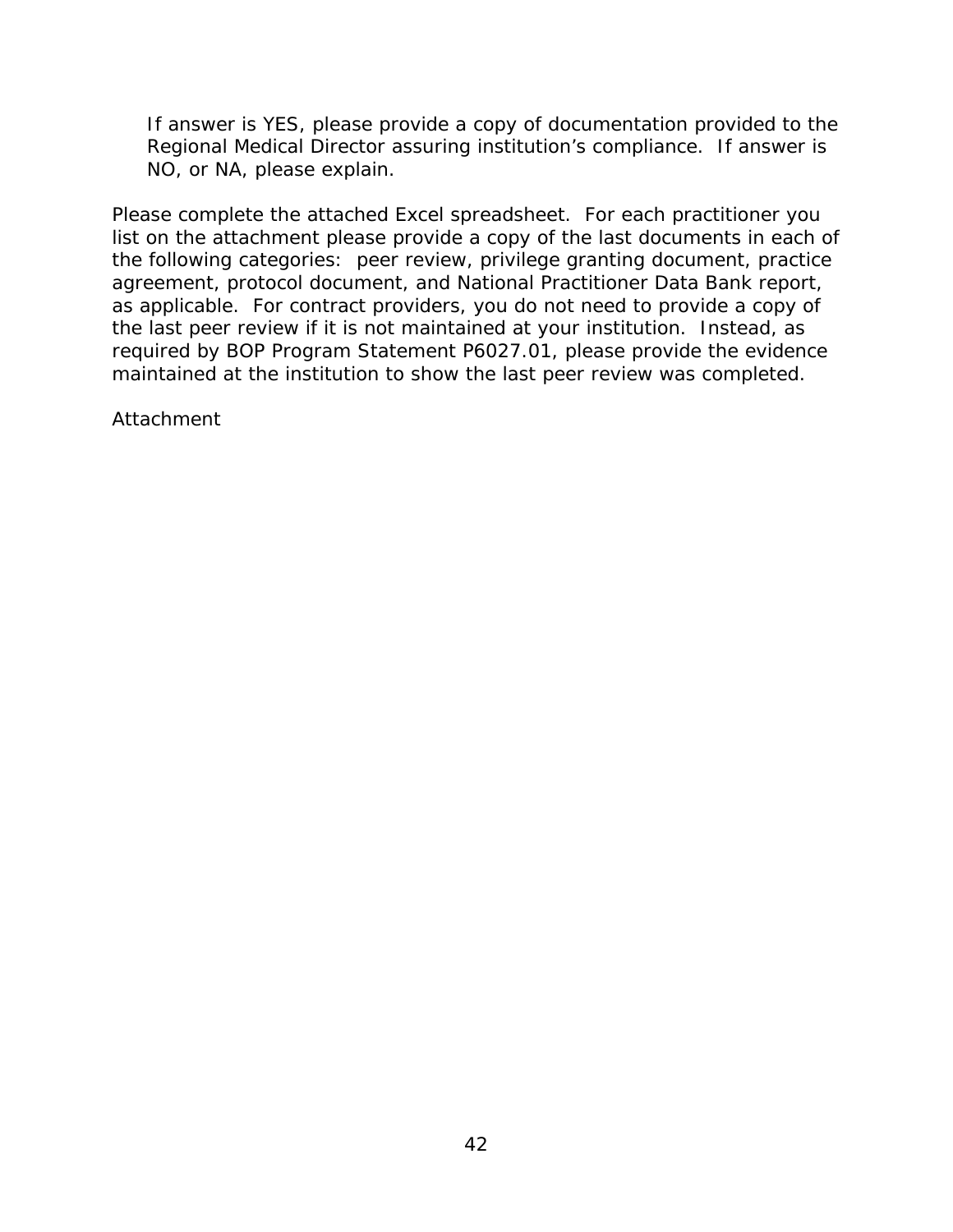# Institution Name(s)\*:

*\*If part of an FCC, or a camp located within an institution, please combine and submit only one questionnaire.* 

*\_\_\_\_\_\_\_\_\_\_\_\_\_\_\_\_\_\_\_\_\_\_\_\_\_\_\_\_\_\_\_\_\_\_\_\_\_\_\_\_\_\_\_\_\_\_\_\_\_\_\_\_\_\_\_*

Please complete this Excel spreadsheet for everyone (BOP employees, PHS employees working for BOP, and contract providers) who, as of November 20, 2009, was practicing health care inside your institution, or who was providing a diagnosis or recommending treatment using tele-health, including all physicians; dentists; mid-level practitioners (MLP); other licensed independent practitioners (LIP), including contract/consultants; and other health care providers, such as clinical nurses, emergency medical technicians, or any others that a local governing body deems appropriate for needing privileges, practice agreements, or protocols.

For each practitioner you list, please provide a copy of the last document in each of the following categories: peer review, privileges granting document, practice agreement, protocol document, and National Practitioner Data Bank report, as applicable. For contract providers, you do not need to provide a copy of the last peer review if it is not maintained at your institution. Instead, as required by BOP Program Statement P6027.01, please provide the evidence maintained at the institution to show the last peer review was completed. Please use additional lines as needed.

| Practitioner<br>Type (Physician,<br>Dentist, MLP,<br>$LIP$ , etc.) | Practitioner<br><b>Name</b> | Date BOP<br>Employment<br>Began <sup>1</sup> | Date of<br><b>Last Peer</b><br><b>Review</b> | Date of Last<br>Privilege<br><b>Document</b> | Date of Last<br>Practice<br>Agreement | Date of Last<br>Protocol<br><b>Document</b> | Date of Last<br><b>National</b><br>Practitioner<br>Data Bank<br>Report |
|--------------------------------------------------------------------|-----------------------------|----------------------------------------------|----------------------------------------------|----------------------------------------------|---------------------------------------|---------------------------------------------|------------------------------------------------------------------------|
| <b>Position</b>                                                    |                             |                                              |                                              |                                              |                                       |                                             |                                                                        |
|                                                                    |                             |                                              |                                              |                                              |                                       |                                             |                                                                        |
|                                                                    |                             |                                              |                                              |                                              |                                       |                                             |                                                                        |
|                                                                    |                             |                                              |                                              |                                              |                                       |                                             |                                                                        |
|                                                                    |                             |                                              |                                              |                                              |                                       |                                             |                                                                        |
|                                                                    |                             |                                              |                                              |                                              |                                       |                                             |                                                                        |
|                                                                    |                             |                                              |                                              |                                              |                                       |                                             |                                                                        |
|                                                                    |                             |                                              |                                              |                                              |                                       |                                             |                                                                        |
|                                                                    |                             |                                              |                                              |                                              |                                       |                                             |                                                                        |

<sup>1</sup> For BOP employees, this should be the date the employee was hired by the BOP. For PHS employees, this should be the date the employee began his or her duty assignment with the BOP. For contract providers this should be the date the contract providers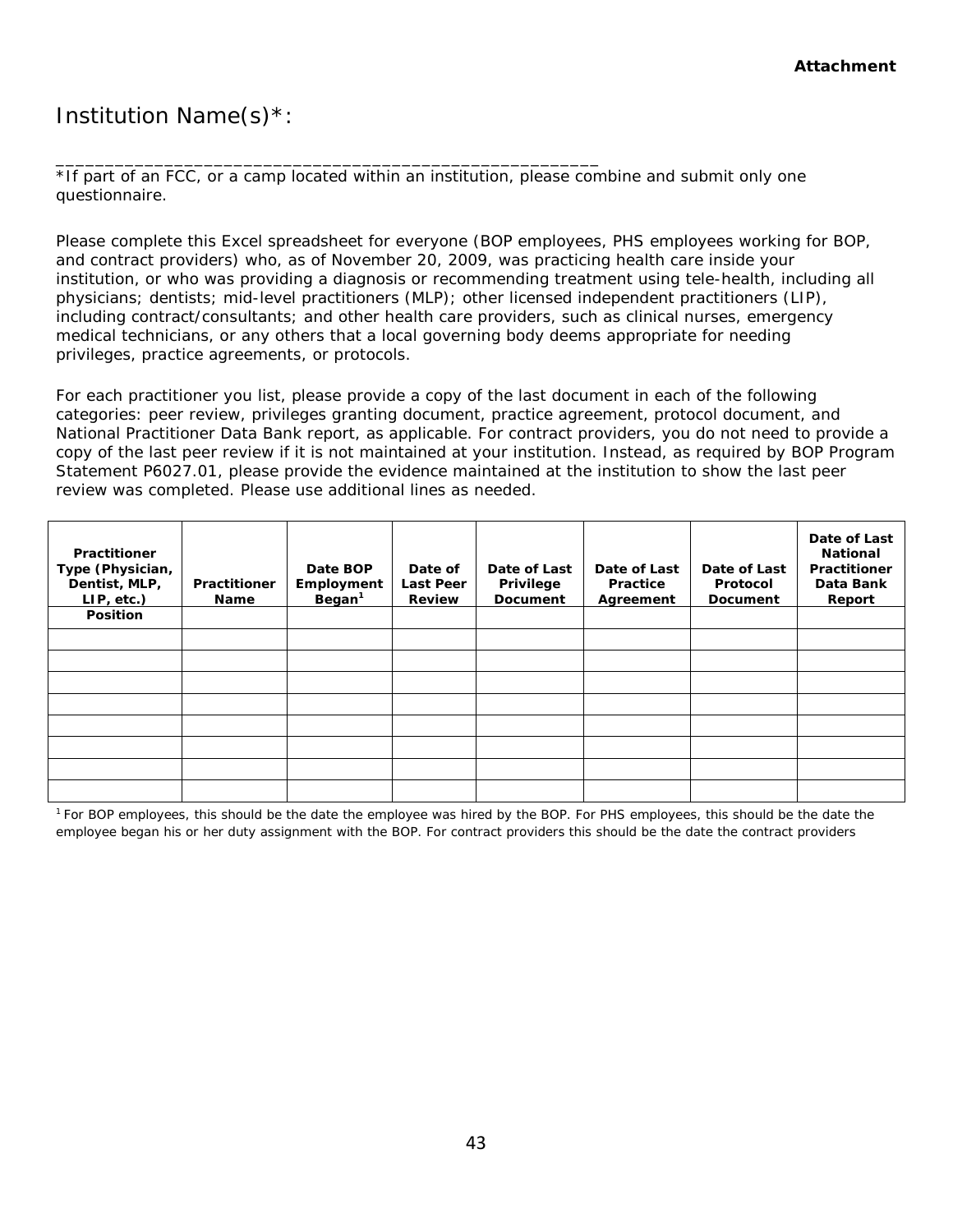# **APPENDIX IV**

# **The BOP's Response to the Draft Audit Report**

Office of the Director Contact Contact Contact Contact Contact Contact Contact Contact Contact Contact Contact Contact Contact Contact Contact Contact Contact Contact Contact Contact Contact Contact Contact Contact Contact

June 18, 2010

MEMORANDUM FOR RAYMOND J. BEAUDET ASSISTANT INSPECTOR GENERAL FOR AUDIT OFFICE OF THE INSPECTOR GENERAL

FROM:

Marley G. Lappin, Director Federal Bureau of Prisons

3IT~;':~ol;r

SUBJECT:

Response to the Office of Inspector General's (OIG) Draft Audit Report: Follow-up Audit of the<br>Federal Bureau of Prisons' Efforts to Manage Federal Bureau of Prisons' Efforts to Manage Inmate Health Care

The Bureau of Prisons appreciates the opportunity to comment on and respond to the recommendations from the OIG's draft audit report entitled Follow-up Audit of the Federal Bureau of Prisons' Efforts to Manage Inmate Health Care.

Please find below listed the Bureau's response to each individual recommendation:

Recommendation #1: Issue interim guidance to institution officials clarifying the term privilege and explaining that practice agreements and protocols should not be identified as privilege granting documents.

Initial Response: The Bureau agrees with this recommendation and has drafted an interim guidance memorandum to institution Chief Executive Officers (CEOs) that clarifies the term "privileging" and denotes that privileges are issued solely for Licensed Independent Practitioners (LIPs). Health Services Units (HSUs) do not issue privileges to non-independent practitioners (Mid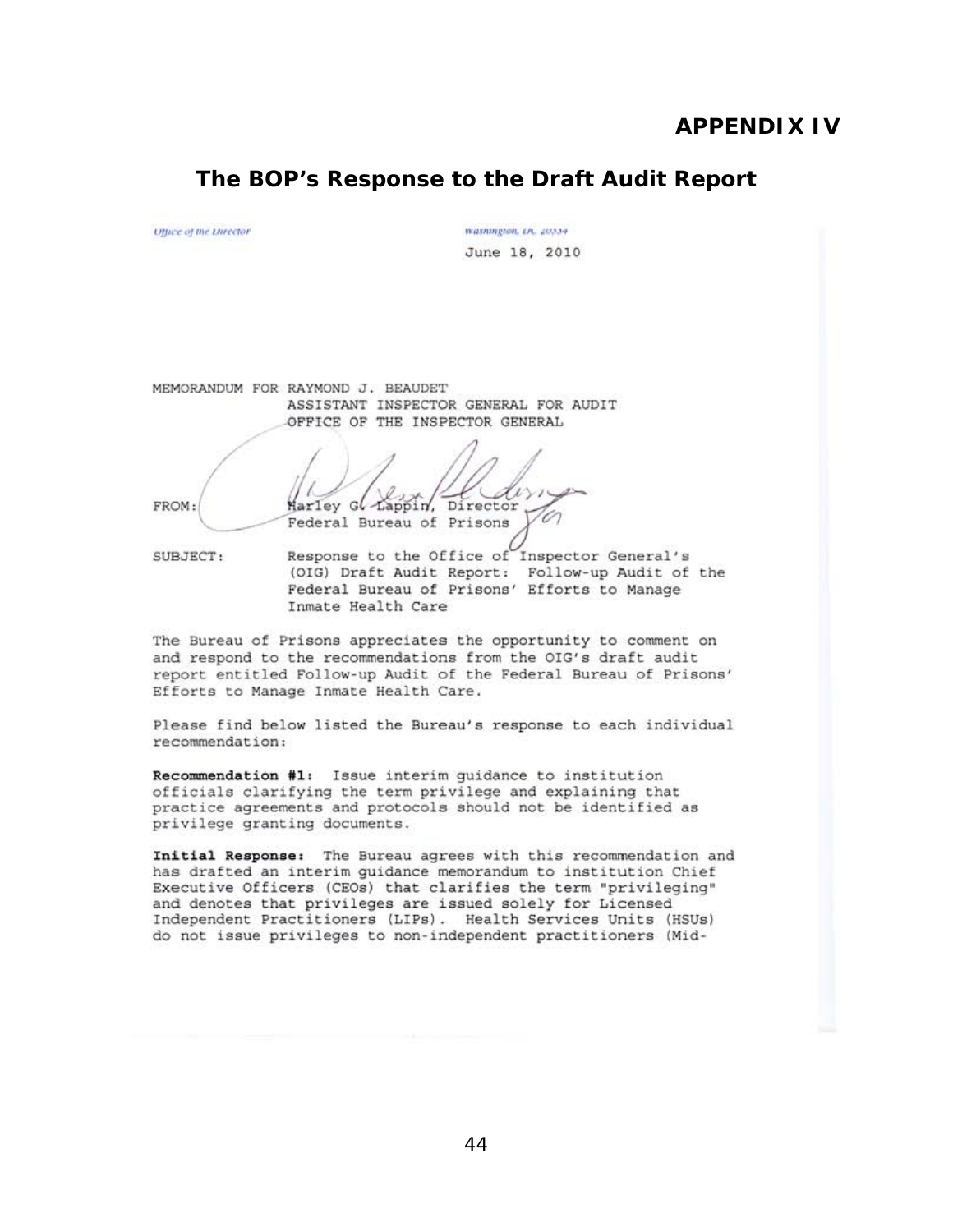Level Practitioners (MLPs), nurses, technicians, etc.). The guidance memorandum also indicates that Health Services Administrators (HSAs) are responsible for developing and implementing internal policies, procedures, and a system of monitoring to assure that all employed and contracted LIPs who deliver services within the institution are issued privileges biennially. While the projected date for dissemination of the guidance memorandum is July 1, 2010, an in-person training will be conducted with all Bureau HSAs on June 30, 2010, at the National Clinical Director (CD)/HSA Conference.

Recommendation #2: Issue interim guidance to institution<br>officials clarifying the type authorization (privileges, practice agreements, and protocols) that each type practitioner should receive to ensure that the practitioners receive the correct type of authorizing document.

Initial Response: The Bureau agrees with this recommendation and has drafted an interim guidance memorandum to institution CEOs that defines non-independent practitioners as a mid-level practitioner or MLP (i.e., a physician assistant, nurse practitioner, unlicensed foreign medical graduate), nurse, or technician (paramedic/EMT, laboratory, radiology, medical, dental). The guidance further specifies that HSUs issue "practice agreements" for MLPs and develop protocols for nurses and technicians. HSAs are responsible for developing and implementing internal policies, procedures, and a system of monitoring to assure that all employed and contracted MLPs who deliver services within the institution are issued a practice agreement biennially, and nurses and technicians are issued protocols that the HSU leaders review and revise annually. While the projected date for dissemination of the guidance memo is July 1, 2010, an in-person training will be conducted with all Bureau HSAs on June 30, 2010, at the National CD/HSA Conference.

Recommendation #3: Issue interim guidance to institution officials clarifying the use of protocols in medical centers or other Bureau facilities where licensed independent practitioners are on duty 24 hours a day to supervise non-independent practitioner..

Initial Response: The Bureau agrees with this recommendation and has drafted an interim quidance memorandum to institution CEOs stating that P6027.01 requires clinical nurses, paramedics/emergency medical technicians, and any other clinicians which a local governing body deems appropriate, to practice in accordance with the ine ng body deems appropriate,<br>institution's LIP-approved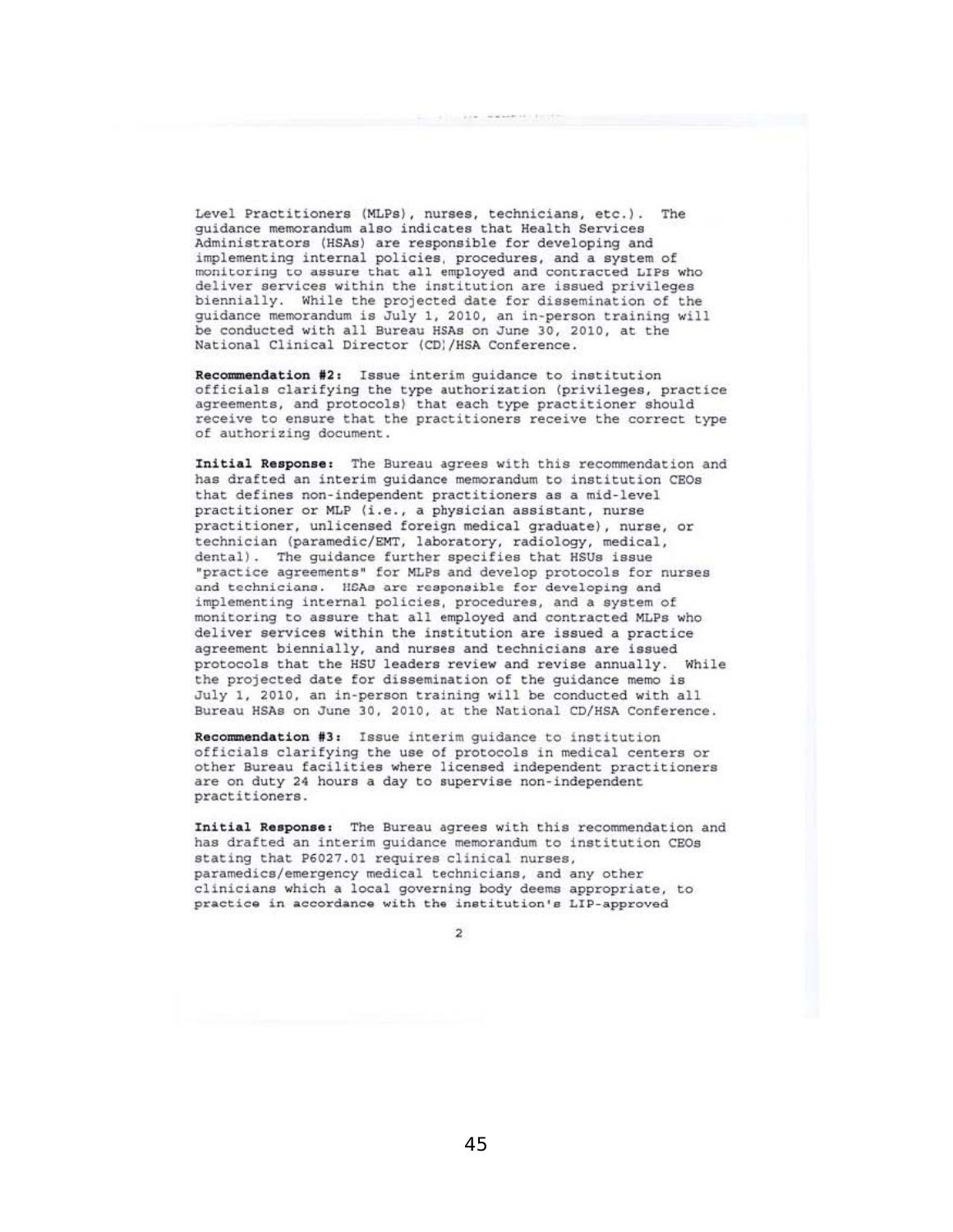(physician or dentist) protocols when delivering health care. The presence of an LIP on site does not supersede the requirement to have written nursing or technician protocols that standardize clinical practice for all employed and contracted non-independent nurses and technicians, especially protocols related to medical emergency response. The Bureau's Chief Nurse and Medical Referral Center Directors of Nursing convened in May 2010 to coordinate the development of evidence-based national nursing protocols; however, until national protocols are published (2011 or 2012), CEOs are directed to have HSUs continue to use existing LIP-approved protocols to guide local practice. While the projected date for dissemination of the guidance memorandum is July 1, 2010, an in person training will be conducted with all Bureau HSAs on June 30, 2010, at the National CD/HSA Conference.

Recommendation #4: Issue interim guidance to institution officials clarifying the type of documentation that should be maintained in the practitioner credentials portfolio to support the completion of peer reviews for contracted health care providers.

Initial Response: The Bureau agrees with this recommendation and has drafted an interim guidance memorandum to institution CEOs explaining that P6027.01, permits institutions that contract with LIPs working in a Joint Commission accredited hospital or group practice to establish an agreement that the hospital or group practice conducts the peer review. However, past Bureau practice has shown that this proxy peer review has generally not approximated the necessary evidence of a medical record review and/or direct observation of technical skills required for peer review of an employed Bureau LIP. Although the Bureau is in the process of revising P6027.01 to require more substantive peer review criteria in a standardized template (publication projected for 2012), the institution's HSU must continue to conduct peer reviews of its contracted LIPs internally by record review, collaboratively with its contract facilities, or through setting up a separate short-term contract with a peer specialist to perform a peer assessment through a de-identified medical record case review. Regardless of the method used, the documentation of contractor peer reviews should approximate the biennial peer review conducted for Bureau employed LIPs, and a copy of the completed peer review maintained in the respective provider's credential portfolio. Specific criteria include assessment of clinical performance (e.g., physical examination supports the diagnosis and treatment), use of resources, application of

,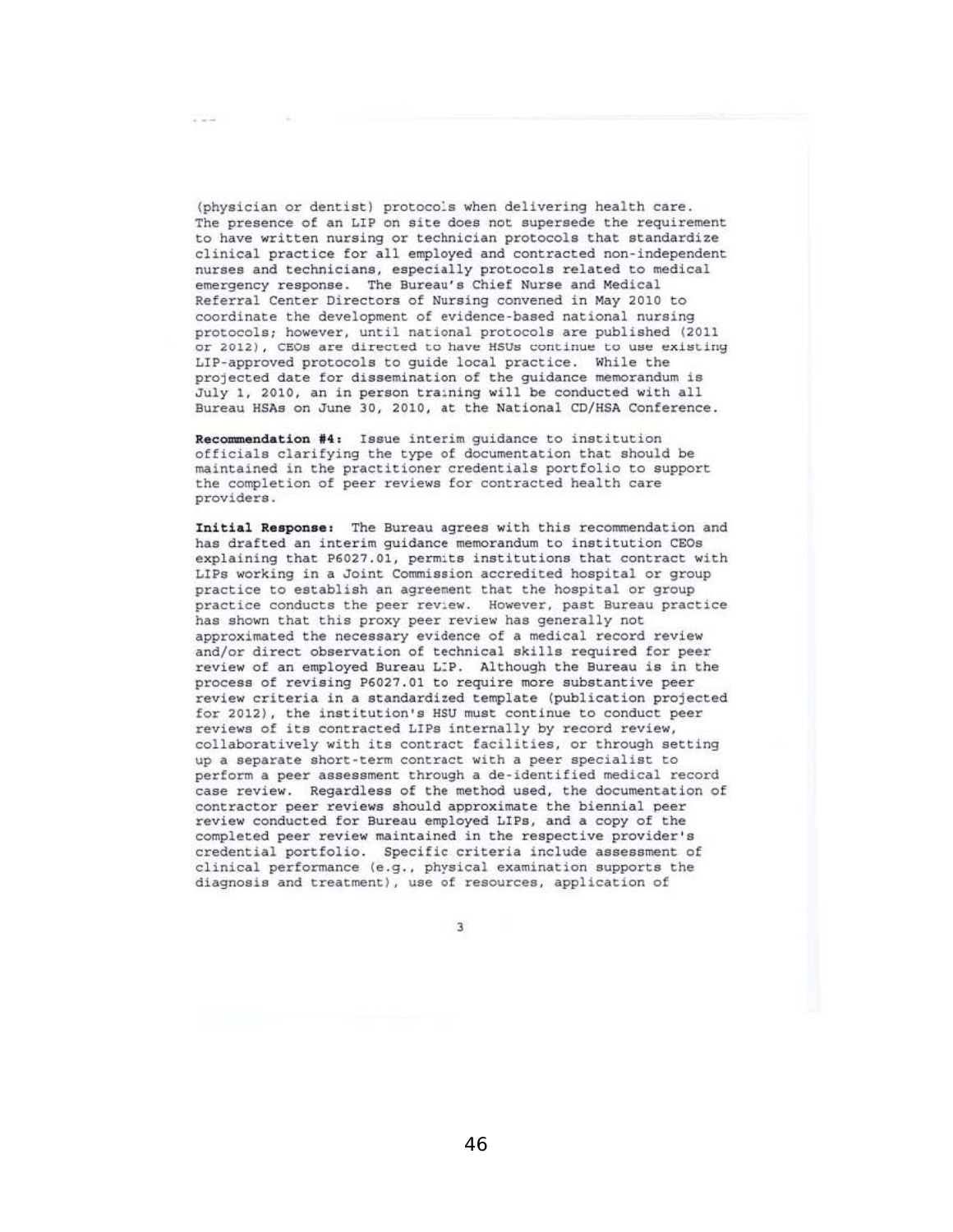clinical judgment, timeliness of care and follow-up, and communication with the Bureau primary care physician including written reports. HSAs are responsible for developing and implementing internal policies, procedures, and a system of monitoring to assure that all contracted LIPs have biennial peer reviews that approximate the peer review conducted for employed Bureau LIPs. While the projected date for dissemination of the guidance memorandum is July 1, 2010, an in-person training will be conducted with all Bureau HSAs on June 30, 2010, at the National CD/HSA Conference.

Recommendation #5: Issue interim guidance to institution officials reiterating the requirement to query the National Practitioner Data Bank for each practitioner at initial appointment, and at least once every 2 years thereafter to identify adverse actions against the practitioners.

Initial Response: The Bureau agrees with this recommendation and has drafted an interim guidance memorandum to institution CEOs that policy requires all Bureau institutions to conduct a National Practitioner Data Bank (NPDB) query on all health care practitioners at the time of initial appointment and subsequently every 2 years to assure that there are no restrictions on their license or other state-granted authority to deliver care within their scope of professional practice (see P6027.01, pages 15-19). A copy of the results of the NPDB query must be filed in the credential portfolio. HSAs at all institutions must have written internal policies, procedures, and a system to monitor completion of the NPDB queries for all health care providers identified in P6027.01. While the projected date for dissemination of the quidance memorandum is July 1, 2010, an in-person training will be conducted with all Bureau HSAs on June 30, 2010, at the<br>National CD/HSA Conference.

Recommendation #6: Ensure that the revised Program Statement on Health Care Provider Credential Verification, Privileges, and Practice Agreement Program incorporates the interim guidance established as a result of Recommendations 1 through 5.

Initial Response: The Bureau agrees with this recommendation and is drafting the revision of P6027.01 (projected publication date of 2012) and will incorporate the interim guidance outlined in the responses to Recommendations 1 through 5.

Recommendation #7: Reevaluate the program review steps used to assess compliance with the requirements of the Bureau's Program

•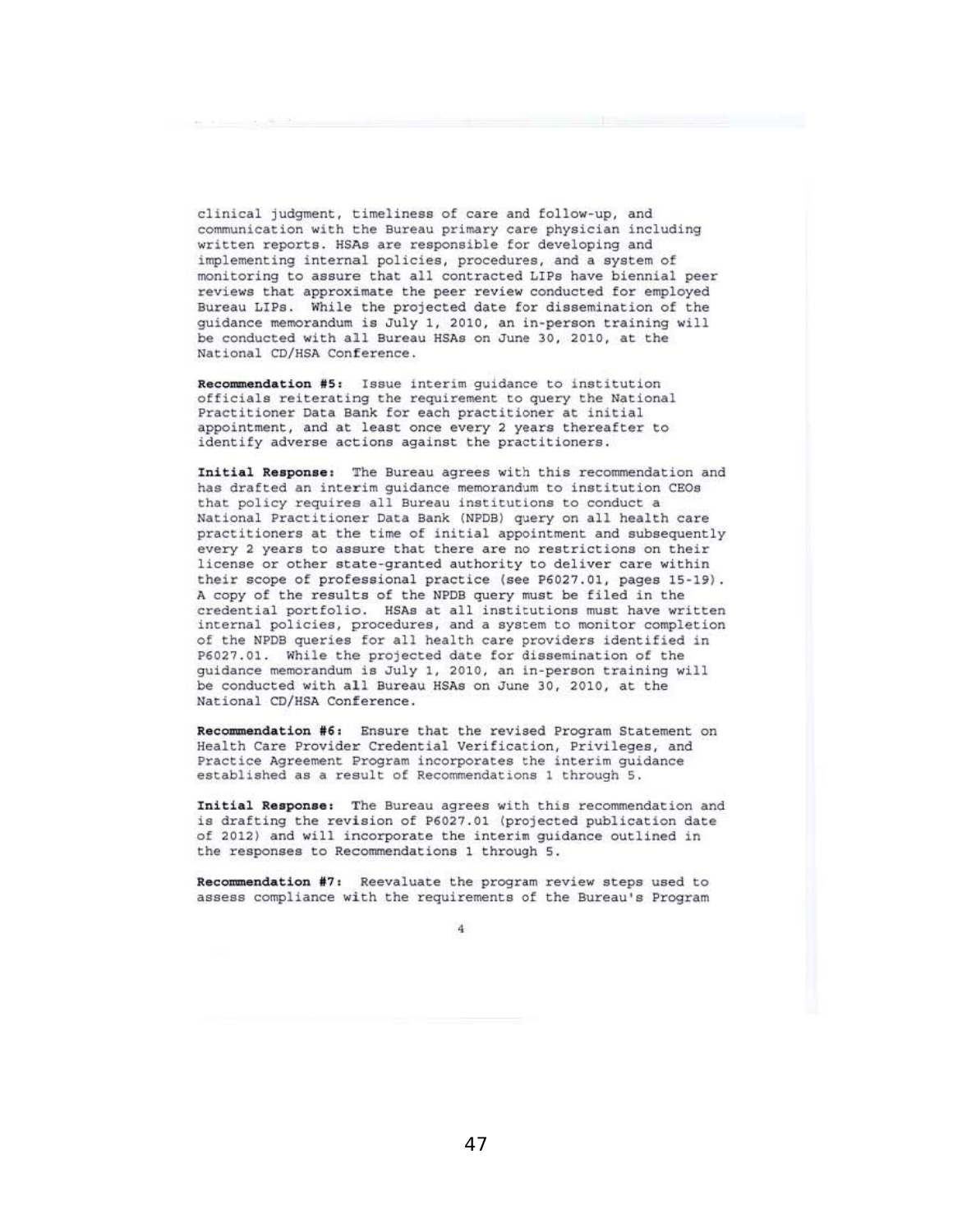Statement on Health Care Provider Credential Verification, Privileges, and Practice Agreement Program to help ensure the program reviews identify:

- $\bullet$ practitioners without current privileges, practice agreements, protocols, peer reviews, and NPDB reports;
- and<br>• institutions that inappropriately certified compliance with the requirements of the program statement.

Initial Response: The Bureau agrees with this recommendation and has conducted the reevaluation of the program review steps to assess P6027.01 compliance by Program Review Division (PRD) and Health Services Division personnel during the week of May 17, 2010. Program Review teams will continue to pull a sample of ten credential portfolios for employed, contracted, and telehealth providers in an effort to identify LIP and nonindependent practitioners who do not meet the required credentialing criteria (license, professional education, postgraduate education, past adverse actions that restrict practice, NPDB queries, privileges for LIPs, practice agreements for MLPs/dental hygienists/dental assistants, protocols for nurses/technicians, and peer reviews for LIPs). PRD will physically review credential portfolios and will not substitute an institution's certification of compliance in lieu of the physical review of portfolios.

If you have any questions regarding this response, please contact VaNessa P. Adams, Assistant Director, Program Review Division, at  $(202)$  616-2099.

,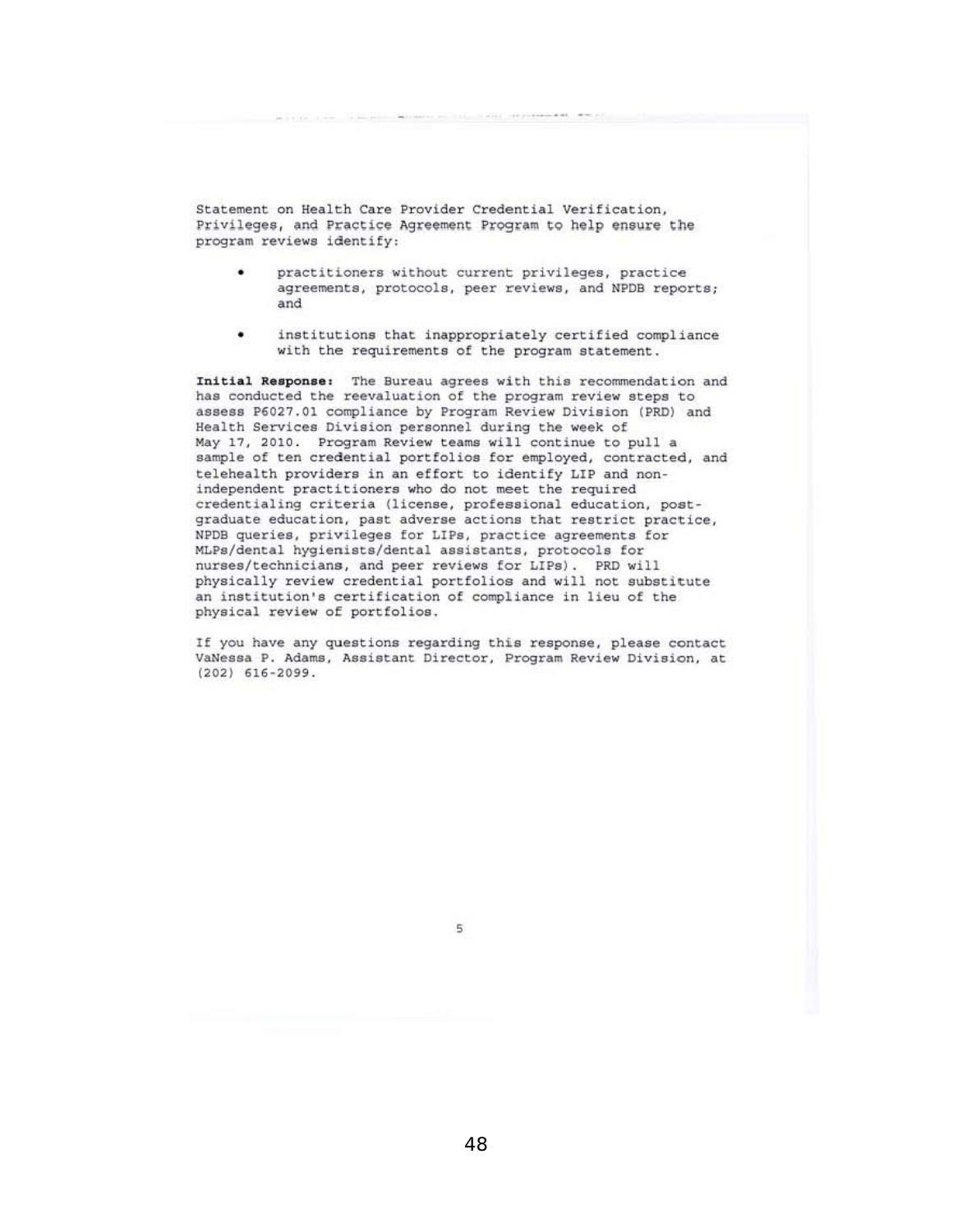# <span id="page-60-0"></span>**OFFICE OF THE INSPECTOR GENERAL ANALYSIS AND SUMMARY OF ACTIONS NECESSARY TO CLOSE THE REPORT**

The OIG provided a draft of this audit report to the BOP. The BOP's response is incorporated in Appendix IV of this final report. The following provides the OIG analysis of the response and summary of actions necessary to close the report.

- 1. **Resolved.** The BOP concurred with our recommendation to issue interim guidance to institution officials clarifying the term privilege and explaining that practice agreements and protocols should not be identified as privilege granting documents. The BOP plans to disseminate interim guidance in the form of a memorandum on July 1, 2010, and conduct inperson training with all Bureau Health Service Administrators on June 30, 2010, at the National Clinical Director/Health Service Administrators Conference. This recommendation can be closed when we receive documentation that the BOP has issued the interim guidance memorandum and conducted the planned training.
- 2. **Resolved.** The BOP concurred with our recommendation to issue interim guidance to institution officials clarifying the type authorization (privileges, practice agreements, and protocols) that each type practitioner should receive to ensure the correct type of authorizing document. The BOP plans to disseminate interim guidance in the form of a memorandum on July 1, 2010, and conduct in-person training with all Bureau Health Service Administrators on June 30, 2010, at the National Clinical Director/Health Service Administrators Conference. This recommendation can be closed when we receive documentation that the BOP has issued the interim guidance memorandum and conducted the planned training.
- 3. **Resolved.** The BOP concurred with our recommendation to issue interim guidance to institution officials clarifying the use of protocols in medical centers or other Bureau facilities where licensed independent practitioners are on duty 24 hours a day to supervise non-independent practitioners. The BOP plans to disseminate interim guidance in the form of a memorandum on July 1, 2010, and conduct in-person training with all Bureau Health Service Administrators on June 30, 2010, at the National Clinical Director/Health Service Administrators Conference. This recommendation can be closed when we receive documentation that the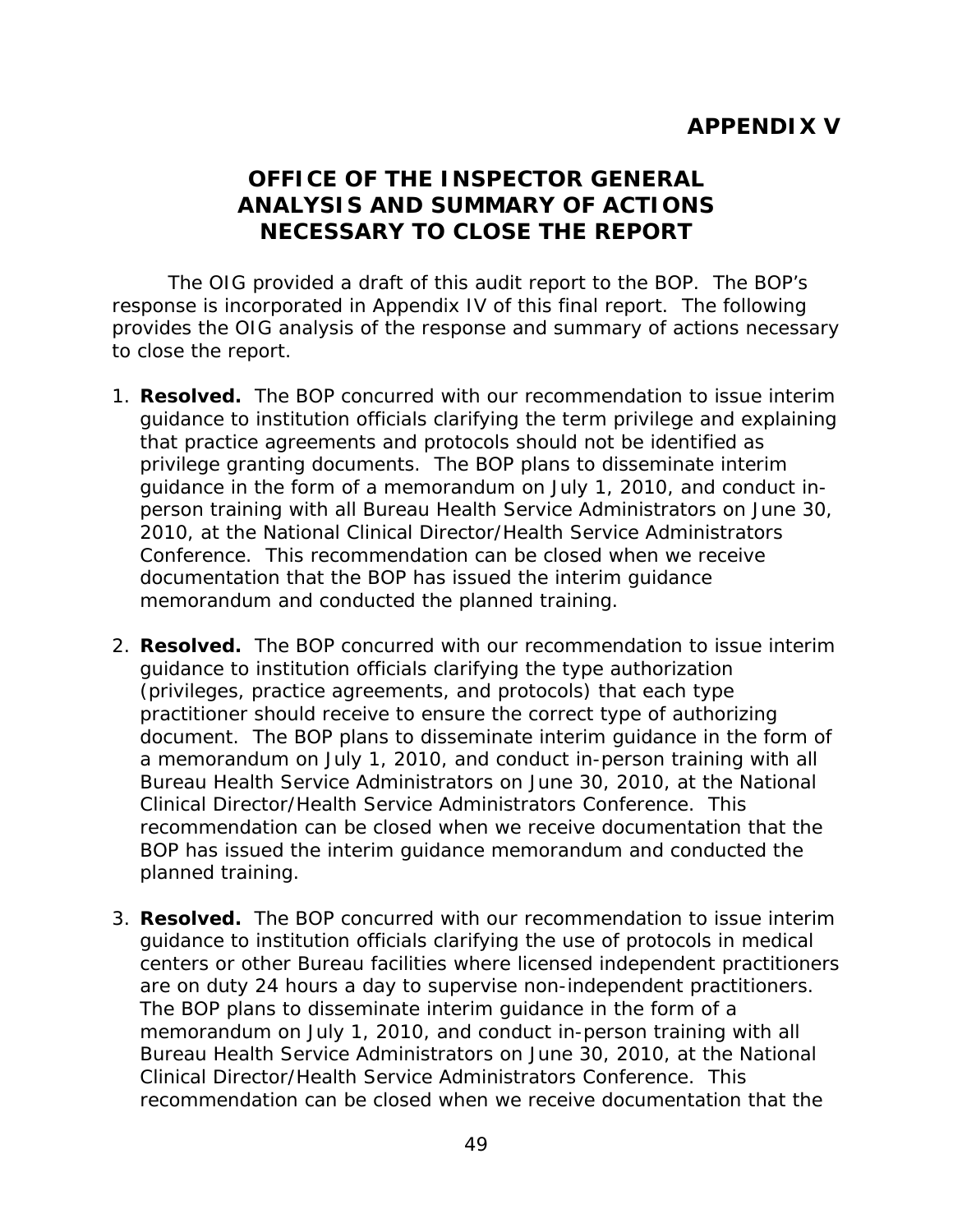BOP has issued the interim guidance memorandum and conducted the planned training.

- 4. **Resolved.** The BOP concurred with our recommendation to issue interim guidance to institution officials clarifying the type of documentation that should be maintained in the practitioner credentials portfolio to support the completion of peer reviews for contracted health care providers. The BOP plans to disseminate interim guidance in the form of a memorandum on July 1, 2010, and conduct in-person training with all Bureau Health Service Administrators on June 30, 2010, at the National Clinical Director/Health Service Administrators Conference. This recommendation can be closed when we receive documentation that the BOP has issued the interim guidance memorandum and conducted the planned training.
- 5. **Resolved.** The BOP concurred with our recommendation to issue interim guidance to institution officials reiterating the requirement to query the National Practitioner Data Bank for each practitioner at initial appointment, and at least once every 2 years thereafter to identify adverse actions against the practitioners. The BOP plans to disseminate interim guidance in the form of a memorandum on July 1, 2010, and conduct in-person training with all Bureau Health Service Administrators on June 30, 2010, at the National Clinical Director/Health Service Administrators Conference. This recommendation can be closed when we receive documentation that the BOP has issued the interim guidance memorandum and conducted the planned training.
- 6. **Resolved.** The BOP concurred with our recommendation to ensure that the revised Program Statement on Health Care Provider Credential Verification, Privileges, and Practice Agreement Program incorporates the interim guidance outlined in the responses to Recommendations 1 through 5. The BOP agreed to incorporate the interim guidance outlined in the responses to Recommendations 1 through 5 into the revised Program Statement projected for publication in 2012. This recommendation can be closed when we receive the revised Program Statement on Health Care Provider Credential Verification, Privileges, and Practice Agreement Program.
- 7. **Resolved.** The BOP concurred with our recommendation to reevaluate the program review steps used to assess compliance with the requirements of the Bureau's Program Statement on Health Care Provider Credential Verification, Privileges, and Practice Agreement Program. The BOP stated that it has completed its reevaluation of the program review steps used by the Program Review Division to assess compliance with P6027.01. As a result of the reevaluation, the BOP determined that